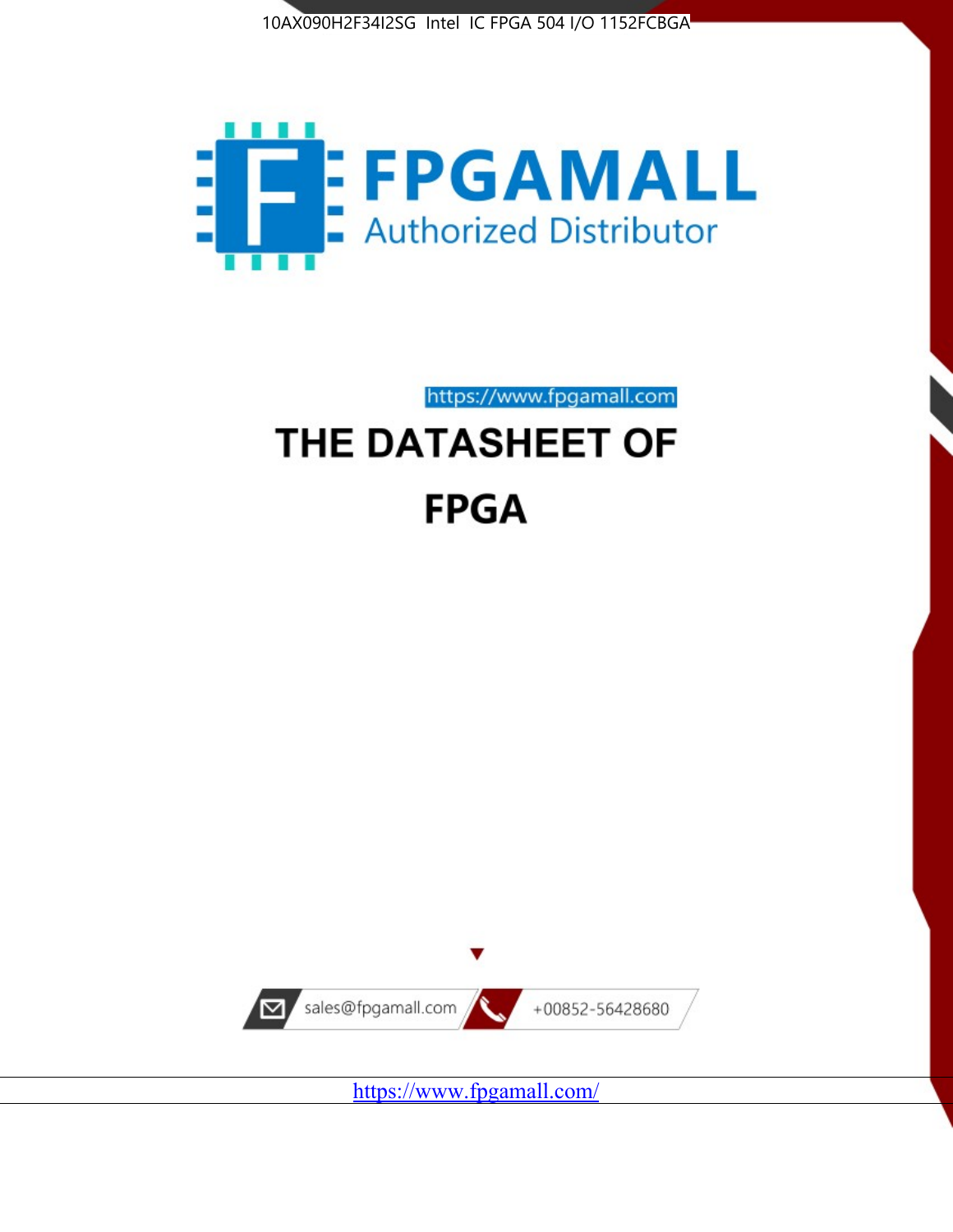10AX090H2F34I2SG Intel IC FPGA 504 I/O 1152FCBGA



# **Intel® Arria® 10 Device Overview**



**A10-OVERVIEW | 2018.12.06** Latest document on the web: **[PDF](https://www.intel.com/content/dam/www/programmable/us/en/pdfs/literature/hb/arria-10/a10_overview.pdf)** | **[HTML](https://www.intel.com/content/www/us/en/programmable/documentation/sam1403480274650.html)**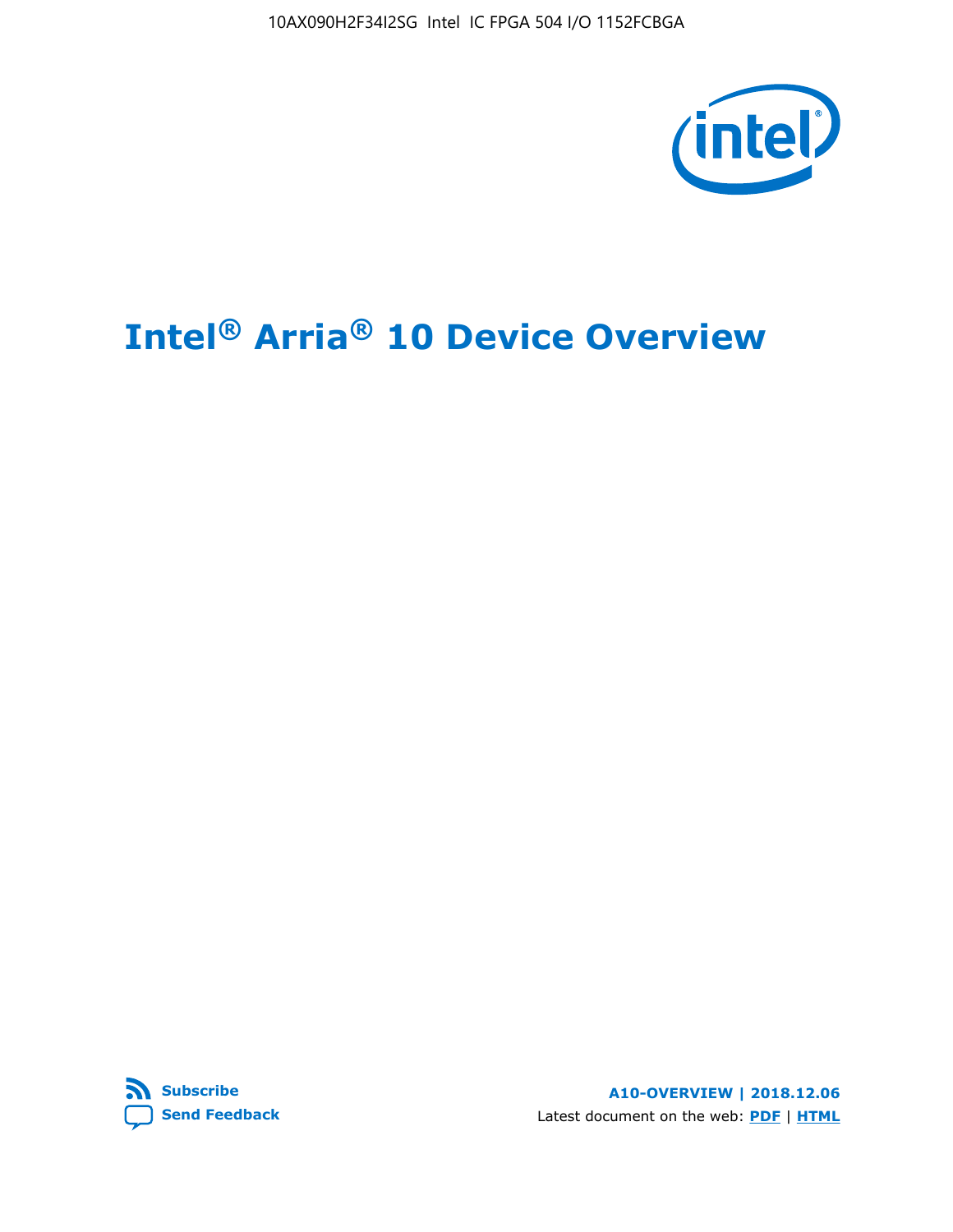

**Contents** 

# **Contents**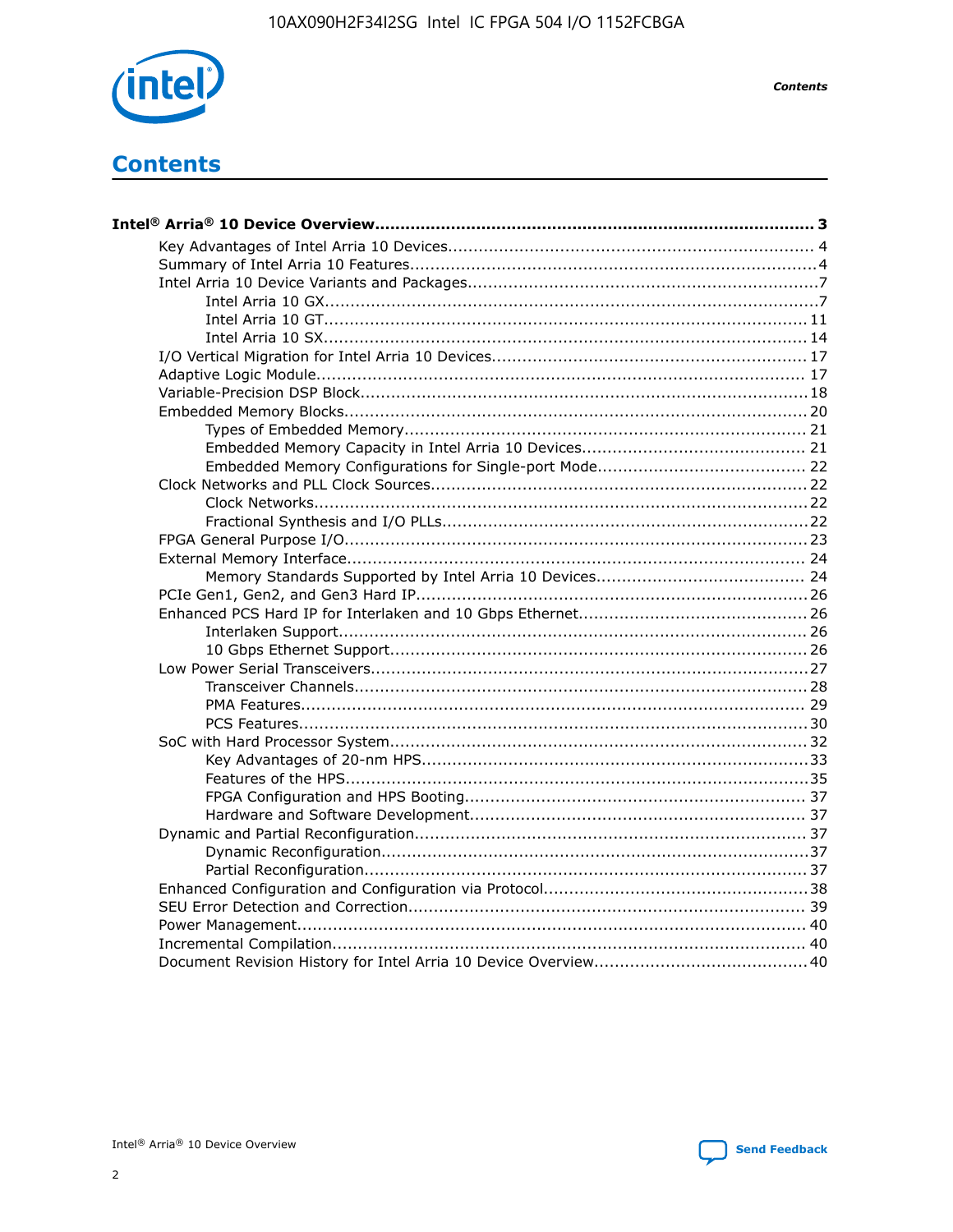**A10-OVERVIEW | 2018.12.06**

**[Send Feedback](mailto:FPGAtechdocfeedback@intel.com?subject=Feedback%20on%20Intel%20Arria%2010%20Device%20Overview%20(A10-OVERVIEW%202018.12.06)&body=We%20appreciate%20your%20feedback.%20In%20your%20comments,%20also%20specify%20the%20page%20number%20or%20paragraph.%20Thank%20you.)**



# **Intel® Arria® 10 Device Overview**

The Intel<sup>®</sup> Arria<sup>®</sup> 10 device family consists of high-performance and power-efficient 20 nm mid-range FPGAs and SoCs.

Intel Arria 10 device family delivers:

- Higher performance than the previous generation of mid-range and high-end FPGAs.
- Power efficiency attained through a comprehensive set of power-saving technologies.

The Intel Arria 10 devices are ideal for high performance, power-sensitive, midrange applications in diverse markets.

| <b>Market</b>         | <b>Applications</b>                                                                                               |
|-----------------------|-------------------------------------------------------------------------------------------------------------------|
| Wireless              | Channel and switch cards in remote radio heads<br>٠<br>Mobile backhaul<br>٠                                       |
| Wireline              | 40G/100G muxponders and transponders<br>٠<br>100G line cards<br>٠<br><b>Bridging</b><br>٠<br>Aggregation<br>٠     |
| <b>Broadcast</b>      | Studio switches<br>٠<br>Servers and transport<br>٠<br>Videoconferencing<br>٠<br>Professional audio and video<br>٠ |
| Computing and Storage | Flash cache<br>٠<br>Cloud computing servers<br>٠<br>Server acceleration<br>٠                                      |
| Medical               | Diagnostic scanners<br>٠<br>Diagnostic imaging<br>٠                                                               |
| Military              | Missile guidance and control<br>٠<br>Radar<br>٠<br>Electronic warfare<br>٠<br>Secure communications<br>٠          |

#### **Table 1. Sample Markets and Ideal Applications for Intel Arria 10 Devices**

#### **Related Information**

- [Intel Arria 10 Device Handbook: Known Issues](http://www.altera.com/support/kdb/solutions/rd07302013_646.html) Lists the planned updates to the *Intel Arria 10 Device Handbook* chapters.
- [Intel Arria 10 GX/GT Device Errata and Design Recommendations](https://www.intel.com/content/www/us/en/programmable/documentation/agz1493851706374.html#yqz1494433888646)
- [Intel Arria 10 SX Device Errata and Design Recommendations](https://www.intel.com/content/www/us/en/programmable/documentation/cru1462832385668.html#cru1462832558642)

Intel Corporation. All rights reserved. Intel, the Intel logo, Altera, Arria, Cyclone, Enpirion, MAX, Nios, Quartus and Stratix words and logos are trademarks of Intel Corporation or its subsidiaries in the U.S. and/or other countries. Intel warrants performance of its FPGA and semiconductor products to current specifications in accordance with Intel's standard warranty, but reserves the right to make changes to any products and services at any time without notice. Intel assumes no responsibility or liability arising out of the application or use of any information, product, or service described herein except as expressly agreed to in writing by Intel. Intel customers are advised to obtain the latest version of device specifications before relying on any published information and before placing orders for products or services. \*Other names and brands may be claimed as the property of others.

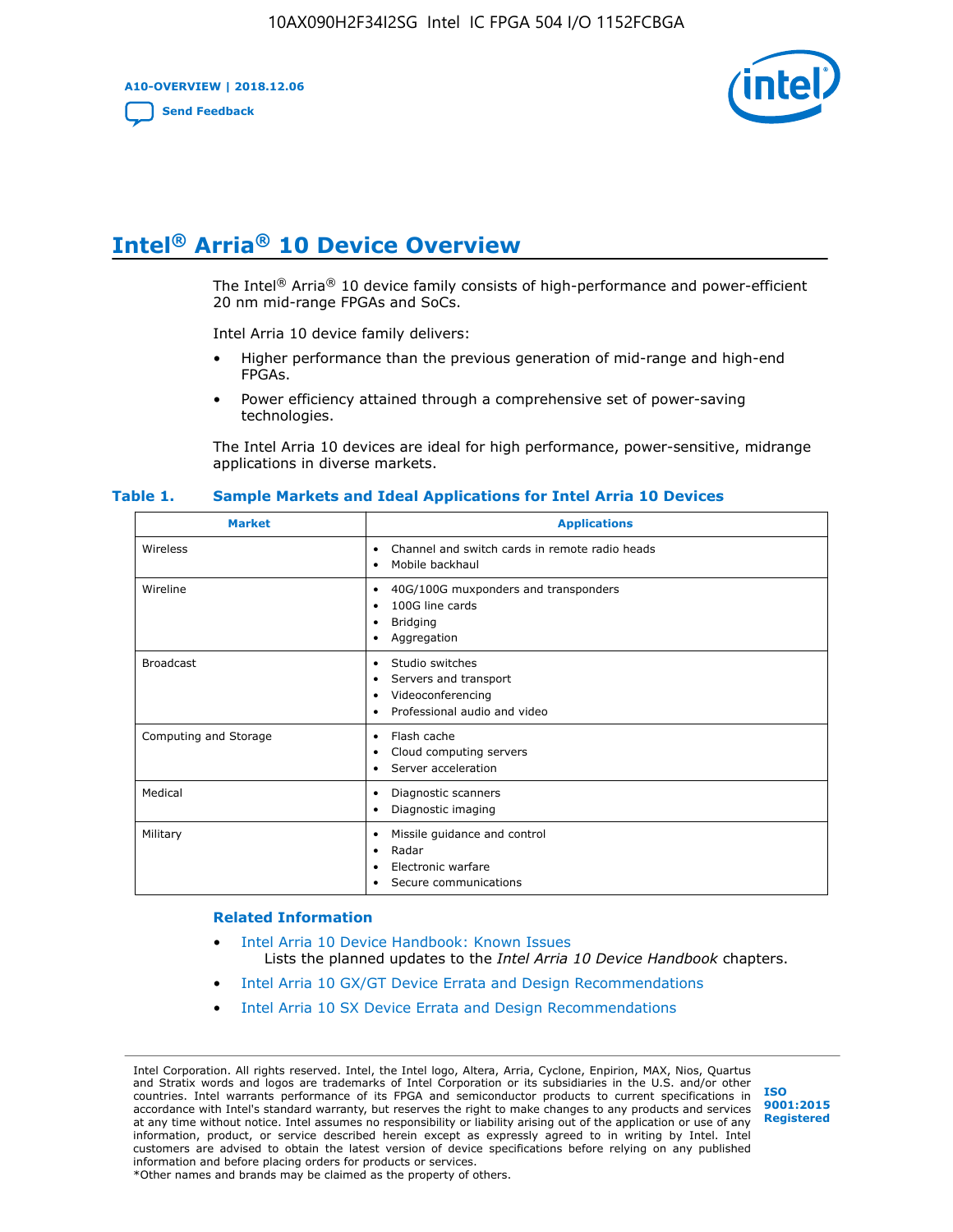

# **Key Advantages of Intel Arria 10 Devices**

## **Table 2. Key Advantages of the Intel Arria 10 Device Family**

| <b>Advantage</b>                                                                                          | <b>Supporting Feature</b>                                                                                                                                                                                                                                                                                                |
|-----------------------------------------------------------------------------------------------------------|--------------------------------------------------------------------------------------------------------------------------------------------------------------------------------------------------------------------------------------------------------------------------------------------------------------------------|
| Enhanced core architecture                                                                                | Built on TSMC's 20 nm process technology<br>٠<br>60% higher performance than the previous generation of mid-range FPGAs<br>٠<br>15% higher performance than the fastest previous-generation FPGA<br>٠                                                                                                                    |
| High-bandwidth integrated<br>transceivers                                                                 | Short-reach rates up to 25.8 Gigabits per second (Gbps)<br>٠<br>Backplane capability up to 12.5 Gbps<br>٠<br>Integrated 10GBASE-KR and 40GBASE-KR4 Forward Error Correction (FEC)<br>٠                                                                                                                                   |
| Improved logic integration and<br>hard IP blocks                                                          | 8-input adaptive logic module (ALM)<br>٠<br>Up to 65.6 megabits (Mb) of embedded memory<br>٠<br>Variable-precision digital signal processing (DSP) blocks<br>Fractional synthesis phase-locked loops (PLLs)<br>Hard PCI Express Gen3 IP blocks<br>Hard memory controllers and PHY up to 2,400 Megabits per second (Mbps) |
| Second generation hard<br>processor system (HPS) with<br>integrated ARM* Cortex*-A9*<br>MPCore* processor | Tight integration of a dual-core ARM Cortex-A9 MPCore processor, hard IP, and an<br>٠<br>FPGA in a single Intel Arria 10 system-on-a-chip (SoC)<br>Supports over 128 Gbps peak bandwidth with integrated data coherency between<br>$\bullet$<br>the processor and the FPGA fabric                                        |
| Advanced power savings                                                                                    | Comprehensive set of advanced power saving features<br>٠<br>Power-optimized MultiTrack routing and core architecture<br>٠<br>Up to 40% lower power compared to previous generation of mid-range FPGAs<br>٠<br>Up to 60% lower power compared to previous generation of high-end FPGAs<br>٠                               |

# **Summary of Intel Arria 10 Features**

## **Table 3. Summary of Features for Intel Arria 10 Devices**

| <b>Feature</b>                  | <b>Description</b>                                                                                                                                                                                                                                                                                                                                                                                       |
|---------------------------------|----------------------------------------------------------------------------------------------------------------------------------------------------------------------------------------------------------------------------------------------------------------------------------------------------------------------------------------------------------------------------------------------------------|
| Technology                      | TSMC's 20-nm SoC process technology<br>٠<br>Allows operation at a lower $V_{\text{CC}}$ level of 0.82 V instead of the 0.9 V standard $V_{\text{CC}}$ core voltage                                                                                                                                                                                                                                       |
| Packaging                       | 1.0 mm ball-pitch Fineline BGA packaging<br>0.8 mm ball-pitch Ultra Fineline BGA packaging<br>Multiple devices with identical package footprints for seamless migration between different<br><b>FPGA</b> densities<br>Devices with compatible package footprints allow migration to next generation high-end<br>Stratix $\mathcal{R}$ 10 devices<br>RoHS, leaded $(1)$ , and lead-free (Pb-free) options |
| High-performance<br>FPGA fabric | Enhanced 8-input ALM with four registers<br>٠<br>Improved multi-track routing architecture to reduce congestion and improve compilation time<br>Hierarchical core clocking architecture<br>Fine-grained partial reconfiguration                                                                                                                                                                          |
| Internal memory<br>blocks       | M20K-20-Kb memory blocks with hard error correction code (ECC)<br>Memory logic array block (MLAB)-640-bit memory                                                                                                                                                                                                                                                                                         |
|                                 | continued                                                                                                                                                                                                                                                                                                                                                                                                |



<sup>(1)</sup> Contact Intel for availability.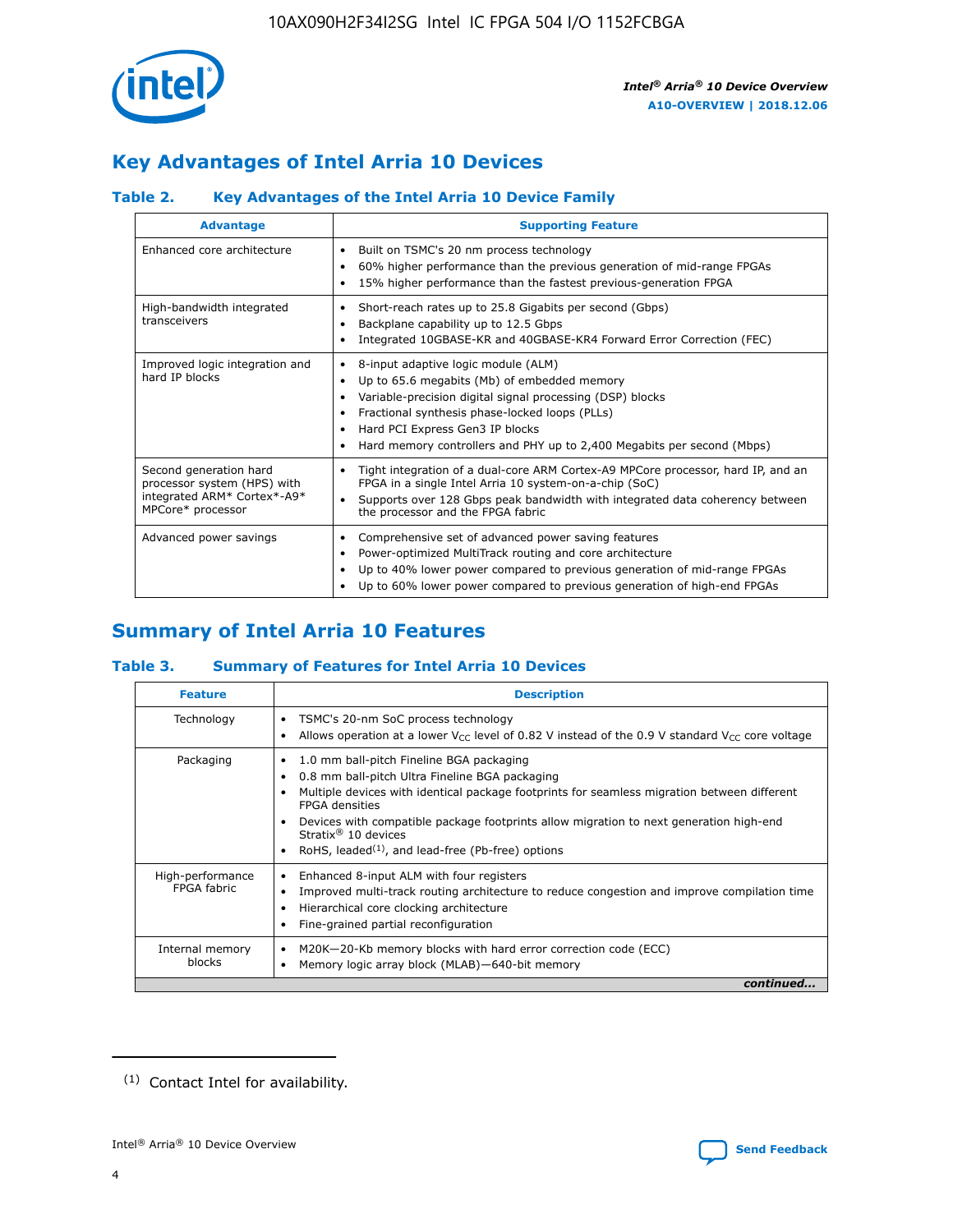r



| <b>Feature</b>                         |                                                                                                                | <b>Description</b>                                                                                                                                                                                                                                                                                                                                                                                                                                                                                                                                                                                                                                                                                                                                                                                                                                               |  |  |  |  |  |  |
|----------------------------------------|----------------------------------------------------------------------------------------------------------------|------------------------------------------------------------------------------------------------------------------------------------------------------------------------------------------------------------------------------------------------------------------------------------------------------------------------------------------------------------------------------------------------------------------------------------------------------------------------------------------------------------------------------------------------------------------------------------------------------------------------------------------------------------------------------------------------------------------------------------------------------------------------------------------------------------------------------------------------------------------|--|--|--|--|--|--|
| Embedded Hard IP<br>blocks             | Variable-precision DSP                                                                                         | Native support for signal processing precision levels from $18 \times 19$ to<br>$\bullet$<br>54 x 54<br>Native support for 27 x 27 multiplier mode<br>$\bullet$<br>64-bit accumulator and cascade for systolic finite impulse responses<br>(FIRs)<br>Internal coefficient memory banks<br>$\bullet$<br>Preadder/subtractor for improved efficiency<br>Additional pipeline register to increase performance and reduce<br>power<br>Supports floating point arithmetic:<br>- Perform multiplication, addition, subtraction, multiply-add,<br>multiply-subtract, and complex multiplication.<br>- Supports multiplication with accumulation capability, cascade<br>summation, and cascade subtraction capability.<br>- Dynamic accumulator reset control.<br>- Support direct vector dot and complex multiplication chaining<br>multiply floating point DSP blocks. |  |  |  |  |  |  |
|                                        | Memory controller                                                                                              | DDR4, DDR3, and DDR3L                                                                                                                                                                                                                                                                                                                                                                                                                                                                                                                                                                                                                                                                                                                                                                                                                                            |  |  |  |  |  |  |
|                                        | PCI Express*                                                                                                   | PCI Express (PCIe*) Gen3 (x1, x2, x4, or x8), Gen2 (x1, x2, x4, or x8)<br>and Gen1 (x1, x2, x4, or x8) hard IP with complete protocol stack,<br>endpoint, and root port                                                                                                                                                                                                                                                                                                                                                                                                                                                                                                                                                                                                                                                                                          |  |  |  |  |  |  |
|                                        | Transceiver I/O                                                                                                | 10GBASE-KR/40GBASE-KR4 Forward Error Correction (FEC)<br>PCS hard IPs that support:<br>- 10-Gbps Ethernet (10GbE)<br>- PCIe PIPE interface<br>- Interlaken<br>- Gbps Ethernet (GbE)<br>- Common Public Radio Interface (CPRI) with deterministic latency<br>support<br>- Gigabit-capable passive optical network (GPON) with fast lock-<br>time support<br>13.5G JESD204b<br>$\bullet$<br>8B/10B, 64B/66B, 64B/67B encoders and decoders<br>Custom mode support for proprietary protocols                                                                                                                                                                                                                                                                                                                                                                        |  |  |  |  |  |  |
| Core clock networks                    | $\bullet$                                                                                                      | Up to 800 MHz fabric clocking, depending on the application:<br>- 667 MHz external memory interface clocking with 2,400 Mbps DDR4 interface<br>- 800 MHz LVDS interface clocking with 1,600 Mbps LVDS interface<br>Global, regional, and peripheral clock networks<br>Clock networks that are not used can be gated to reduce dynamic power                                                                                                                                                                                                                                                                                                                                                                                                                                                                                                                      |  |  |  |  |  |  |
| Phase-locked loops<br>(PLLs)           | High-resolution fractional synthesis PLLs:<br>$\bullet$<br>Integer PLLs:<br>- Adjacent to general purpose I/Os | - Precision clock synthesis, clock delay compensation, and zero delay buffering (ZDB)<br>- Support integer mode and fractional mode<br>- Fractional mode support with third-order delta-sigma modulation<br>- Support external memory and LVDS interfaces                                                                                                                                                                                                                                                                                                                                                                                                                                                                                                                                                                                                        |  |  |  |  |  |  |
| FPGA General-purpose<br>$I/Os$ (GPIOs) | On-chip termination (OCT)<br>٠<br>$\bullet$                                                                    | 1.6 Gbps LVDS-every pair can be configured as receiver or transmitter                                                                                                                                                                                                                                                                                                                                                                                                                                                                                                                                                                                                                                                                                                                                                                                            |  |  |  |  |  |  |
| <b>External Memory</b><br>Interface    | $\bullet$                                                                                                      | 1.2 V to 3.0 V single-ended LVTTL/LVCMOS interfacing<br>Hard memory controller- DDR4, DDR3, and DDR3L support<br>$-$ DDR4-speeds up to 1,200 MHz/2,400 Mbps<br>- DDR3-speeds up to 1,067 MHz/2,133 Mbps<br>Soft memory controller—provides support for RLDRAM $3^{(2)}$ , QDR IV $^{(2)}$ , and QDR II+<br>continued                                                                                                                                                                                                                                                                                                                                                                                                                                                                                                                                             |  |  |  |  |  |  |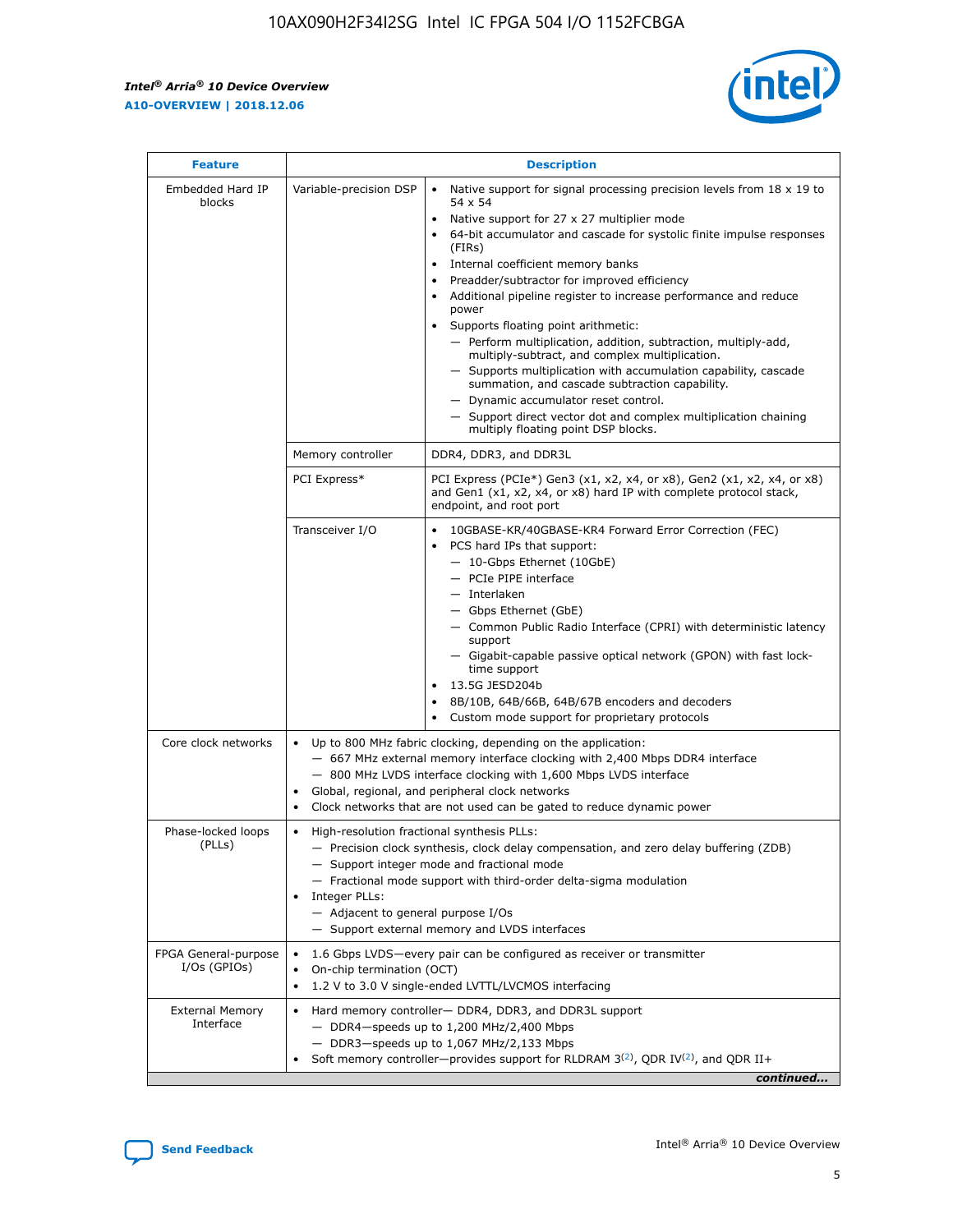

| <b>Feature</b>                                    | <b>Description</b>                                                                                                                                                                                                                                                                                                                                                                                                                                                                                                                                                                                                                                    |
|---------------------------------------------------|-------------------------------------------------------------------------------------------------------------------------------------------------------------------------------------------------------------------------------------------------------------------------------------------------------------------------------------------------------------------------------------------------------------------------------------------------------------------------------------------------------------------------------------------------------------------------------------------------------------------------------------------------------|
| Low-power serial<br>transceivers                  | • Continuous operating range:<br>- Intel Arria 10 GX-1 Gbps to 17.4 Gbps<br>- Intel Arria 10 GT-1 Gbps to 25.8 Gbps<br>Backplane support:<br>$-$ Intel Arria 10 GX-up to 12.5<br>- Intel Arria 10 GT-up to 12.5<br>Extended range down to 125 Mbps with oversampling<br>ATX transmit PLLs with user-configurable fractional synthesis capability<br>Electronic Dispersion Compensation (EDC) support for XFP, SFP+, QSFP, and CFP optical<br>module<br>Adaptive linear and decision feedback equalization<br>$\bullet$<br>Transmitter pre-emphasis and de-emphasis<br>$\bullet$<br>Dynamic partial reconfiguration of individual transceiver channels |
| <b>HPS</b><br>(Intel Arria 10 SX<br>devices only) | • Dual-core ARM Cortex-A9 MPCore processor-1.2 GHz CPU with<br>Processor and system<br>1.5 GHz overdrive capability<br>256 KB on-chip RAM and 64 KB on-chip ROM<br>$\bullet$<br>System peripherals—general-purpose timers, watchdog timers, direct<br>memory access (DMA) controller, FPGA configuration manager, and<br>clock and reset managers<br>Security features—anti-tamper, secure boot, Advanced Encryption<br>$\bullet$<br>Standard (AES) and authentication (SHA)<br>ARM CoreSight* JTAG debug access port, trace port, and on-chip<br>$\bullet$<br>trace storage                                                                          |
|                                                   | <b>External interfaces</b><br>Hard memory interface-Hard memory controller (2,400 Mbps DDR4,<br>$\bullet$<br>and 2,133 Mbps DDR3), Quad serial peripheral interface (QSPI) flash<br>controller, NAND flash controller, direct memory access (DMA)<br>controller, Secure Digital/MultiMediaCard (SD/MMC) controller<br>Communication interface-10/100/1000 Ethernet media access<br>$\bullet$<br>control (MAC), USB On-The-GO (OTG) controllers, I <sup>2</sup> C controllers,<br>UART 16550, serial peripheral interface (SPI), and up to 62<br>HPS GPIO interfaces (48 direct-share I/Os)                                                            |
|                                                   | High-performance ARM AMBA* AXI bus bridges that support<br>Interconnects to core<br>$\bullet$<br>simultaneous read and write<br>HPS-FPGA bridges-include the FPGA-to-HPS, HPS-to-FPGA, and<br>$\bullet$<br>lightweight HPS-to-FPGA bridges that allow the FPGA fabric to issue<br>transactions to slaves in the HPS, and vice versa<br>Configuration bridge that allows HPS configuration manager to<br>configure the core logic via dedicated 32-bit configuration port<br>FPGA-to-HPS SDRAM controller bridge-provides configuration<br>interfaces for the multiport front end (MPFE) of the HPS SDRAM<br>controller                                |
| Configuration                                     | Tamper protection—comprehensive design protection to protect your valuable IP investments<br>Enhanced 256-bit advanced encryption standard (AES) design security with authentication<br>٠<br>Configuration via protocol (CvP) using PCIe Gen1, Gen2, or Gen3<br>continued                                                                                                                                                                                                                                                                                                                                                                             |

<sup>(2)</sup> Intel Arria 10 devices support this external memory interface using hard PHY with soft memory controller.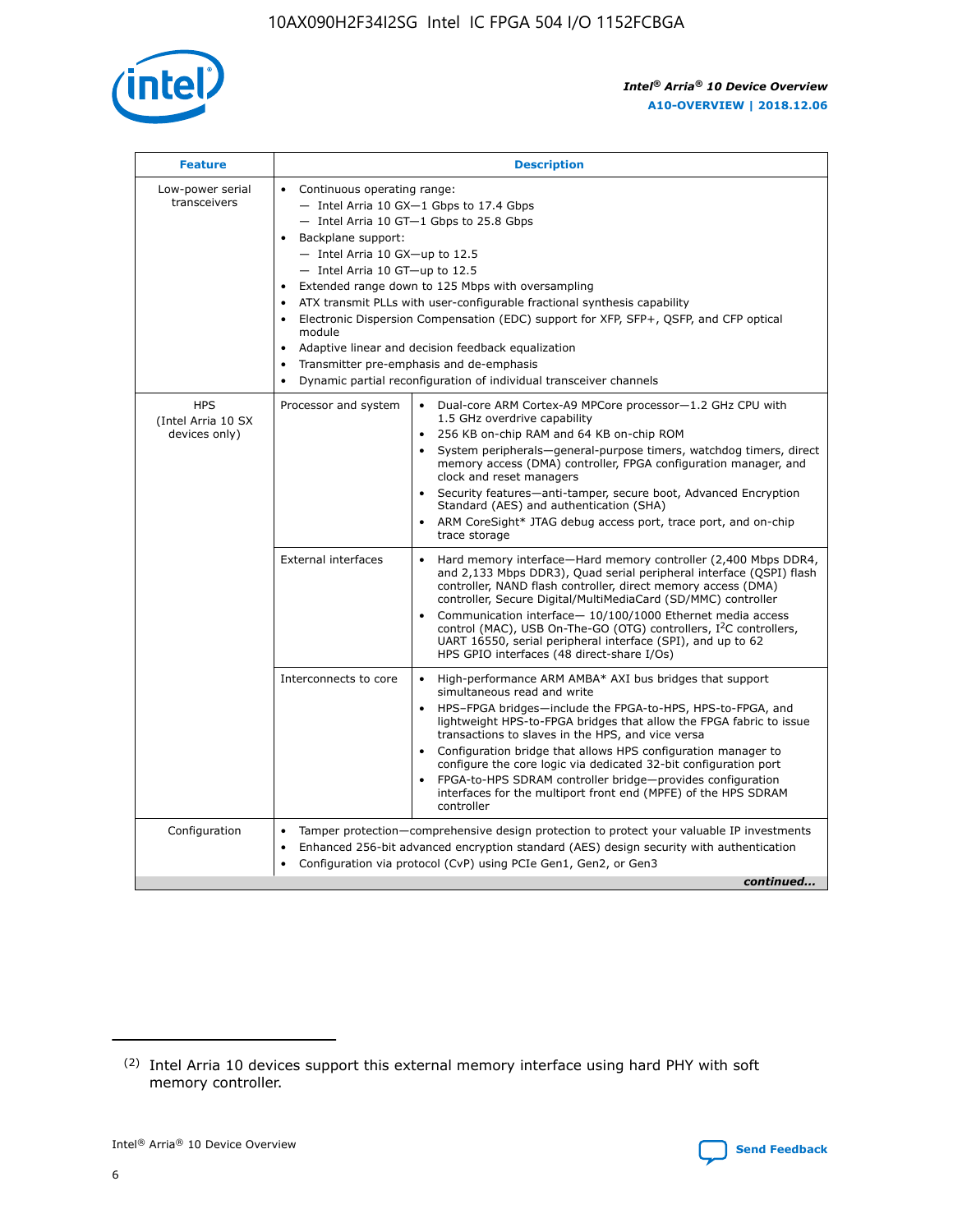

| <b>Feature</b>     | <b>Description</b>                                                                                                                                                                                               |
|--------------------|------------------------------------------------------------------------------------------------------------------------------------------------------------------------------------------------------------------|
|                    | Dynamic reconfiguration of the transceivers and PLLs<br>Fine-grained partial reconfiguration of the core fabric<br>Active Serial x4 Interface<br>$\bullet$                                                       |
| Power management   | SmartVID<br>Low static power device options<br>Programmable Power Technology<br>Intel Quartus <sup>®</sup> Prime integrated power analysis                                                                       |
| Software and tools | Intel Quartus Prime design suite<br>Transceiver toolkit<br>Platform Designer system integration tool<br>DSP Builder for Intel FPGAs<br>OpenCL <sup>™</sup> support<br>Intel SoC FPGA Embedded Design Suite (EDS) |

## **Related Information**

[Intel Arria 10 Transceiver PHY Overview](https://www.intel.com/content/www/us/en/programmable/documentation/nik1398707230472.html#nik1398706768037) Provides details on Intel Arria 10 transceivers.

## **Intel Arria 10 Device Variants and Packages**

#### **Table 4. Device Variants for the Intel Arria 10 Device Family**

| <b>Variant</b>    | <b>Description</b>                                                                                                                                                                                                     |
|-------------------|------------------------------------------------------------------------------------------------------------------------------------------------------------------------------------------------------------------------|
| Intel Arria 10 GX | FPGA featuring 17.4 Gbps transceivers for short reach applications with 12.5 backplane driving<br>capability.                                                                                                          |
| Intel Arria 10 GT | FPGA featuring:<br>17.4 Gbps transceivers for short reach applications with 12.5 backplane driving capability.<br>25.8 Gbps transceivers for supporting CAUI-4 and CEI-25G applications with CFP2 and CFP4<br>modules. |
| Intel Arria 10 SX | SoC integrating ARM-based HPS and FPGA featuring 17.4 Gbps transceivers for short reach<br>applications with 12.5 backplane driving capability.                                                                        |

## **Intel Arria 10 GX**

This section provides the available options, maximum resource counts, and package plan for the Intel Arria 10 GX devices.

The information in this section is correct at the time of publication. For the latest information and to get more details, refer to the Intel FPGA Product Selector.

#### **Related Information**

#### [Intel FPGA Product Selector](http://www.altera.com/products/selector/psg-selector.html) Provides the latest information on Intel products.

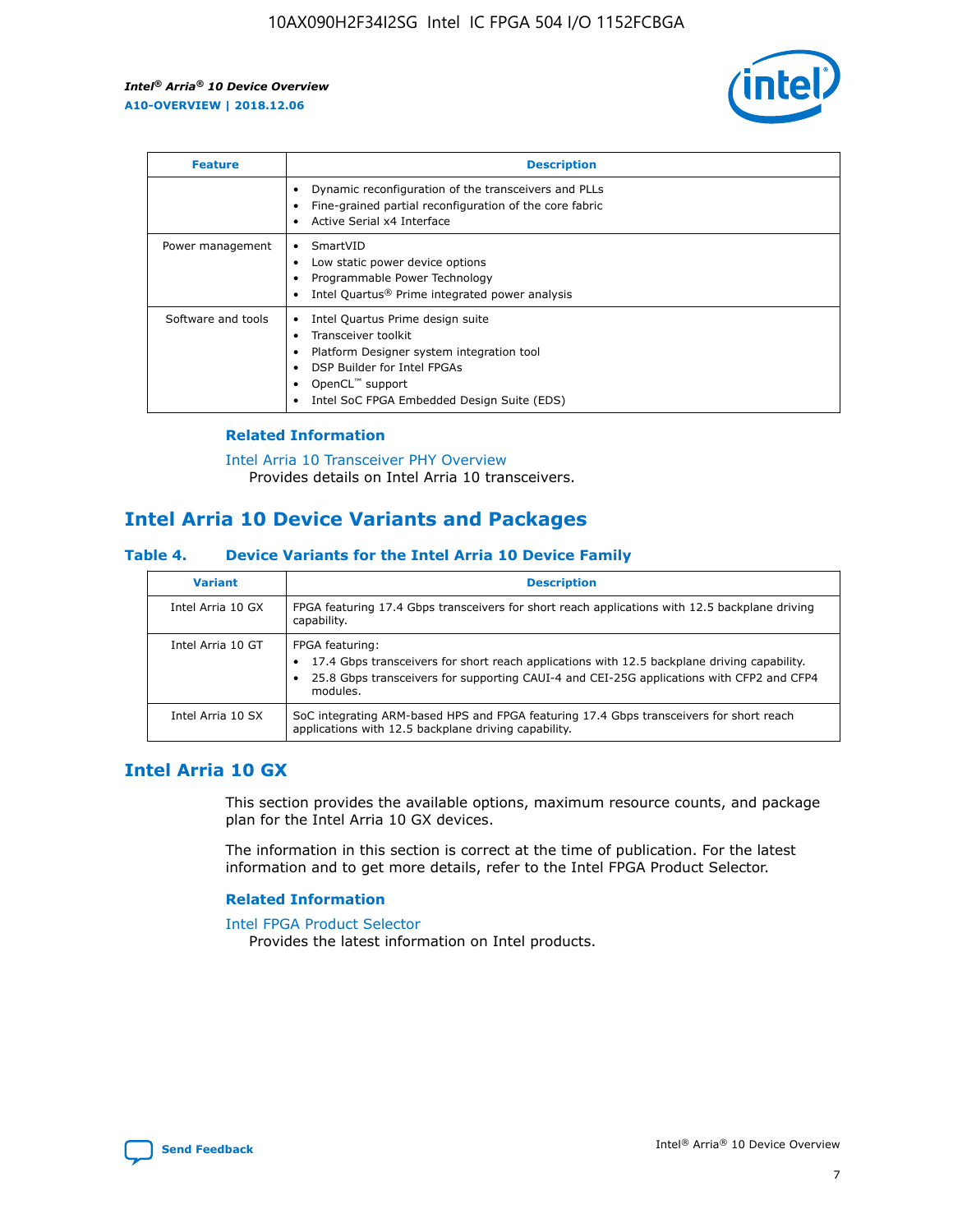

## **Available Options**





#### **Related Information**

[Transceiver Performance for Intel Arria 10 GX/SX Devices](https://www.intel.com/content/www/us/en/programmable/documentation/mcn1413182292568.html#mcn1413213965502) Provides more information about the transceiver speed grade.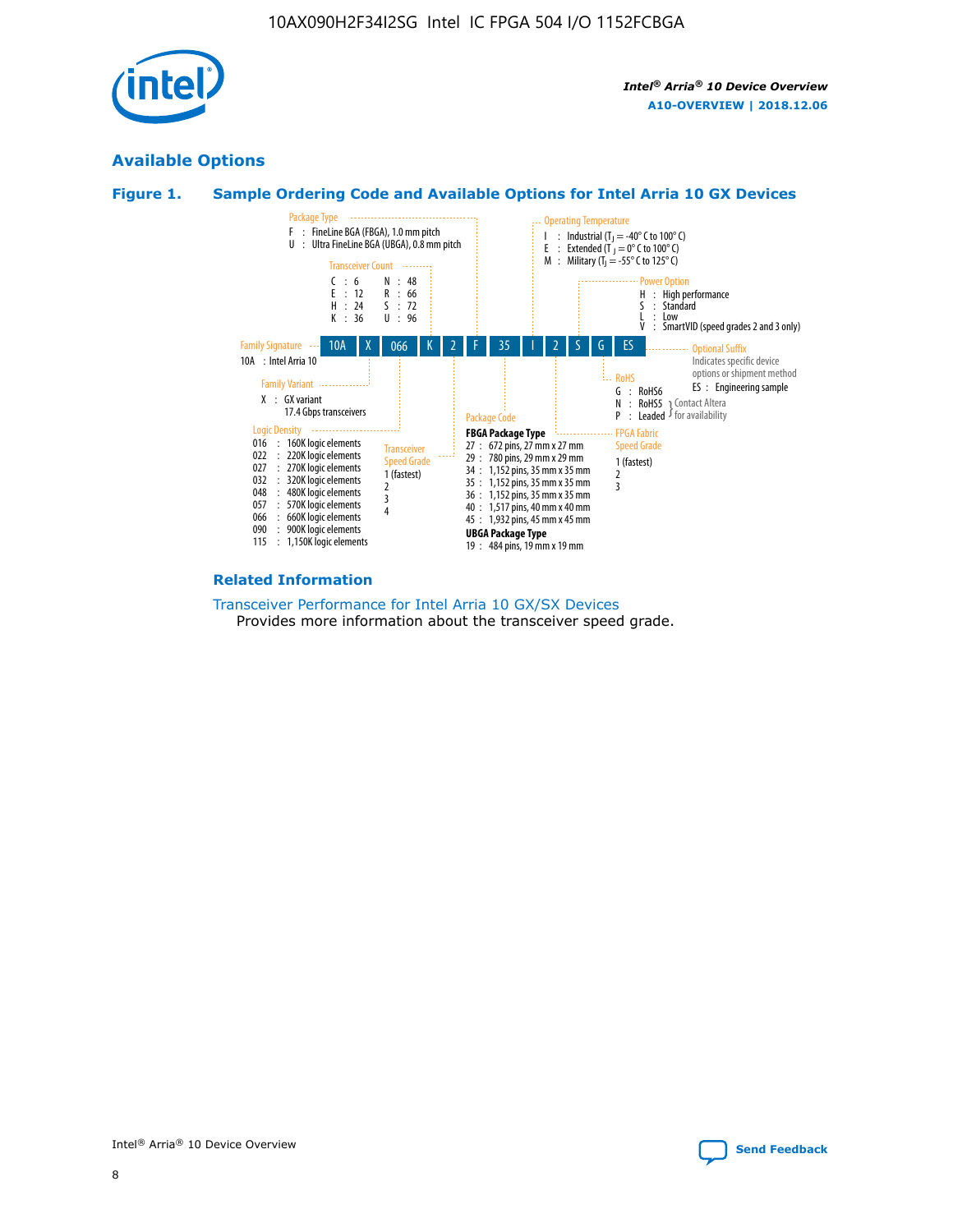

## **Maximum Resources**

#### **Table 5. Maximum Resource Counts for Intel Arria 10 GX Devices (GX 160, GX 220, GX 270, GX 320, and GX 480)**

| <b>Resource</b>         |                              | <b>Product Line</b> |                                                 |                |                |                |  |  |
|-------------------------|------------------------------|---------------------|-------------------------------------------------|----------------|----------------|----------------|--|--|
|                         |                              | <b>GX 160</b>       | <b>GX 220</b><br><b>GX 270</b><br><b>GX 320</b> |                |                | <b>GX 480</b>  |  |  |
| Logic Elements (LE) (K) |                              | 160                 | 220                                             | 270            | 320            | 480            |  |  |
| <b>ALM</b>              |                              | 61,510              | 80,330                                          | 101,620        | 119,900        | 183,590        |  |  |
| Register                |                              | 246,040             | 321,320                                         | 406,480        | 479,600        | 734,360        |  |  |
| Memory (Kb)             | M <sub>20</sub> K            | 8,800               | 11,740                                          | 15,000         | 17,820         | 28,620         |  |  |
|                         | <b>MLAB</b>                  | 1,050               | 1,690                                           | 2,452          | 2,727          | 4,164          |  |  |
|                         | Variable-precision DSP Block |                     | 192                                             | 830<br>985     |                | 1,368          |  |  |
| 18 x 19 Multiplier      |                              | 312                 | 384                                             | 1,970<br>1,660 |                | 2,736          |  |  |
| PLL                     | Fractional<br>Synthesis      | 6                   | 6                                               | 8              | 8              | 12             |  |  |
|                         | I/O                          | 6                   | 6                                               | 8              | 8              | 12             |  |  |
| 17.4 Gbps Transceiver   |                              | 12                  | 12                                              | 24             | 24             | 36             |  |  |
| GPIO <sup>(3)</sup>     |                              | 288                 | 288                                             | 384            | 384            | 492            |  |  |
| LVDS Pair $(4)$         |                              | 120                 | 120                                             | 168            | 168            | 222            |  |  |
| PCIe Hard IP Block      |                              | 1                   | 1                                               | 2              | $\overline{2}$ | $\overline{2}$ |  |  |
| Hard Memory Controller  |                              | 6                   | 6                                               | 8              | 8              | 12             |  |  |

<sup>(4)</sup> Each LVDS I/O pair can be used as differential input or output.



<sup>(3)</sup> The number of GPIOs does not include transceiver I/Os. In the Intel Quartus Prime software, the number of user I/Os includes transceiver I/Os.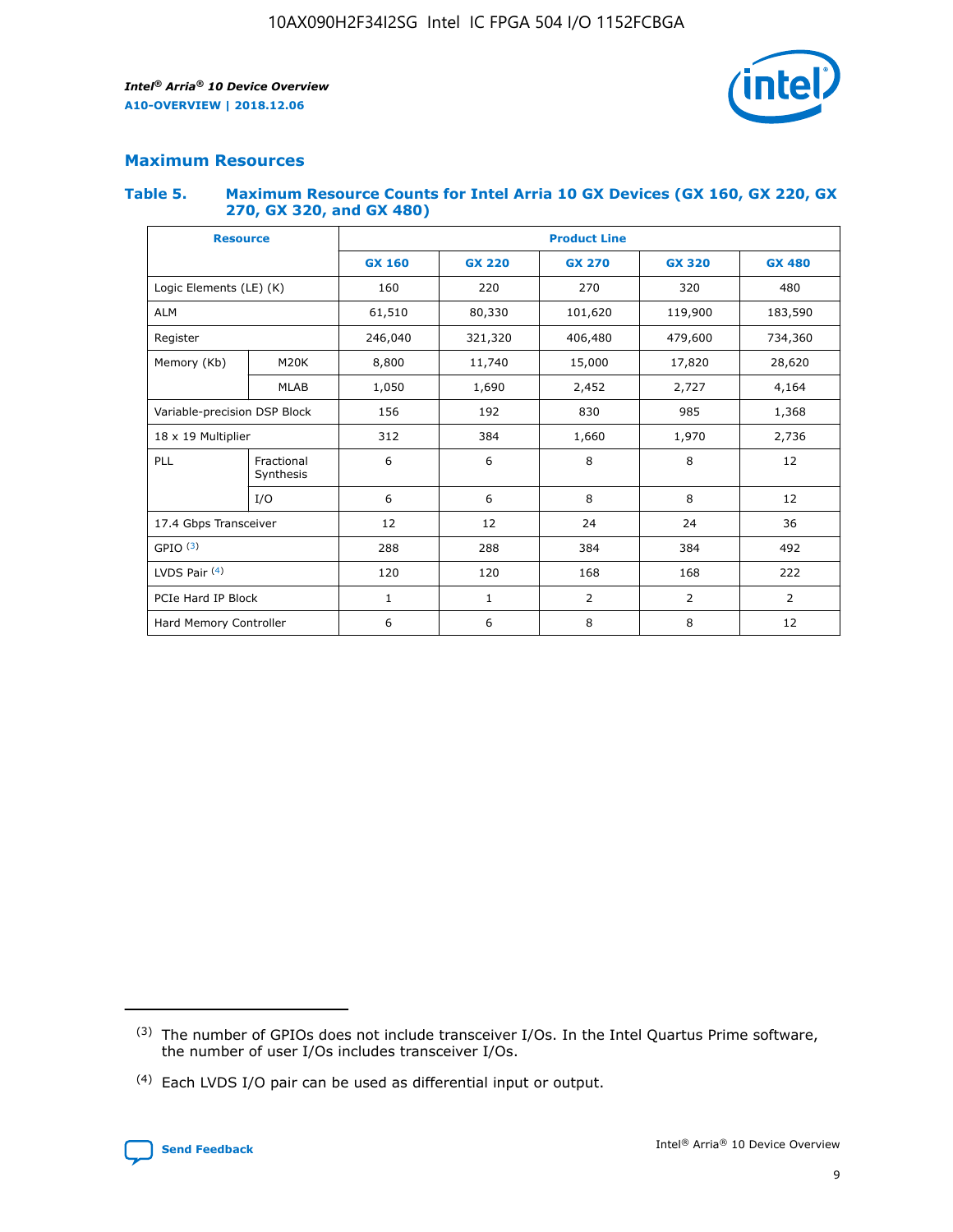

## **Table 6. Maximum Resource Counts for Intel Arria 10 GX Devices (GX 570, GX 660, GX 900, and GX 1150)**

|                              | <b>Resource</b>         | <b>Product Line</b> |                |                |                |  |  |  |
|------------------------------|-------------------------|---------------------|----------------|----------------|----------------|--|--|--|
|                              |                         | <b>GX 570</b>       | <b>GX 660</b>  |                | <b>GX 1150</b> |  |  |  |
| Logic Elements (LE) (K)      |                         | 570                 | 660            | 900            | 1,150          |  |  |  |
| <b>ALM</b>                   |                         | 217,080             | 251,680        | 339,620        | 427,200        |  |  |  |
| Register                     |                         | 868,320             | 1,006,720      | 1,358,480      | 1,708,800      |  |  |  |
| Memory (Kb)                  | <b>M20K</b>             | 36,000              | 42,620         | 48,460         | 54,260         |  |  |  |
|                              | <b>MLAB</b>             | 5,096               | 5,788<br>9,386 |                | 12,984         |  |  |  |
| Variable-precision DSP Block |                         | 1,523               | 1,687          | 1,518          | 1,518          |  |  |  |
|                              | 18 x 19 Multiplier      |                     | 3,374          | 3,036          | 3,036          |  |  |  |
| PLL                          | Fractional<br>Synthesis | 16                  | 16             | 32             | 32             |  |  |  |
|                              | I/O                     | 16                  | 16             | 16             | 16             |  |  |  |
| 17.4 Gbps Transceiver        |                         | 48                  | 48             | 96             | 96             |  |  |  |
| GPIO <sup>(3)</sup>          |                         | 696                 | 696            | 768            | 768            |  |  |  |
| LVDS Pair $(4)$              |                         | 324                 | 324<br>384     |                | 384            |  |  |  |
| PCIe Hard IP Block           |                         | 2                   | $\overline{2}$ | $\overline{4}$ | $\overline{4}$ |  |  |  |
| Hard Memory Controller       |                         | 16                  | 16             | 16             | 16             |  |  |  |

## **Package Plan**

## **Table 7. Package Plan for Intel Arria 10 GX Devices (U19, F27, and F29)**

Refer to I/O and High Speed I/O in Intel Arria 10 Devices chapter for the number of 3 V I/O, LVDS I/O, and LVDS channels in each device package.

| <b>Product Line</b> | U <sub>19</sub><br>$(19 \text{ mm} \times 19 \text{ mm})$<br>484-pin UBGA) |          |             |         | <b>F27</b><br>(27 mm × 27 mm,<br>672-pin FBGA) |             | <b>F29</b><br>(29 mm × 29 mm,<br>780-pin FBGA) |          |             |  |
|---------------------|----------------------------------------------------------------------------|----------|-------------|---------|------------------------------------------------|-------------|------------------------------------------------|----------|-------------|--|
|                     | 3 V I/O                                                                    | LVDS I/O | <b>XCVR</b> | 3 V I/O | LVDS I/O                                       | <b>XCVR</b> | 3 V I/O                                        | LVDS I/O | <b>XCVR</b> |  |
| GX 160              | 48                                                                         | 192      | 6           | 48      | 192                                            | 12          | 48                                             | 240      | 12          |  |
| GX 220              | 48                                                                         | 192      | 6           | 48      | 192                                            | 12          | 48                                             | 240      | 12          |  |
| GX 270              |                                                                            |          |             | 48      | 192                                            | 12          | 48                                             | 312      | 12          |  |
| GX 320              |                                                                            |          |             | 48      | 192                                            | 12          | 48                                             | 312      | 12          |  |
| GX 480              |                                                                            |          |             |         |                                                |             | 48                                             | 312      | 12          |  |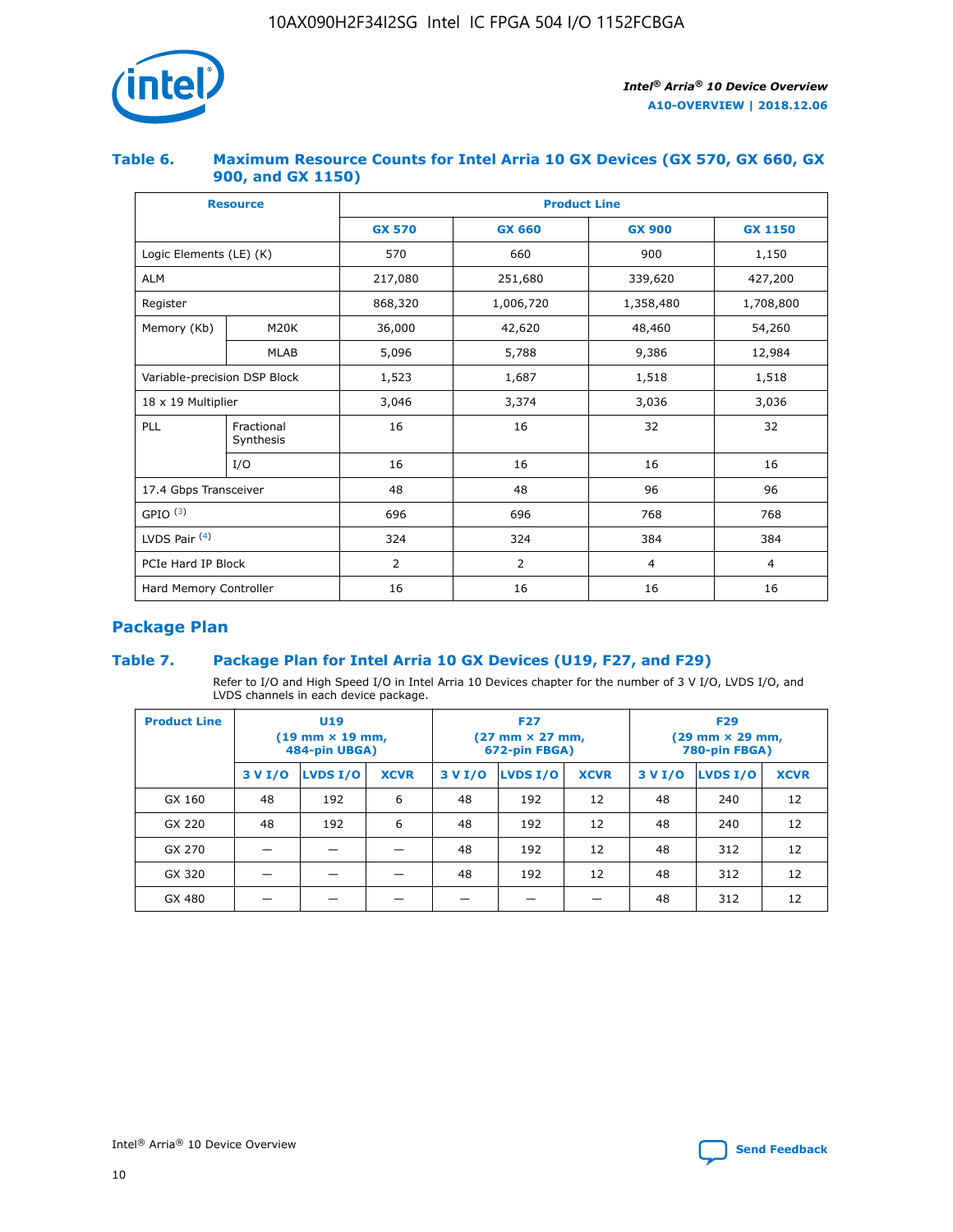

#### **Table 8. Package Plan for Intel Arria 10 GX Devices (F34, F35, NF40, and KF40)**

Refer to I/O and High Speed I/O in Intel Arria 10 Devices chapter for the number of 3 V I/O, LVDS I/O, and LVDS channels in each device package.

| <b>Product Line</b> | <b>F34</b><br>$(35 \text{ mm} \times 35 \text{ mm})$<br><b>1152-pin FBGA)</b> |                    | <b>F35</b><br>$(35 \text{ mm} \times 35 \text{ mm})$<br>1152-pin FBGA) |           | <b>KF40</b><br>$(40$ mm $\times$ 40 mm,<br><b>1517-pin FBGA)</b> |             |           | <b>NF40</b><br>$(40 \text{ mm} \times 40 \text{ mm})$<br>1517-pin FBGA) |             |           |                    |             |
|---------------------|-------------------------------------------------------------------------------|--------------------|------------------------------------------------------------------------|-----------|------------------------------------------------------------------|-------------|-----------|-------------------------------------------------------------------------|-------------|-----------|--------------------|-------------|
|                     | 3V<br>I/O                                                                     | <b>LVDS</b><br>I/O | <b>XCVR</b>                                                            | 3V<br>I/O | <b>LVDS</b><br>I/O                                               | <b>XCVR</b> | 3V<br>I/O | <b>LVDS</b><br>I/O                                                      | <b>XCVR</b> | 3V<br>I/O | <b>LVDS</b><br>I/O | <b>XCVR</b> |
| GX 270              | 48                                                                            | 336                | 24                                                                     | 48        | 336                                                              | 24          |           |                                                                         |             |           |                    |             |
| GX 320              | 48                                                                            | 336                | 24                                                                     | 48        | 336                                                              | 24          |           |                                                                         |             |           |                    |             |
| GX 480              | 48                                                                            | 444                | 24                                                                     | 48        | 348                                                              | 36          |           |                                                                         |             |           |                    |             |
| GX 570              | 48                                                                            | 444                | 24                                                                     | 48        | 348                                                              | 36          | 96        | 600                                                                     | 36          | 48        | 540                | 48          |
| GX 660              | 48                                                                            | 444                | 24                                                                     | 48        | 348                                                              | 36          | 96        | 600                                                                     | 36          | 48        | 540                | 48          |
| GX 900              |                                                                               | 504                | 24                                                                     | –         |                                                                  | -           |           |                                                                         |             |           | 600                | 48          |
| GX 1150             |                                                                               | 504                | 24                                                                     |           |                                                                  |             |           |                                                                         |             |           | 600                | 48          |

#### **Table 9. Package Plan for Intel Arria 10 GX Devices (RF40, NF45, SF45, and UF45)**

Refer to I/O and High Speed I/O in Intel Arria 10 Devices chapter for the number of 3 V I/O, LVDS I/O, and LVDS channels in each device package.

| <b>Product Line</b> | <b>RF40</b><br>$(40$ mm $\times$ 40 mm,<br>1517-pin FBGA) |                    |             | <b>NF45</b><br>$(45 \text{ mm} \times 45 \text{ mm})$<br><b>1932-pin FBGA)</b> |                    |             | <b>SF45</b><br>$(45 \text{ mm} \times 45 \text{ mm})$<br><b>1932-pin FBGA)</b> |                    |             | <b>UF45</b><br>$(45 \text{ mm} \times 45 \text{ mm})$<br><b>1932-pin FBGA)</b> |                    |             |
|---------------------|-----------------------------------------------------------|--------------------|-------------|--------------------------------------------------------------------------------|--------------------|-------------|--------------------------------------------------------------------------------|--------------------|-------------|--------------------------------------------------------------------------------|--------------------|-------------|
|                     | 3V<br>I/O                                                 | <b>LVDS</b><br>I/O | <b>XCVR</b> | 3 V<br>I/O                                                                     | <b>LVDS</b><br>I/O | <b>XCVR</b> | 3 V<br>I/O                                                                     | <b>LVDS</b><br>I/O | <b>XCVR</b> | 3V<br>I/O                                                                      | <b>LVDS</b><br>I/O | <b>XCVR</b> |
| GX 900              |                                                           | 342                | 66          | _                                                                              | 768                | 48          |                                                                                | 624                | 72          |                                                                                | 480                | 96          |
| GX 1150             |                                                           | 342                | 66          | _                                                                              | 768                | 48          |                                                                                | 624                | 72          |                                                                                | 480                | 96          |

#### **Related Information**

[I/O and High-Speed Differential I/O Interfaces in Intel Arria 10 Devices chapter, Intel](https://www.intel.com/content/www/us/en/programmable/documentation/sam1403482614086.html#sam1403482030321) [Arria 10 Device Handbook](https://www.intel.com/content/www/us/en/programmable/documentation/sam1403482614086.html#sam1403482030321)

Provides the number of 3 V and LVDS I/Os, and LVDS channels for each Intel Arria 10 device package.

## **Intel Arria 10 GT**

This section provides the available options, maximum resource counts, and package plan for the Intel Arria 10 GT devices.

The information in this section is correct at the time of publication. For the latest information and to get more details, refer to the Intel FPGA Product Selector.

#### **Related Information**

#### [Intel FPGA Product Selector](http://www.altera.com/products/selector/psg-selector.html)

Provides the latest information on Intel products.

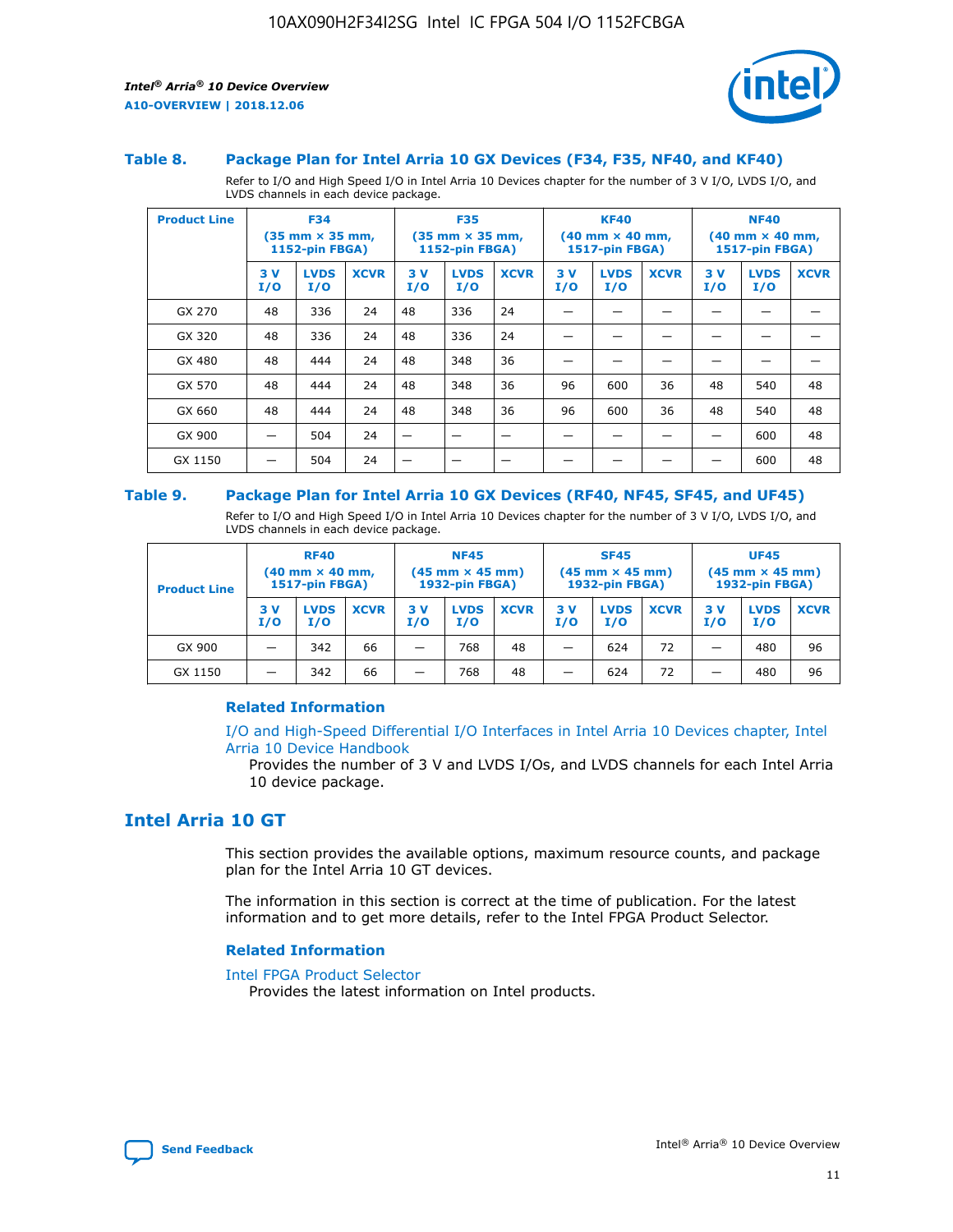

## **Available Options**

## **Figure 2. Sample Ordering Code and Available Options for Intel Arria 10 GT Devices**

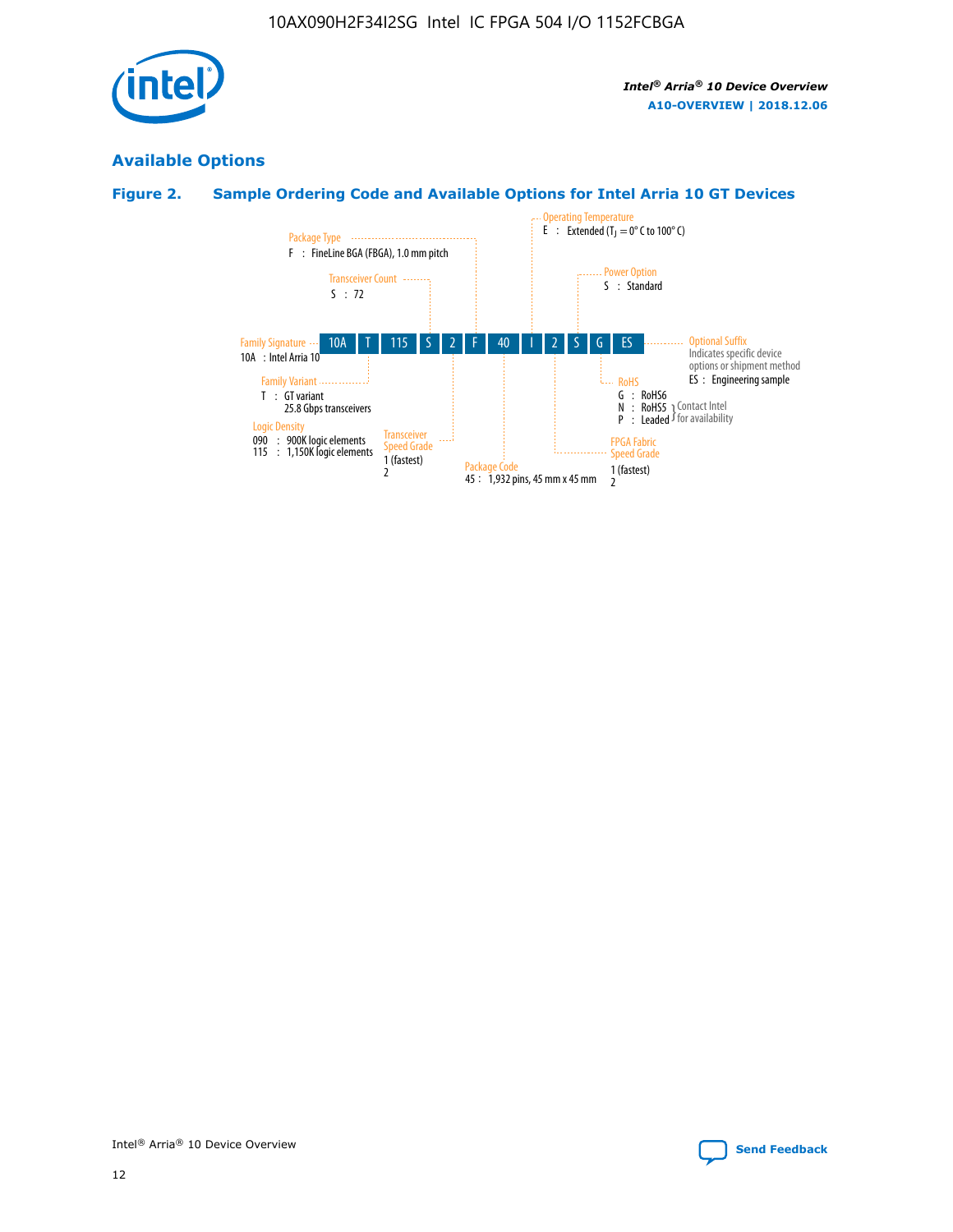

## **Maximum Resources**

#### **Table 10. Maximum Resource Counts for Intel Arria 10 GT Devices**

|                              | <b>Resource</b>      | <b>Product Line</b> |                |  |
|------------------------------|----------------------|---------------------|----------------|--|
|                              |                      | <b>GT 900</b>       | GT 1150        |  |
| Logic Elements (LE) (K)      |                      | 900                 | 1,150          |  |
| <b>ALM</b>                   |                      | 339,620             | 427,200        |  |
| Register                     |                      | 1,358,480           | 1,708,800      |  |
| Memory (Kb)                  | M20K                 | 48,460              | 54,260         |  |
|                              | <b>MLAB</b>          | 9,386               | 12,984         |  |
| Variable-precision DSP Block |                      | 1,518               | 1,518          |  |
| 18 x 19 Multiplier           |                      | 3,036               | 3,036          |  |
| PLL                          | Fractional Synthesis | 32                  | 32             |  |
|                              | I/O                  | 16                  | 16             |  |
| Transceiver                  | 17.4 Gbps            | 72(5)               | 72(5)          |  |
|                              | 25.8 Gbps            | 6                   | 6              |  |
| GPIO <sup>(6)</sup>          |                      | 624                 | 624            |  |
| LVDS Pair $(7)$              |                      | 312                 | 312            |  |
| PCIe Hard IP Block           |                      | $\overline{4}$      | $\overline{4}$ |  |
| Hard Memory Controller       |                      | 16                  | 16             |  |

#### **Related Information**

#### [Intel Arria 10 GT Channel Usage](https://www.intel.com/content/www/us/en/programmable/documentation/nik1398707230472.html#nik1398707008178)

Configuring GT/GX channels in Intel Arria 10 GT devices.

## **Package Plan**

#### **Table 11. Package Plan for Intel Arria 10 GT Devices**

Refer to I/O and High Speed I/O in Intel Arria 10 Devices chapter for the number of 3 V I/O, LVDS I/O, and LVDS channels in each device package.

| <b>Product Line</b> | <b>SF45</b><br>(45 mm × 45 mm, 1932-pin FBGA) |                 |             |  |  |  |
|---------------------|-----------------------------------------------|-----------------|-------------|--|--|--|
|                     | 3 V I/O                                       | <b>LVDS I/O</b> | <b>XCVR</b> |  |  |  |
| GT 900              |                                               | 624             | 72          |  |  |  |
| GT 1150             |                                               | 624             | 72          |  |  |  |

<sup>(7)</sup> Each LVDS I/O pair can be used as differential input or output.



 $(5)$  If all 6 GT channels are in use, 12 of the GX channels are not usable.

<sup>(6)</sup> The number of GPIOs does not include transceiver I/Os. In the Intel Quartus Prime software, the number of user I/Os includes transceiver I/Os.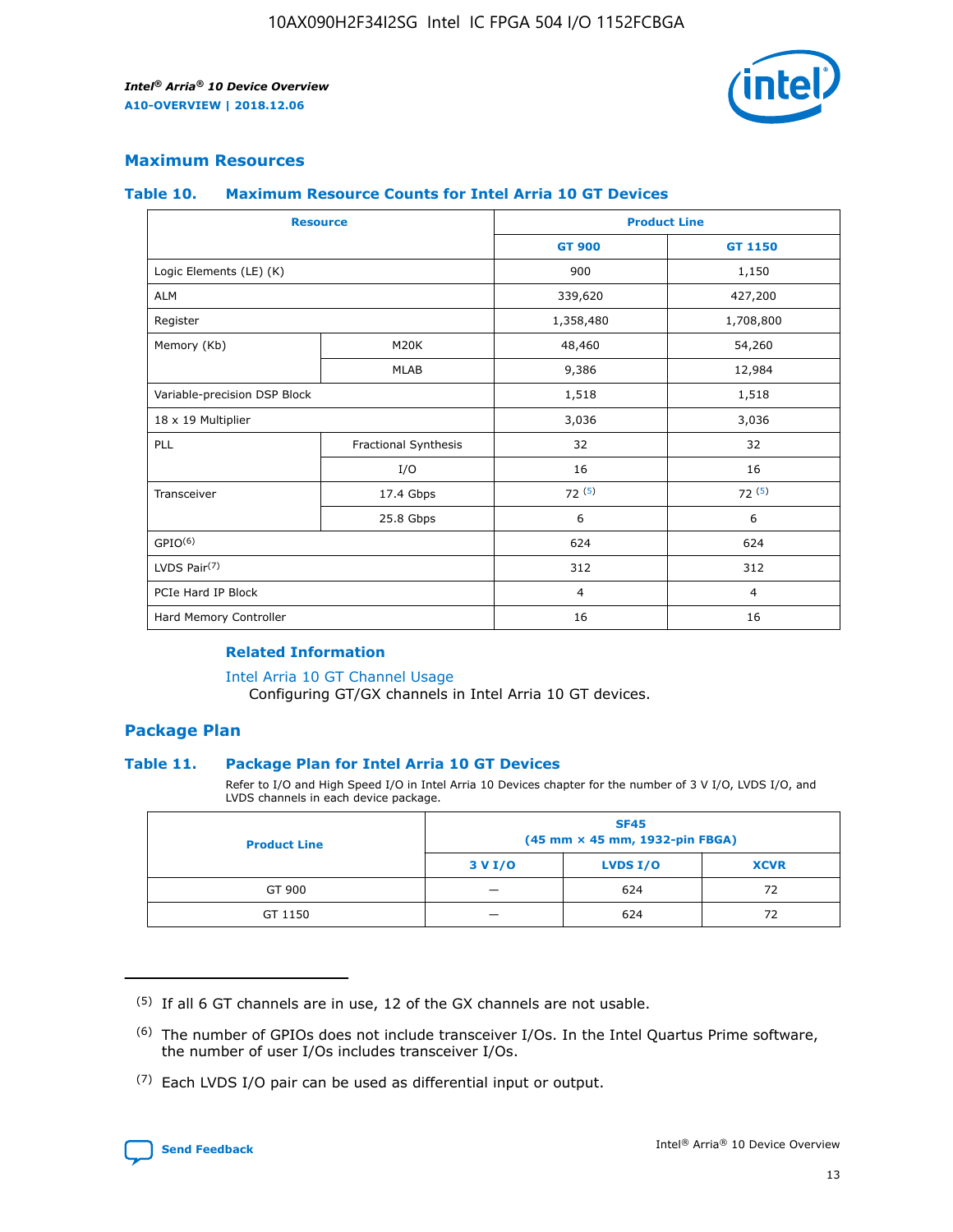

#### **Related Information**

[I/O and High-Speed Differential I/O Interfaces in Intel Arria 10 Devices chapter, Intel](https://www.intel.com/content/www/us/en/programmable/documentation/sam1403482614086.html#sam1403482030321) [Arria 10 Device Handbook](https://www.intel.com/content/www/us/en/programmable/documentation/sam1403482614086.html#sam1403482030321)

Provides the number of 3 V and LVDS I/Os, and LVDS channels for each Intel Arria 10 device package.

## **Intel Arria 10 SX**

This section provides the available options, maximum resource counts, and package plan for the Intel Arria 10 SX devices.

The information in this section is correct at the time of publication. For the latest information and to get more details, refer to the Intel FPGA Product Selector.

#### **Related Information**

[Intel FPGA Product Selector](http://www.altera.com/products/selector/psg-selector.html) Provides the latest information on Intel products.

#### **Available Options**

#### **Figure 3. Sample Ordering Code and Available Options for Intel Arria 10 SX Devices**



#### **Related Information**

[Transceiver Performance for Intel Arria 10 GX/SX Devices](https://www.intel.com/content/www/us/en/programmable/documentation/mcn1413182292568.html#mcn1413213965502) Provides more information about the transceiver speed grade.

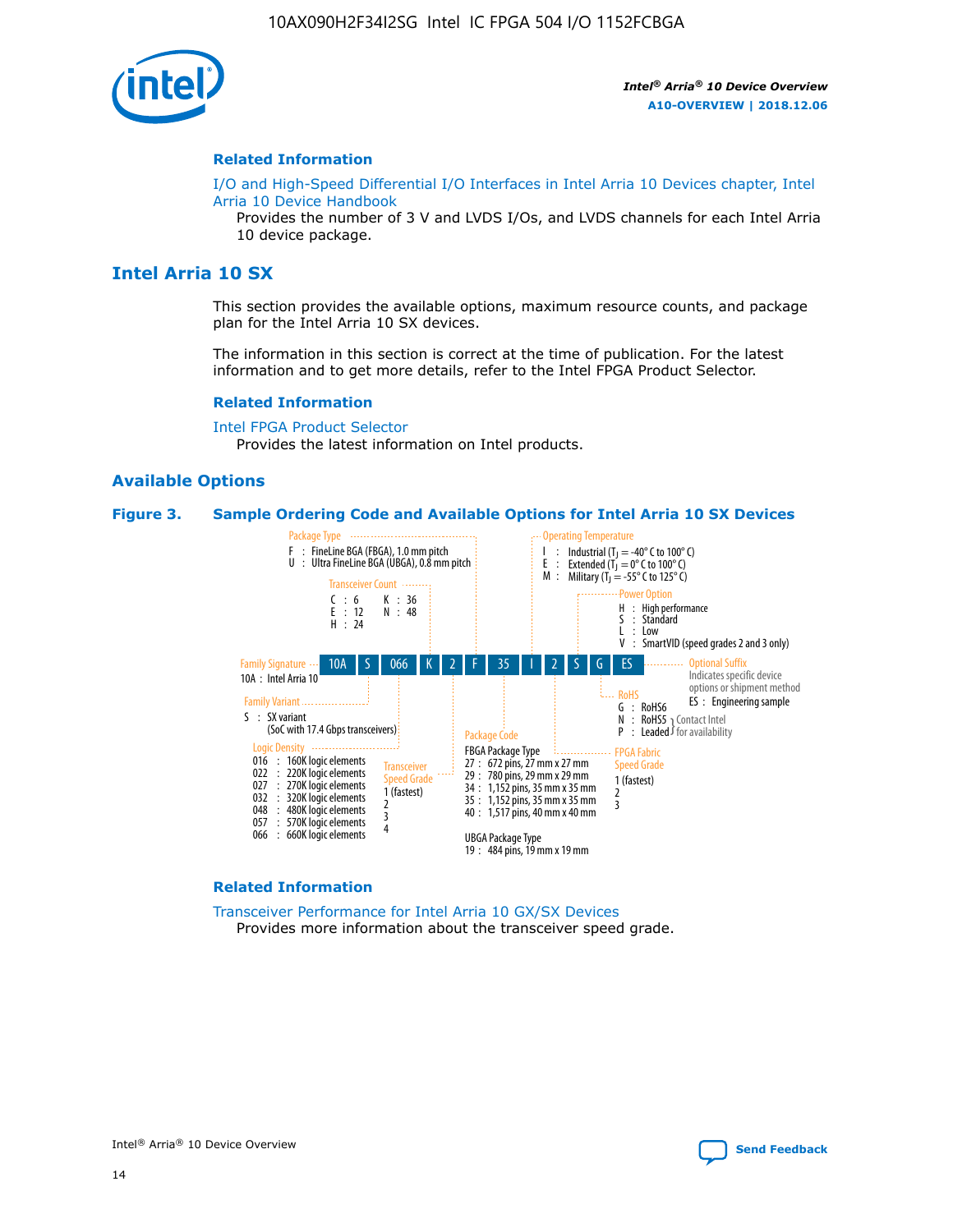

## **Maximum Resources**

#### **Table 12. Maximum Resource Counts for Intel Arria 10 SX Devices**

| <b>Resource</b>                   |                         | <b>Product Line</b> |               |                |                |                |                |                |  |  |  |
|-----------------------------------|-------------------------|---------------------|---------------|----------------|----------------|----------------|----------------|----------------|--|--|--|
|                                   |                         | <b>SX 160</b>       | <b>SX 220</b> | <b>SX 270</b>  | <b>SX 320</b>  | <b>SX 480</b>  | <b>SX 570</b>  | <b>SX 660</b>  |  |  |  |
| Logic Elements (LE) (K)           |                         | 160                 | 220           | 270            | 320            | 480            | 570            | 660            |  |  |  |
| <b>ALM</b>                        |                         | 61,510              | 80,330        | 101,620        | 119,900        | 183,590        | 217,080        | 251,680        |  |  |  |
| Register                          |                         | 246,040             | 321,320       | 406,480        | 479,600        | 734,360        | 868,320        | 1,006,720      |  |  |  |
| Memory (Kb)                       | M <sub>20</sub> K       | 8,800               | 11,740        | 15,000         | 17,820         | 28,620         | 36,000         | 42,620         |  |  |  |
|                                   | <b>MLAB</b>             | 1,050               | 1,690         | 2,452          | 2,727          | 4,164          | 5,096          | 5,788          |  |  |  |
| Variable-precision DSP Block      |                         | 156                 | 192           | 830            | 985            | 1,368          | 1,523          | 1,687          |  |  |  |
| 18 x 19 Multiplier                |                         | 312                 | 384           | 1,660          | 1,970          | 2,736          | 3,046          | 3,374          |  |  |  |
| PLL                               | Fractional<br>Synthesis | 6                   | 6             | 8              | 8              | 12             | 16             | 16             |  |  |  |
|                                   | I/O                     | 6                   | 6             | 8              | 8              | 12             | 16             | 16             |  |  |  |
| 17.4 Gbps Transceiver             |                         | 12                  | 12            | 24             | 24             | 36             | 48             | 48             |  |  |  |
| GPIO <sup>(8)</sup>               |                         | 288                 | 288           | 384            | 384            | 492            | 696            | 696            |  |  |  |
| LVDS Pair $(9)$                   |                         | 120                 | 120           | 168            | 168            | 174            | 324            | 324            |  |  |  |
|                                   | PCIe Hard IP Block      |                     | $\mathbf{1}$  | $\overline{2}$ | $\overline{2}$ | $\overline{2}$ | $\overline{2}$ | $\overline{2}$ |  |  |  |
| Hard Memory Controller            |                         | 6                   | 6             | 8              | 8              | 12             | 16             | 16             |  |  |  |
| ARM Cortex-A9 MPCore<br>Processor |                         | Yes                 | Yes           | Yes            | Yes            | Yes            | Yes            | <b>Yes</b>     |  |  |  |

## **Package Plan**

#### **Table 13. Package Plan for Intel Arria 10 SX Devices (U19, F27, F29, and F34)**

Refer to I/O and High Speed I/O in Intel Arria 10 Devices chapter for the number of 3 V I/O, LVDS I/O, and LVDS channels in each device package.

| <b>Product Line</b> | U19<br>$(19 \text{ mm} \times 19 \text{ mm})$<br>484-pin UBGA) |                    | <b>F27</b><br>$(27 \text{ mm} \times 27 \text{ mm})$<br>672-pin FBGA) |           | <b>F29</b><br>$(29 \text{ mm} \times 29 \text{ mm})$<br>780-pin FBGA) |             |            | <b>F34</b><br>$(35 \text{ mm} \times 35 \text{ mm})$<br><b>1152-pin FBGA)</b> |             |           |                    |             |
|---------------------|----------------------------------------------------------------|--------------------|-----------------------------------------------------------------------|-----------|-----------------------------------------------------------------------|-------------|------------|-------------------------------------------------------------------------------|-------------|-----------|--------------------|-------------|
|                     | 3V<br>I/O                                                      | <b>LVDS</b><br>I/O | <b>XCVR</b>                                                           | 3V<br>I/O | <b>LVDS</b><br>I/O                                                    | <b>XCVR</b> | 3 V<br>I/O | <b>LVDS</b><br>I/O                                                            | <b>XCVR</b> | 3V<br>I/O | <b>LVDS</b><br>I/O | <b>XCVR</b> |
| SX 160              | 48                                                             | 144                | 6                                                                     | 48        | 192                                                                   | 12          | 48         | 240                                                                           | 12          | –         |                    |             |
| SX 220              | 48                                                             | 144                | 6                                                                     | 48        | 192                                                                   | 12          | 48         | 240                                                                           | 12          |           |                    |             |
| SX 270              |                                                                |                    |                                                                       | 48        | 192                                                                   | 12          | 48         | 312                                                                           | 12          | 48        | 336                | 24          |
| SX 320              |                                                                |                    |                                                                       | 48        | 192                                                                   | 12          | 48         | 312                                                                           | 12          | 48        | 336                | 24          |
|                     | continued                                                      |                    |                                                                       |           |                                                                       |             |            |                                                                               |             |           |                    |             |

 $(8)$  The number of GPIOs does not include transceiver I/Os. In the Intel Quartus Prime software, the number of user I/Os includes transceiver I/Os.

 $(9)$  Each LVDS I/O pair can be used as differential input or output.

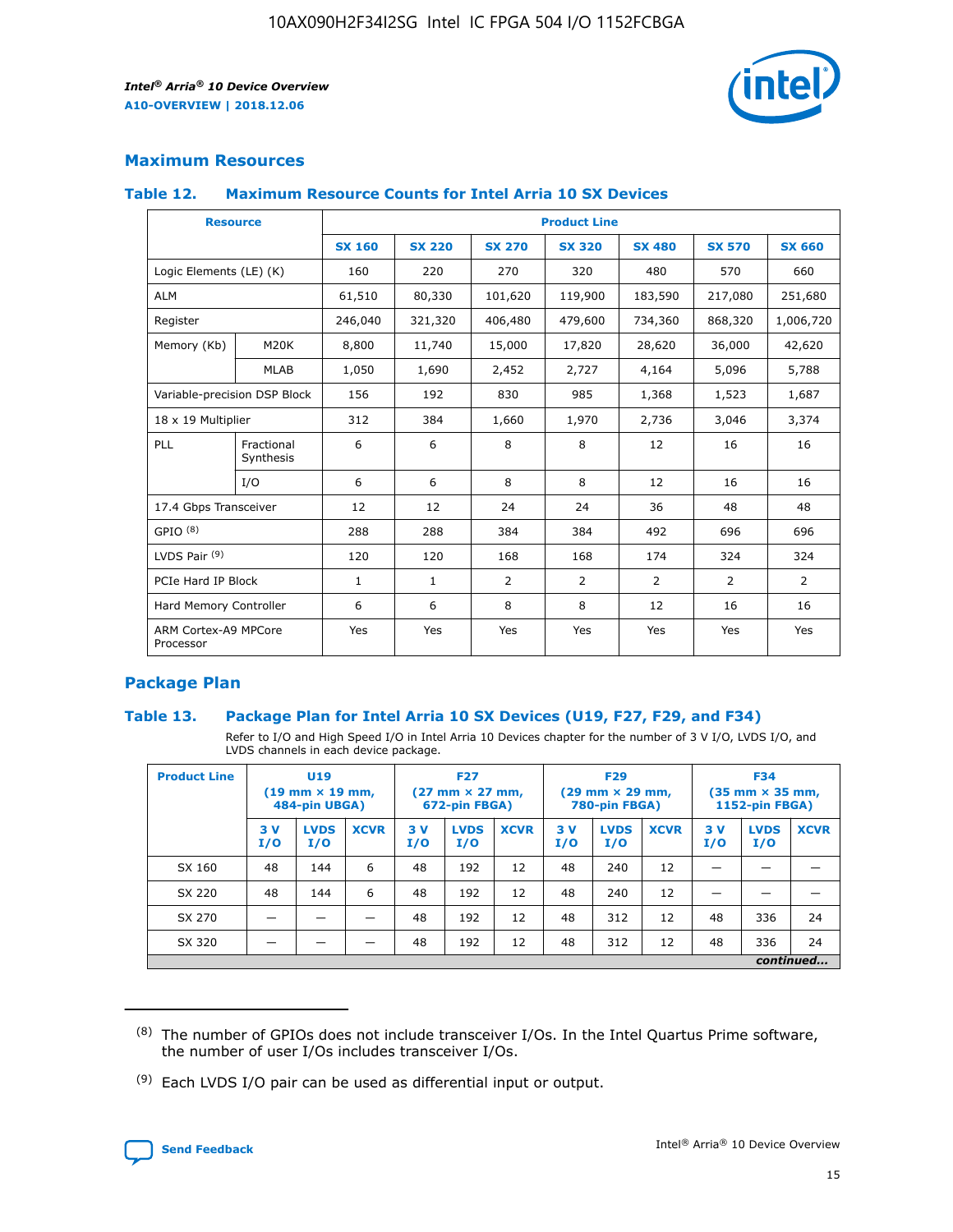

| <b>Product Line</b> | U <sub>19</sub><br>$(19 \text{ mm} \times 19 \text{ mm})$<br>484-pin UBGA) |                    | <b>F27</b><br>$(27 \text{ mm} \times 27 \text{ mm})$<br>672-pin FBGA) |           | <b>F29</b><br>$(29$ mm $\times$ 29 mm,<br>780-pin FBGA) |             |           | <b>F34</b><br>$(35$ mm $\times$ 35 mm,<br><b>1152-pin FBGA)</b> |             |            |                    |             |
|---------------------|----------------------------------------------------------------------------|--------------------|-----------------------------------------------------------------------|-----------|---------------------------------------------------------|-------------|-----------|-----------------------------------------------------------------|-------------|------------|--------------------|-------------|
|                     | 3 V<br>I/O                                                                 | <b>LVDS</b><br>I/O | <b>XCVR</b>                                                           | 3V<br>I/O | <b>LVDS</b><br>I/O                                      | <b>XCVR</b> | 3V<br>I/O | <b>LVDS</b><br>I/O                                              | <b>XCVR</b> | 3 V<br>I/O | <b>LVDS</b><br>I/O | <b>XCVR</b> |
| SX 480              |                                                                            |                    |                                                                       |           |                                                         |             | 48        | 312                                                             | 12          | 48         | 444                | 24          |
| SX 570              |                                                                            |                    |                                                                       |           |                                                         |             |           |                                                                 |             | 48         | 444                | 24          |
| SX 660              |                                                                            |                    |                                                                       |           |                                                         |             |           |                                                                 |             | 48         | 444                | 24          |

## **Table 14. Package Plan for Intel Arria 10 SX Devices (F35, KF40, and NF40)**

Refer to I/O and High Speed I/O in Intel Arria 10 Devices chapter for the number of 3 V I/O, LVDS I/O, and LVDS channels in each device package.

| <b>Product Line</b> | <b>F35</b><br>(35 mm × 35 mm,<br><b>1152-pin FBGA)</b> |          |             |                                           | <b>KF40</b><br>(40 mm × 40 mm,<br>1517-pin FBGA) |    | <b>NF40</b><br>$(40 \text{ mm} \times 40 \text{ mm})$<br>1517-pin FBGA) |          |             |  |
|---------------------|--------------------------------------------------------|----------|-------------|-------------------------------------------|--------------------------------------------------|----|-------------------------------------------------------------------------|----------|-------------|--|
|                     | 3 V I/O                                                | LVDS I/O | <b>XCVR</b> | <b>LVDS I/O</b><br>3 V I/O<br><b>XCVR</b> |                                                  |    | 3 V I/O                                                                 | LVDS I/O | <b>XCVR</b> |  |
| SX 270              | 48                                                     | 336      | 24          |                                           |                                                  |    |                                                                         |          |             |  |
| SX 320              | 48                                                     | 336      | 24          |                                           |                                                  |    |                                                                         |          |             |  |
| SX 480              | 48                                                     | 348      | 36          |                                           |                                                  |    |                                                                         |          |             |  |
| SX 570              | 48                                                     | 348      | 36          | 96<br>36<br>600                           |                                                  |    | 48                                                                      | 540      | 48          |  |
| SX 660              | 48                                                     | 348      | 36          | 96                                        | 600                                              | 36 | 48                                                                      | 540      | 48          |  |

## **Related Information**

[I/O and High-Speed Differential I/O Interfaces in Intel Arria 10 Devices chapter, Intel](https://www.intel.com/content/www/us/en/programmable/documentation/sam1403482614086.html#sam1403482030321) [Arria 10 Device Handbook](https://www.intel.com/content/www/us/en/programmable/documentation/sam1403482614086.html#sam1403482030321)

Provides the number of 3 V and LVDS I/Os, and LVDS channels for each Intel Arria 10 device package.

Intel<sup>®</sup> Arria<sup>®</sup> 10 Device Overview **[Send Feedback](mailto:FPGAtechdocfeedback@intel.com?subject=Feedback%20on%20Intel%20Arria%2010%20Device%20Overview%20(A10-OVERVIEW%202018.12.06)&body=We%20appreciate%20your%20feedback.%20In%20your%20comments,%20also%20specify%20the%20page%20number%20or%20paragraph.%20Thank%20you.)** Send Feedback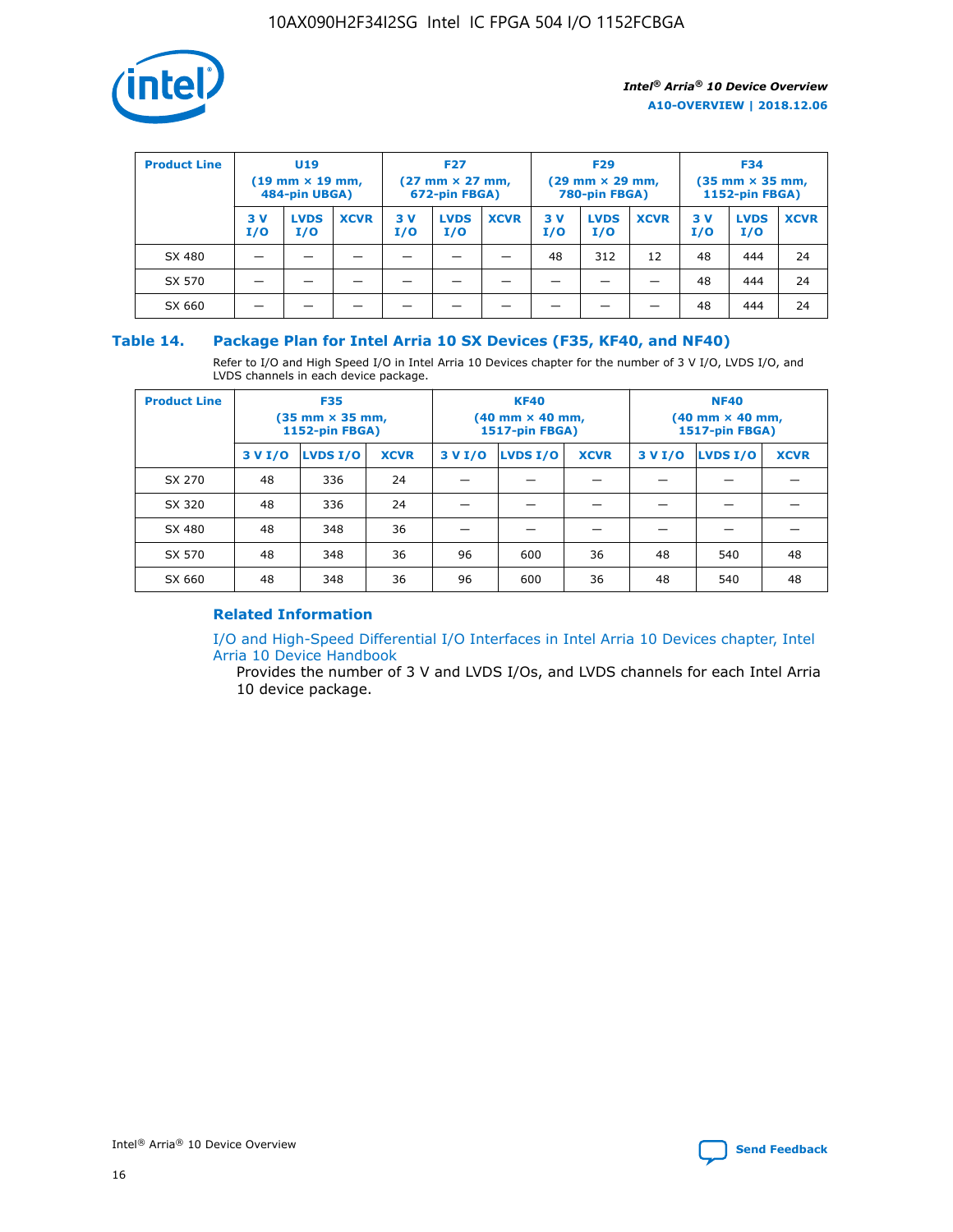

# **I/O Vertical Migration for Intel Arria 10 Devices**

#### **Figure 4. Migration Capability Across Intel Arria 10 Product Lines**

- The arrows indicate the migration paths. The devices included in each vertical migration path are shaded. Devices with fewer resources in the same path have lighter shades.
- To achieve the full I/O migration across product lines in the same migration path, restrict I/Os and transceivers usage to match the product line with the lowest I/O and transceiver counts.
- An LVDS I/O bank in the source device may be mapped to a 3 V I/O bank in the target device. To use memory interface clock frequency higher than 533 MHz, assign external memory interface pins only to banks that are LVDS I/O in both devices.
- There may be nominal 0.15 mm package height difference between some product lines in the same package type.
	- **Variant Product Line Package U19 F27 F29 F34 F35 KF40 NF40 RF40 NF45 SF45 UF45** Intel® Arria® 10 GX GX 160 GX 220 GX 270 GX 320 GX 480 GX 570 GX 660 GX 900 GX 1150 Intel Arria 10 GT GT 900 GT 1150 Intel Arria 10 SX SX 160 SX 220 SX 270 SX 320 SX 480 SX 570 SX 660
- Some migration paths are not shown in the Intel Quartus Prime software **Pin Migration View**.

*Note:* To verify the pin migration compatibility, use the **Pin Migration View** window in the Intel Quartus Prime software Pin Planner.

## **Adaptive Logic Module**

Intel Arria 10 devices use a 20 nm ALM as the basic building block of the logic fabric.

The ALM architecture is the same as the previous generation FPGAs, allowing for efficient implementation of logic functions and easy conversion of IP between the device generations.

The ALM, as shown in following figure, uses an 8-input fracturable look-up table (LUT) with four dedicated registers to help improve timing closure in register-rich designs and achieve an even higher design packing capability than the traditional two-register per LUT architecture.

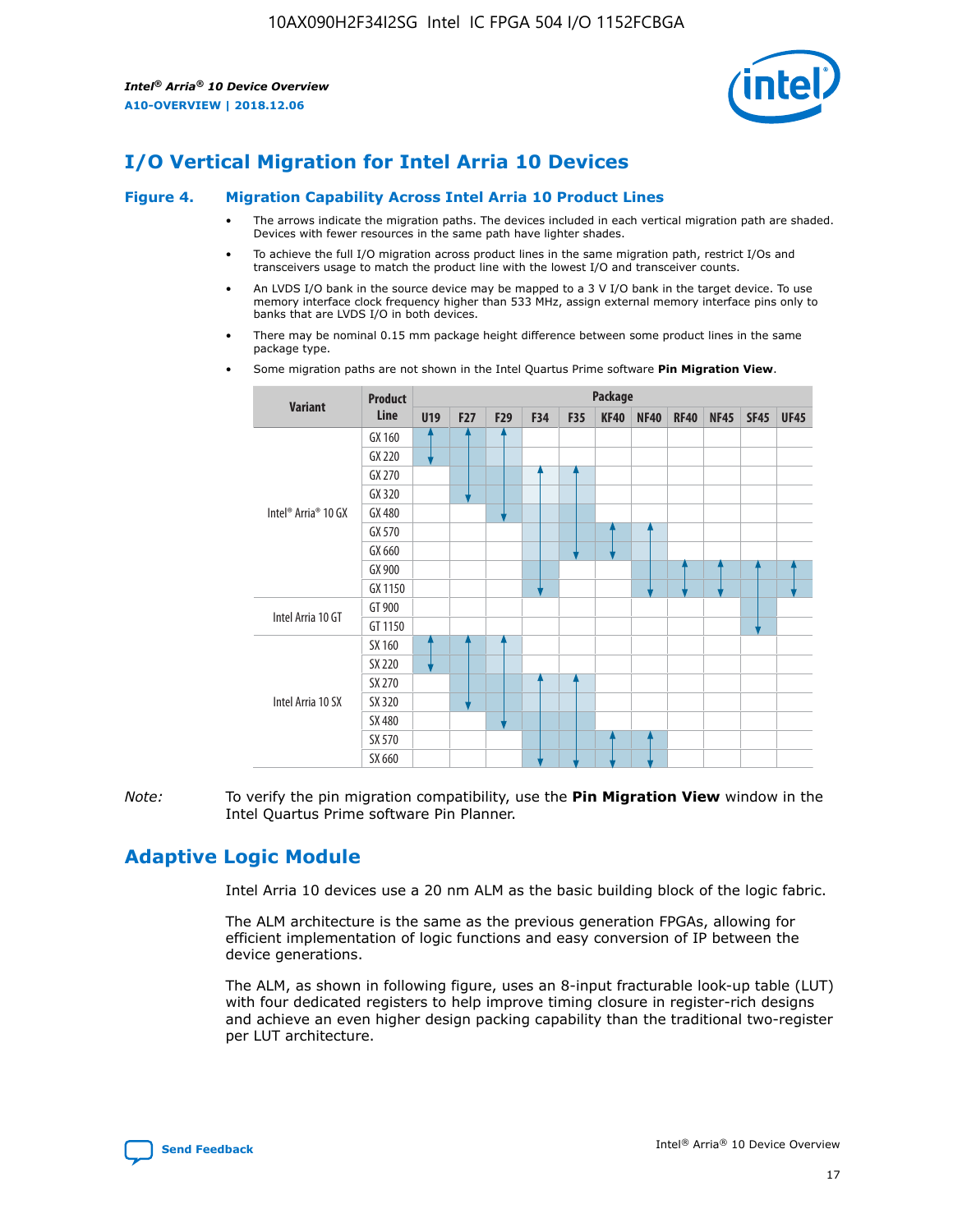

**Figure 5. ALM for Intel Arria 10 Devices**



The Intel Quartus Prime software optimizes your design according to the ALM logic structure and automatically maps legacy designs into the Intel Arria 10 ALM architecture.

## **Variable-Precision DSP Block**

The Intel Arria 10 variable precision DSP blocks support fixed-point arithmetic and floating-point arithmetic.

Features for fixed-point arithmetic:

- High-performance, power-optimized, and fully registered multiplication operations
- 18-bit and 27-bit word lengths
- Two 18 x 19 multipliers or one 27 x 27 multiplier per DSP block
- Built-in addition, subtraction, and 64-bit double accumulation register to combine multiplication results
- Cascading 19-bit or 27-bit when pre-adder is disabled and cascading 18-bit when pre-adder is used to form the tap-delay line for filtering applications
- Cascading 64-bit output bus to propagate output results from one block to the next block without external logic support
- Hard pre-adder supported in 19-bit and 27-bit modes for symmetric filters
- Internal coefficient register bank in both 18-bit and 27-bit modes for filter implementation
- 18-bit and 27-bit systolic finite impulse response (FIR) filters with distributed output adder
- Biased rounding support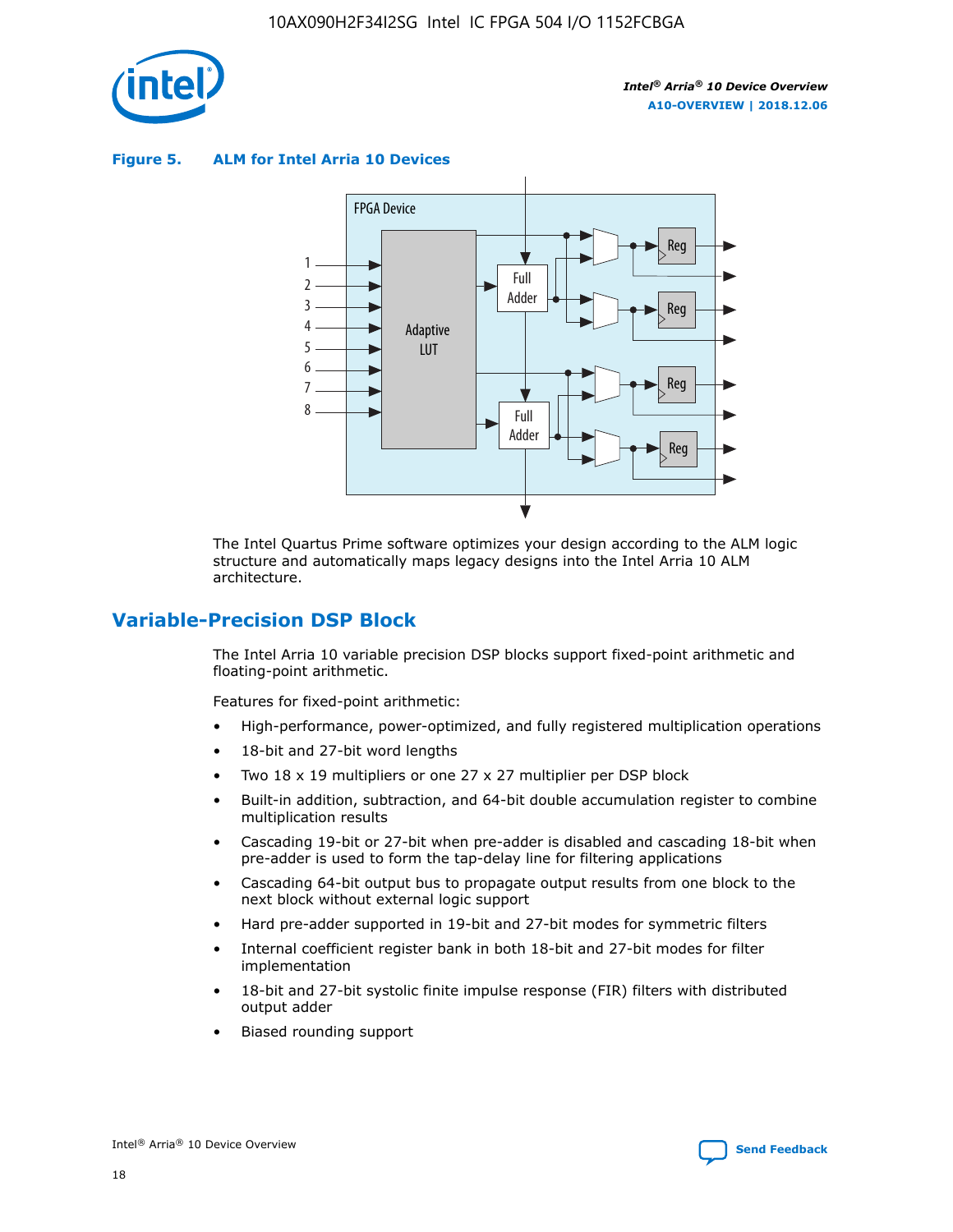

Features for floating-point arithmetic:

- A completely hardened architecture that supports multiplication, addition, subtraction, multiply-add, and multiply-subtract
- Multiplication with accumulation capability and a dynamic accumulator reset control
- Multiplication with cascade summation capability
- Multiplication with cascade subtraction capability
- Complex multiplication
- Direct vector dot product
- Systolic FIR filter

#### **Table 15. Variable-Precision DSP Block Configurations for Intel Arria 10 Devices**

| <b>Usage Example</b>                                       | <b>Multiplier Size (Bit)</b>    | <b>DSP Block Resources</b> |
|------------------------------------------------------------|---------------------------------|----------------------------|
| Medium precision fixed point                               | Two 18 x 19                     |                            |
| High precision fixed or Single precision<br>floating point | One 27 x 27                     |                            |
| Fixed point FFTs                                           | One 19 x 36 with external adder |                            |
| Very high precision fixed point                            | One 36 x 36 with external adder |                            |
| Double precision floating point                            | One 54 x 54 with external adder | 4                          |

#### **Table 16. Resources for Fixed-Point Arithmetic in Intel Arria 10 Devices**

The table lists the variable-precision DSP resources by bit precision for each Intel Arria 10 device.

| <b>Variant</b>  | <b>Product Line</b> | Variable-<br>precision<br><b>DSP Block</b> | <b>Independent Input and Output</b><br><b>Multiplications Operator</b> |                                     | 18 x 19<br><b>Multiplier</b><br><b>Adder Sum</b> | $18 \times 18$<br><b>Multiplier</b><br><b>Adder</b> |
|-----------------|---------------------|--------------------------------------------|------------------------------------------------------------------------|-------------------------------------|--------------------------------------------------|-----------------------------------------------------|
|                 |                     |                                            | 18 x 19<br><b>Multiplier</b>                                           | $27 \times 27$<br><b>Multiplier</b> | <b>Mode</b>                                      | <b>Summed with</b><br>36 bit Input                  |
| AIntel Arria 10 | GX 160              | 156                                        | 312                                                                    | 156                                 | 156                                              | 156                                                 |
| GX              | GX 220              | 192                                        | 384                                                                    | 192                                 | 192                                              | 192                                                 |
|                 | GX 270              | 830                                        | 1,660                                                                  | 830                                 | 830                                              | 830                                                 |
|                 | GX 320              | 984                                        | 1,968                                                                  | 984                                 | 984                                              | 984                                                 |
|                 | GX 480              | 1,368                                      | 2,736                                                                  | 1,368                               | 1,368                                            | 1,368                                               |
|                 | GX 570              | 1,523                                      | 3,046                                                                  | 1,523                               | 1,523                                            | 1,523                                               |
|                 | GX 660              | 1,687                                      | 3,374                                                                  | 1,687                               | 1,687                                            | 1,687                                               |
|                 | GX 900              | 1,518                                      | 3,036                                                                  | 1,518                               | 1,518                                            | 1,518                                               |
|                 | GX 1150             | 1,518                                      | 3,036                                                                  | 1,518                               | 1,518                                            | 1,518                                               |
| Intel Arria 10  | GT 900              | 1,518                                      | 3,036                                                                  | 1,518                               | 1,518                                            | 1,518                                               |
| GT              | GT 1150             | 1,518                                      | 3,036                                                                  | 1,518                               | 1,518                                            | 1,518                                               |
| Intel Arria 10  | SX 160              | 156                                        | 312                                                                    | 156                                 | 156                                              | 156                                                 |
| <b>SX</b>       | SX 220              | 192                                        | 384                                                                    | 192                                 | 192                                              | 192                                                 |
|                 | SX 270              | 830                                        | 1,660                                                                  | 830                                 | 830                                              | 830                                                 |
|                 |                     |                                            |                                                                        |                                     |                                                  | continued                                           |

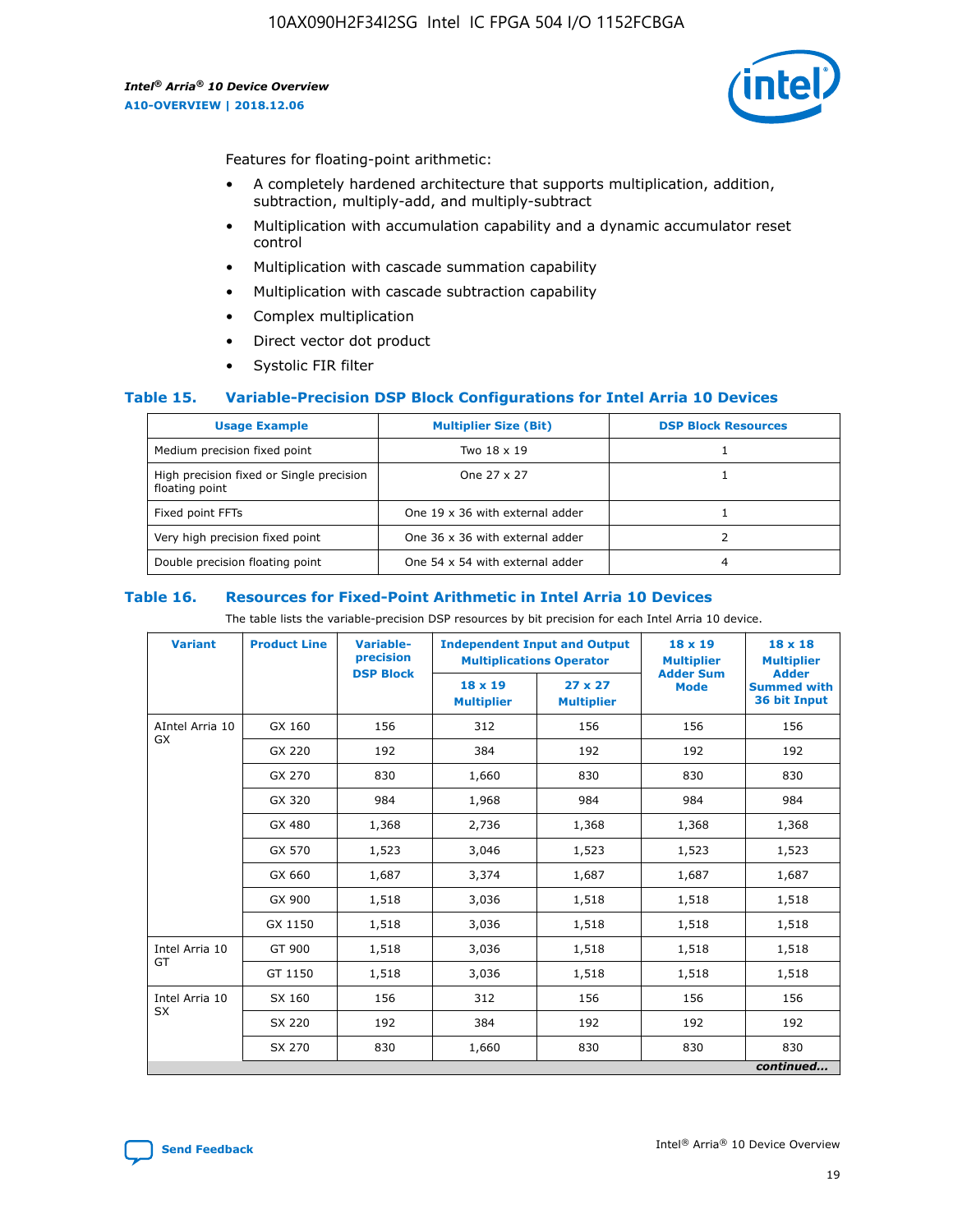

| <b>Variant</b> | <b>Product Line</b> | <b>Variable-</b><br>precision<br><b>DSP Block</b> | <b>Independent Input and Output</b><br><b>Multiplications Operator</b> |                                     | $18 \times 19$<br><b>Multiplier</b><br><b>Adder Sum</b> | $18 \times 18$<br><b>Multiplier</b><br><b>Adder</b> |  |
|----------------|---------------------|---------------------------------------------------|------------------------------------------------------------------------|-------------------------------------|---------------------------------------------------------|-----------------------------------------------------|--|
|                |                     |                                                   | $18 \times 19$<br><b>Multiplier</b>                                    | $27 \times 27$<br><b>Multiplier</b> | <b>Mode</b>                                             | <b>Summed with</b><br>36 bit Input                  |  |
|                | SX 320              | 984                                               | 1,968                                                                  | 984                                 | 984                                                     | 984                                                 |  |
|                | SX 480              | 1,368                                             | 2,736                                                                  | 1,368                               | 1,368                                                   | 1,368                                               |  |
|                | SX 570              | 1,523                                             | 3,046                                                                  | 1,523                               | 1,523                                                   | 1,523                                               |  |
|                | SX 660              | 1,687                                             | 3,374                                                                  | 1,687                               | 1,687                                                   | 1,687                                               |  |

## **Table 17. Resources for Floating-Point Arithmetic in Intel Arria 10 Devices**

The table lists the variable-precision DSP resources by bit precision for each Intel Arria 10 device.

| <b>Variant</b> | <b>Product Line</b> | <b>Variable-</b><br>precision<br><b>DSP Block</b> | <b>Single</b><br><b>Precision</b><br><b>Floating-Point</b><br><b>Multiplication</b><br><b>Mode</b> | <b>Single-Precision</b><br><b>Floating-Point</b><br><b>Adder Mode</b> | Single-<br><b>Precision</b><br><b>Floating-Point</b><br><b>Multiply</b><br><b>Accumulate</b><br><b>Mode</b> | <b>Peak</b><br><b>Giga Floating-</b><br><b>Point</b><br><b>Operations</b><br>per Second<br>(GFLOPs) |
|----------------|---------------------|---------------------------------------------------|----------------------------------------------------------------------------------------------------|-----------------------------------------------------------------------|-------------------------------------------------------------------------------------------------------------|-----------------------------------------------------------------------------------------------------|
| Intel Arria 10 | GX 160              | 156                                               | 156                                                                                                | 156                                                                   | 156                                                                                                         | 140                                                                                                 |
| GX             | GX 220              | 192                                               | 192                                                                                                | 192                                                                   | 192                                                                                                         | 173                                                                                                 |
|                | GX 270              | 830                                               | 830                                                                                                | 830                                                                   | 830                                                                                                         | 747                                                                                                 |
|                | GX 320              | 984                                               | 984                                                                                                | 984                                                                   | 984                                                                                                         | 886                                                                                                 |
|                | GX 480              | 1,369                                             | 1,368                                                                                              | 1,368                                                                 | 1,368                                                                                                       | 1,231                                                                                               |
|                | GX 570              | 1,523                                             | 1,523                                                                                              | 1,523                                                                 | 1,523                                                                                                       | 1,371                                                                                               |
|                | GX 660              | 1,687                                             | 1,687                                                                                              | 1,687                                                                 | 1,687                                                                                                       | 1,518                                                                                               |
|                | GX 900              | 1,518                                             | 1,518                                                                                              | 1,518                                                                 | 1,518                                                                                                       | 1,366                                                                                               |
|                | GX 1150             | 1,518                                             | 1,518                                                                                              | 1,518                                                                 | 1,518                                                                                                       | 1,366                                                                                               |
| Intel Arria 10 | GT 900              | 1,518                                             | 1,518                                                                                              | 1,518                                                                 | 1,518                                                                                                       | 1,366                                                                                               |
| GT             | GT 1150             | 1,518                                             | 1,518                                                                                              | 1,518                                                                 | 1,518                                                                                                       | 1,366                                                                                               |
| Intel Arria 10 | SX 160              | 156                                               | 156                                                                                                | 156                                                                   | 156                                                                                                         | 140                                                                                                 |
| <b>SX</b>      | SX 220              | 192                                               | 192                                                                                                | 192                                                                   | 192                                                                                                         | 173                                                                                                 |
|                | SX 270              | 830                                               | 830                                                                                                | 830                                                                   | 830                                                                                                         | 747                                                                                                 |
|                | SX 320              | 984                                               | 984                                                                                                | 984                                                                   | 984                                                                                                         | 886                                                                                                 |
|                | SX 480              | 1,369                                             | 1,368                                                                                              | 1,368                                                                 | 1,368                                                                                                       | 1,231                                                                                               |
|                | SX 570              | 1,523                                             | 1,523                                                                                              | 1,523                                                                 | 1,523                                                                                                       | 1,371                                                                                               |
|                | SX 660              | 1,687                                             | 1,687                                                                                              | 1,687                                                                 | 1,687                                                                                                       | 1,518                                                                                               |

# **Embedded Memory Blocks**

The embedded memory blocks in the devices are flexible and designed to provide an optimal amount of small- and large-sized memory arrays to fit your design requirements.

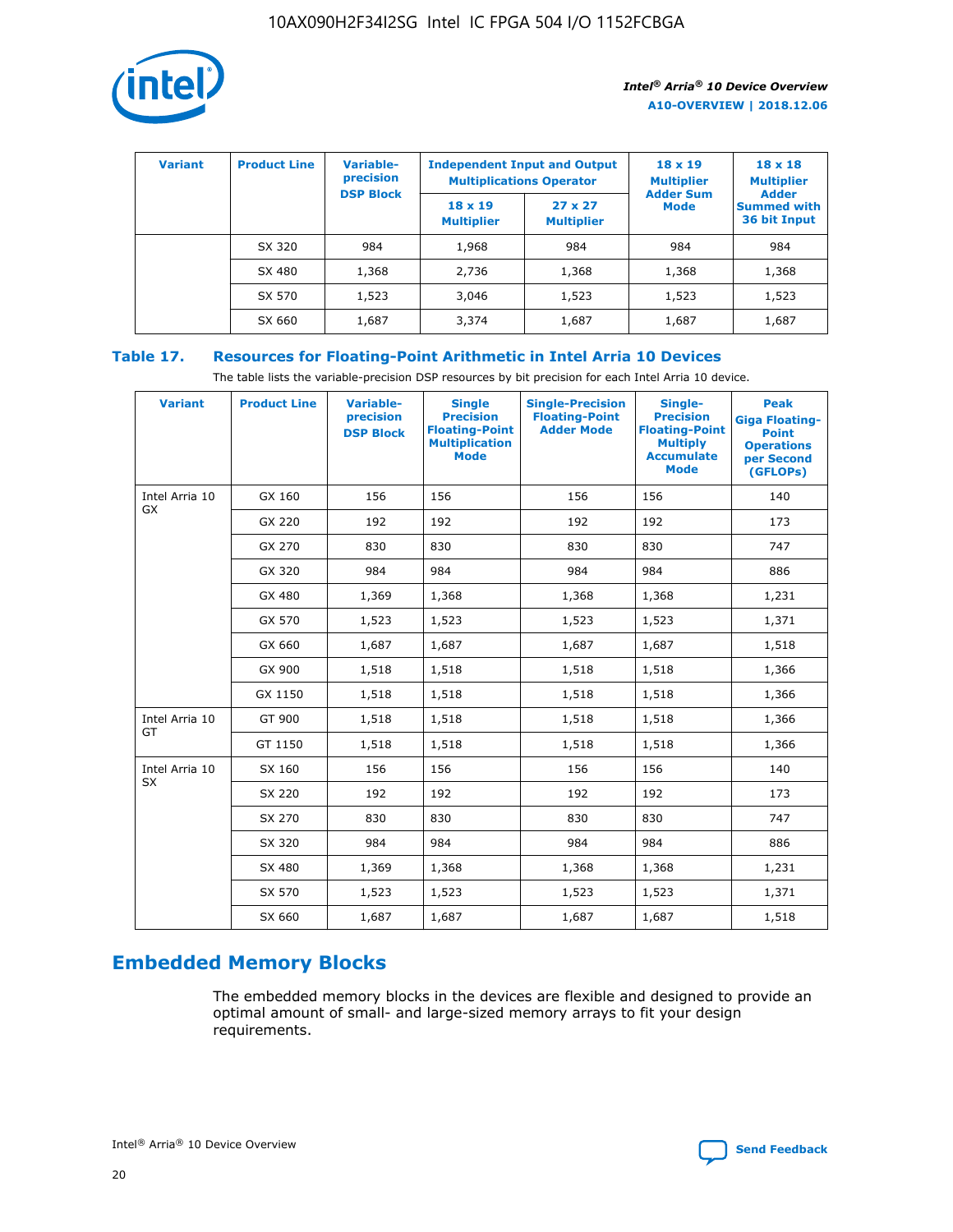

## **Types of Embedded Memory**

The Intel Arria 10 devices contain two types of memory blocks:

- 20 Kb M20K blocks—blocks of dedicated memory resources. The M20K blocks are ideal for larger memory arrays while still providing a large number of independent ports.
- 640 bit memory logic array blocks (MLABs)—enhanced memory blocks that are configured from dual-purpose logic array blocks (LABs). The MLABs are ideal for wide and shallow memory arrays. The MLABs are optimized for implementation of shift registers for digital signal processing (DSP) applications, wide and shallow FIFO buffers, and filter delay lines. Each MLAB is made up of ten adaptive logic modules (ALMs). In the Intel Arria 10 devices, you can configure these ALMs as ten 32 x 2 blocks, giving you one 32 x 20 simple dual-port SRAM block per MLAB.

## **Embedded Memory Capacity in Intel Arria 10 Devices**

|                   | <b>Product</b> |              | <b>M20K</b>         | <b>MLAB</b>  |                     | <b>Total RAM Bit</b> |
|-------------------|----------------|--------------|---------------------|--------------|---------------------|----------------------|
| <b>Variant</b>    | <b>Line</b>    | <b>Block</b> | <b>RAM Bit (Kb)</b> | <b>Block</b> | <b>RAM Bit (Kb)</b> | (Kb)                 |
| Intel Arria 10 GX | GX 160         | 440          | 8,800               | 1,680        | 1,050               | 9,850                |
|                   | GX 220         | 587          | 11,740              | 2,703        | 1,690               | 13,430               |
|                   | GX 270         | 750          | 15,000              | 3,922        | 2,452               | 17,452               |
|                   | GX 320         | 891          | 17,820              | 4,363        | 2,727               | 20,547               |
|                   | GX 480         | 1,431        | 28,620              | 6,662        | 4,164               | 32,784               |
|                   | GX 570         | 1,800        | 36,000              | 8,153        | 5,096               | 41,096               |
|                   | GX 660         | 2,131        | 42,620              | 9,260        | 5,788               | 48,408               |
|                   | GX 900         | 2,423        | 48,460              | 15,017       | 9,386               | 57,846               |
|                   | GX 1150        | 2,713        | 54,260              | 20,774       | 12,984              | 67,244               |
| Intel Arria 10 GT | GT 900         | 2,423        | 48,460              | 15,017       | 9,386               | 57,846               |
|                   | GT 1150        | 2,713        | 54,260              | 20,774       | 12,984              | 67,244               |
| Intel Arria 10 SX | SX 160         | 440          | 8,800               | 1,680        | 1,050               | 9,850                |
|                   | SX 220         | 587          | 11,740              | 2,703        | 1,690               | 13,430               |
|                   | SX 270         | 750          | 15,000              | 3,922        | 2,452               | 17,452               |
|                   | SX 320         | 891          | 17,820              | 4,363        | 2,727               | 20,547               |
|                   | SX 480         | 1,431        | 28,620              | 6,662        | 4,164               | 32,784               |
|                   | SX 570         | 1,800        | 36,000              | 8,153        | 5,096               | 41,096               |
|                   | SX 660         | 2,131        | 42,620              | 9,260        | 5,788               | 48,408               |

#### **Table 18. Embedded Memory Capacity and Distribution in Intel Arria 10 Devices**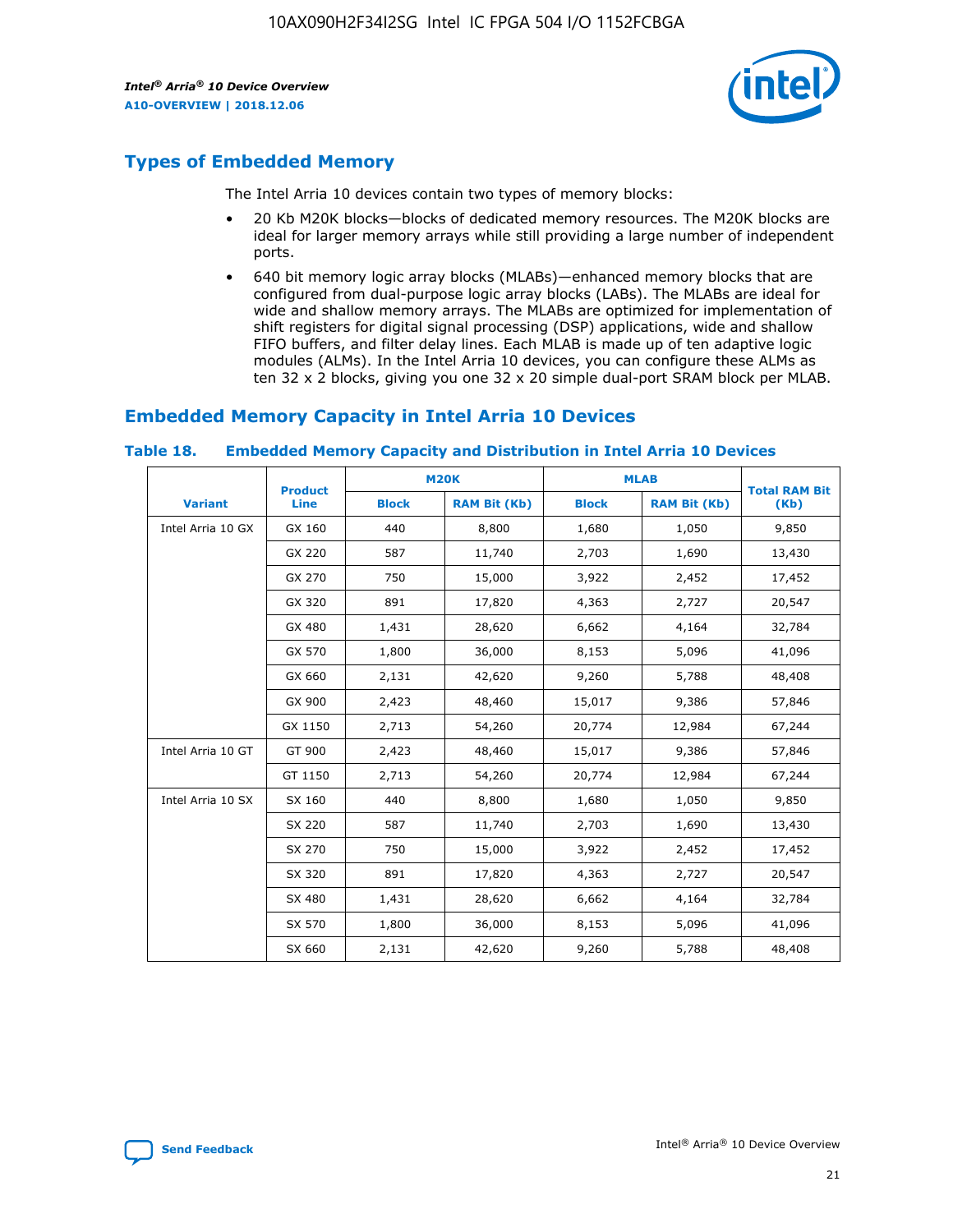

## **Embedded Memory Configurations for Single-port Mode**

#### **Table 19. Single-port Embedded Memory Configurations for Intel Arria 10 Devices**

This table lists the maximum configurations supported for single-port RAM and ROM modes.

| <b>Memory Block</b> | Depth (bits) | <b>Programmable Width</b> |
|---------------------|--------------|---------------------------|
| MLAB                | 32           | x16, x18, or x20          |
|                     | 64(10)       | x8, x9, x10               |
| M20K                | 512          | x40, x32                  |
|                     | 1K           | x20, x16                  |
|                     | 2K           | x10, x8                   |
|                     | 4K           | x5, x4                    |
|                     | 8K           | x2                        |
|                     | 16K          | x1                        |

## **Clock Networks and PLL Clock Sources**

The clock network architecture is based on Intel's global, regional, and peripheral clock structure. This clock structure is supported by dedicated clock input pins, fractional clock synthesis PLLs, and integer I/O PLLs.

## **Clock Networks**

The Intel Arria 10 core clock networks are capable of up to 800 MHz fabric operation across the full industrial temperature range. For the external memory interface, the clock network supports the hard memory controller with speeds up to 2,400 Mbps in a quarter-rate transfer.

To reduce power consumption, the Intel Quartus Prime software identifies all unused sections of the clock network and powers them down.

## **Fractional Synthesis and I/O PLLs**

Intel Arria 10 devices contain up to 32 fractional synthesis PLLs and up to 16 I/O PLLs that are available for both specific and general purpose uses in the core:

- Fractional synthesis PLLs—located in the column adjacent to the transceiver blocks
- I/O PLLs—located in each bank of the 48 I/Os

## **Fractional Synthesis PLLs**

You can use the fractional synthesis PLLs to:

- Reduce the number of oscillators that are required on your board
- Reduce the number of clock pins that are used in the device by synthesizing multiple clock frequencies from a single reference clock source

<sup>(10)</sup> Supported through software emulation and consumes additional MLAB blocks.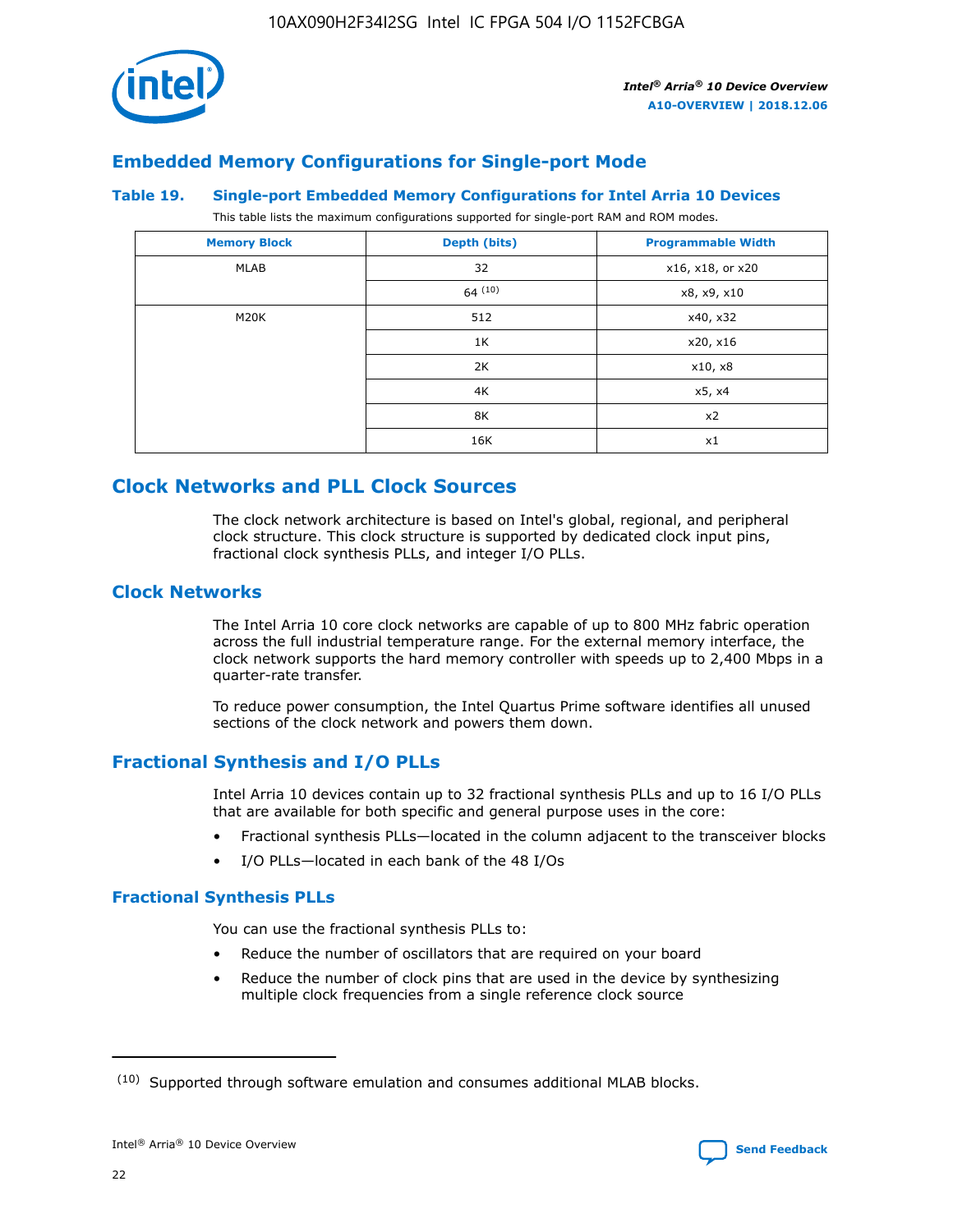

The fractional synthesis PLLs support the following features:

- Reference clock frequency synthesis for transceiver CMU and Advanced Transmit (ATX) PLLs
- Clock network delay compensation
- Zero-delay buffering
- Direct transmit clocking for transceivers
- Independently configurable into two modes:
	- Conventional integer mode equivalent to the general purpose PLL
	- Enhanced fractional mode with third order delta-sigma modulation
- PLL cascading

#### **I/O PLLs**

The integer mode I/O PLLs are located in each bank of 48 I/Os. You can use the I/O PLLs to simplify the design of external memory and high-speed LVDS interfaces.

In each I/O bank, the I/O PLLs are adjacent to the hard memory controllers and LVDS SERDES. Because these PLLs are tightly coupled with the I/Os that need to use them, it makes it easier to close timing.

You can use the I/O PLLs for general purpose applications in the core such as clock network delay compensation and zero-delay buffering.

Intel Arria 10 devices support PLL-to-PLL cascading.

## **FPGA General Purpose I/O**

Intel Arria 10 devices offer highly configurable GPIOs. Each I/O bank contains 48 general purpose I/Os and a high-efficiency hard memory controller.

The following list describes the features of the GPIOs:

- Consist of 3 V I/Os for high-voltage application and LVDS I/Os for differential signaling
	- Up to two 3 V I/O banks, available in some devices, that support up to 3 V I/O standards
	- LVDS I/O banks that support up to 1.8 V I/O standards
- Support a wide range of single-ended and differential I/O interfaces
- LVDS speeds up to 1.6 Gbps
- Each LVDS pair of pins has differential input and output buffers, allowing you to configure the LVDS direction for each pair.
- Programmable bus hold and weak pull-up
- Programmable differential output voltage  $(V_{OD})$  and programmable pre-emphasis

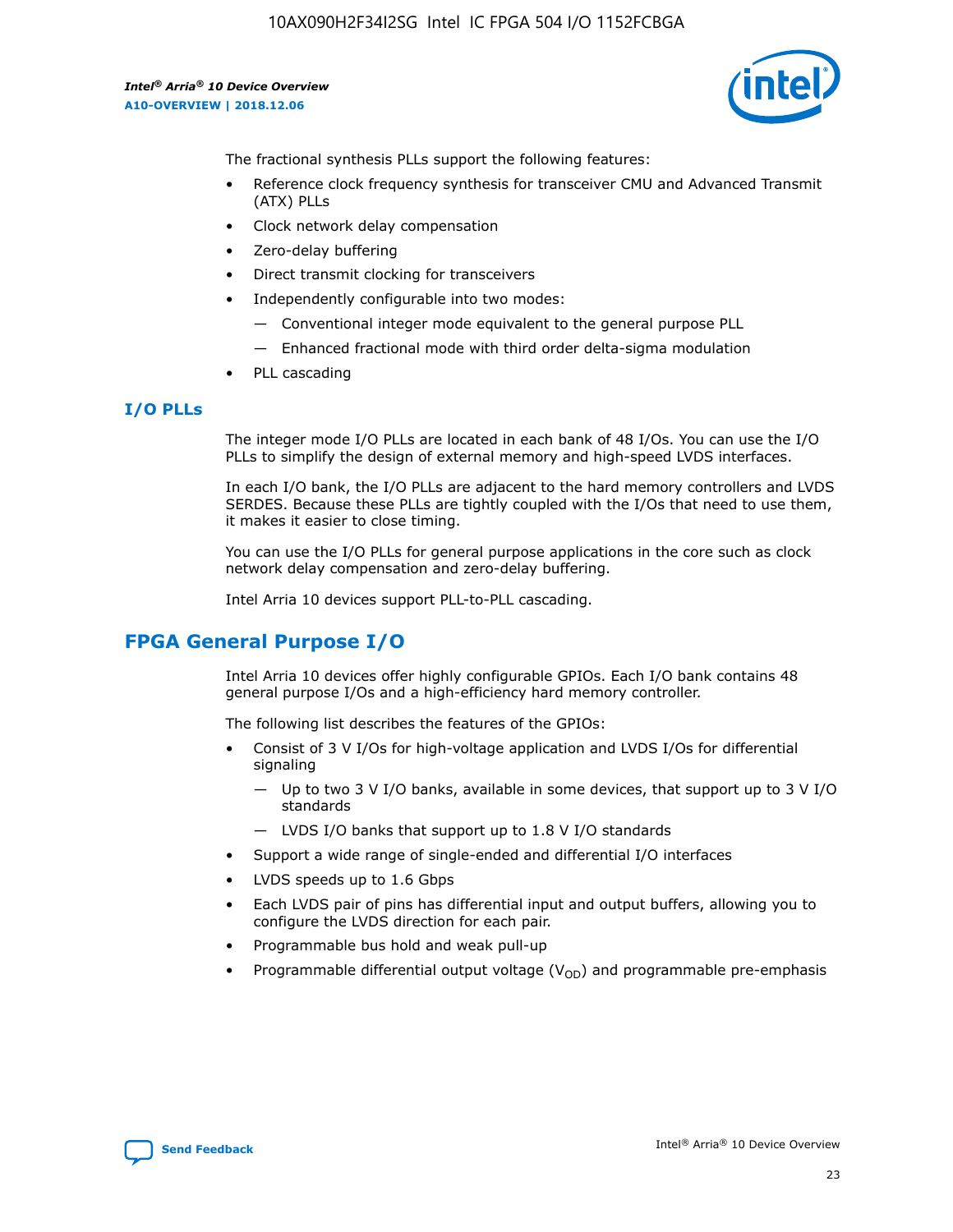

- Series (R<sub>S</sub>) and parallel (R<sub>T</sub>) on-chip termination (OCT) for all I/O banks with OCT calibration to limit the termination impedance variation
- On-chip dynamic termination that has the ability to swap between series and parallel termination, depending on whether there is read or write on a common bus for signal integrity
- Easy timing closure support using the hard read FIFO in the input register path, and delay-locked loop (DLL) delay chain with fine and coarse architecture

## **External Memory Interface**

Intel Arria 10 devices offer massive external memory bandwidth, with up to seven 32 bit DDR4 memory interfaces running at up to 2,400 Mbps. This bandwidth provides additional ease of design, lower power, and resource efficiencies of hardened highperformance memory controllers.

The memory interface within Intel Arria 10 FPGAs and SoCs delivers the highest performance and ease of use. You can configure up to a maximum width of 144 bits when using the hard or soft memory controllers. If required, you can bypass the hard memory controller and use a soft controller implemented in the user logic.

Each I/O contains a hardened DDR read/write path (PHY) capable of performing key memory interface functionality such as read/write leveling, FIFO buffering to lower latency and improve margin, timing calibration, and on-chip termination.

The timing calibration is aided by the inclusion of hard microcontrollers based on Intel's Nios® II technology, specifically tailored to control the calibration of multiple memory interfaces. This calibration allows the Intel Arria 10 device to compensate for any changes in process, voltage, or temperature either within the Intel Arria 10 device itself, or within the external memory device. The advanced calibration algorithms ensure maximum bandwidth and robust timing margin across all operating conditions.

In addition to parallel memory interfaces, Intel Arria 10 devices support serial memory technologies such as the Hybrid Memory Cube (HMC). The HMC is supported by the Intel Arria 10 high-speed serial transceivers which connect up to four HMC links, with each link running at data rates up to 15 Gbps.

#### **Related Information**

#### [External Memory Interface Spec Estimator](http://www.altera.com/technology/memory/estimator/mem-emif-index.html)

Provides a parametric tool that allows you to find and compare the performance of the supported external memory interfaces in IntelFPGAs.

## **Memory Standards Supported by Intel Arria 10 Devices**

The I/Os are designed to provide high performance support for existing and emerging external memory standards.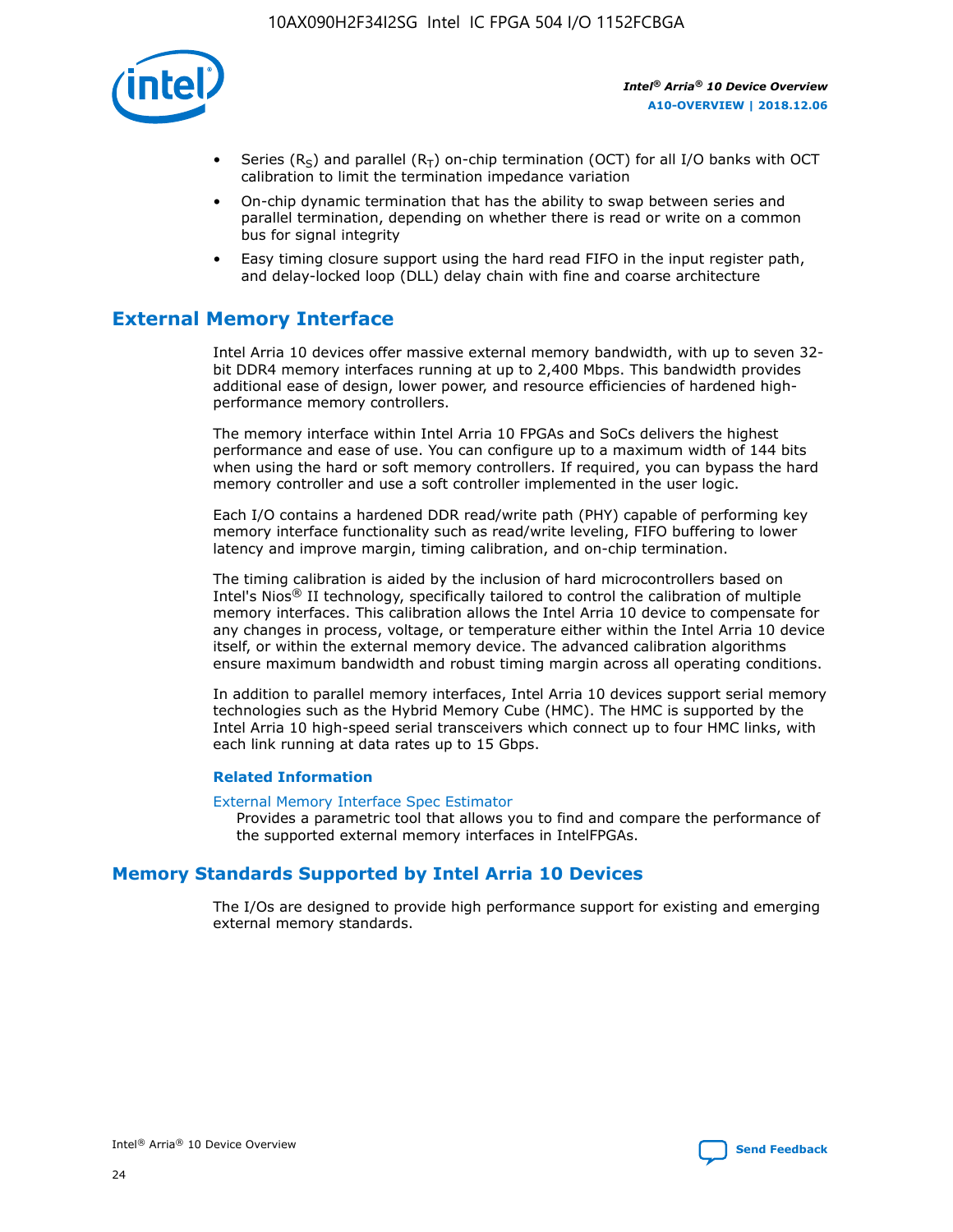

#### **Table 20. Memory Standards Supported by the Hard Memory Controller**

This table lists the overall capability of the hard memory controller. For specific details, refer to the External Memory Interface Spec Estimator and Intel Arria 10 Device Datasheet.

| <b>Memory Standard</b> | <b>Rate Support</b> | <b>Ping Pong PHY Support</b> | <b>Maximum Frequency</b><br>(MHz) |
|------------------------|---------------------|------------------------------|-----------------------------------|
| <b>DDR4 SDRAM</b>      | Quarter rate        | Yes                          | 1,067                             |
|                        |                     |                              | 1,200                             |
| DDR3 SDRAM             | Half rate           | Yes                          | 533                               |
|                        |                     |                              | 667                               |
|                        | Quarter rate        | Yes                          | 1,067                             |
|                        |                     |                              | 1,067                             |
| <b>DDR3L SDRAM</b>     | Half rate           | Yes                          | 533                               |
|                        |                     |                              | 667                               |
|                        | Quarter rate        | Yes                          | 933                               |
|                        |                     |                              | 933                               |
| LPDDR3 SDRAM           | Half rate           |                              | 533                               |
|                        | Quarter rate        |                              | 800                               |

#### **Table 21. Memory Standards Supported by the Soft Memory Controller**

| <b>Memory Standard</b>      | <b>Rate Support</b> | <b>Maximum Frequency</b><br>(MHz) |
|-----------------------------|---------------------|-----------------------------------|
| <b>RLDRAM 3 (11)</b>        | Quarter rate        | 1,200                             |
| ODR IV SRAM <sup>(11)</sup> | Quarter rate        | 1,067                             |
| <b>ODR II SRAM</b>          | Full rate           | 333                               |
|                             | Half rate           | 633                               |
| <b>ODR II+ SRAM</b>         | Full rate           | 333                               |
|                             | Half rate           | 633                               |
| <b>ODR II+ Xtreme SRAM</b>  | Full rate           | 333                               |
|                             | Half rate           | 633                               |

#### **Table 22. Memory Standards Supported by the HPS Hard Memory Controller**

The hard processor system (HPS) is available in Intel Arria 10 SoC devices only.

| <b>Memory Standard</b> | <b>Rate Support</b> | <b>Maximum Frequency</b><br>(MHz) |
|------------------------|---------------------|-----------------------------------|
| <b>DDR4 SDRAM</b>      | Half rate           | 1,200                             |
| <b>DDR3 SDRAM</b>      | Half rate           | 1,067                             |
| <b>DDR3L SDRAM</b>     | Half rate           | 933                               |

<sup>(11)</sup> Intel Arria 10 devices support this external memory interface using hard PHY with soft memory controller.

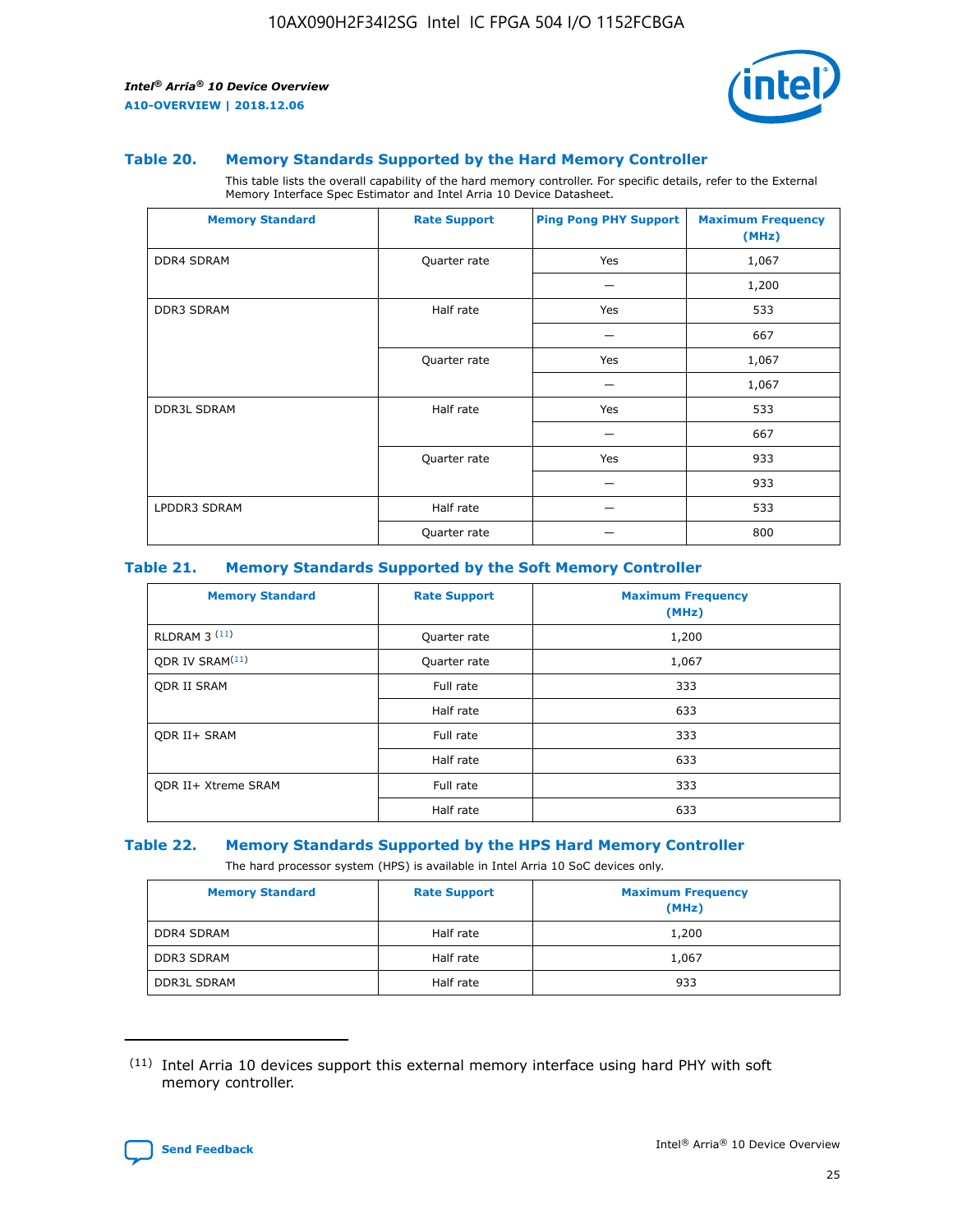

#### **Related Information**

#### [Intel Arria 10 Device Datasheet](https://www.intel.com/content/www/us/en/programmable/documentation/mcn1413182292568.html#mcn1413182153340)

Lists the memory interface performance according to memory interface standards, rank or chip select configurations, and Intel Arria 10 device speed grades.

# **PCIe Gen1, Gen2, and Gen3 Hard IP**

Intel Arria 10 devices contain PCIe hard IP that is designed for performance and ease-of-use:

- Includes all layers of the PCIe stack—transaction, data link and physical layers.
- Supports PCIe Gen3, Gen2, and Gen1 Endpoint and Root Port in x1, x2, x4, or x8 lane configuration.
- Operates independently from the core logic—optional configuration via protocol (CvP) allows the PCIe link to power up and complete link training in less than 100 ms while the Intel Arria 10 device completes loading the programming file for the rest of the FPGA.
- Provides added functionality that makes it easier to support emerging features such as Single Root I/O Virtualization (SR-IOV) and optional protocol extensions.
- Provides improved end-to-end datapath protection using ECC.
- Supports FPGA configuration via protocol (CvP) using PCIe at Gen3, Gen2, or Gen1 speed.

#### **Related Information**

PCS Features on page 30

## **Enhanced PCS Hard IP for Interlaken and 10 Gbps Ethernet**

## **Interlaken Support**

The Intel Arria 10 enhanced PCS hard IP provides integrated Interlaken PCS supporting rates up to 25.8 Gbps per lane.

The Interlaken PCS is based on the proven functionality of the PCS developed for Intel's previous generation FPGAs, which demonstrated interoperability with Interlaken ASSP vendors and third-party IP suppliers. The Interlaken PCS is present in every transceiver channel in Intel Arria 10 devices.

#### **Related Information**

PCS Features on page 30

## **10 Gbps Ethernet Support**

The Intel Arria 10 enhanced PCS hard IP supports 10GBASE-R PCS compliant with IEEE 802.3 10 Gbps Ethernet (10GbE). The integrated hard IP support for 10GbE and the 10 Gbps transceivers save external PHY cost, board space, and system power.

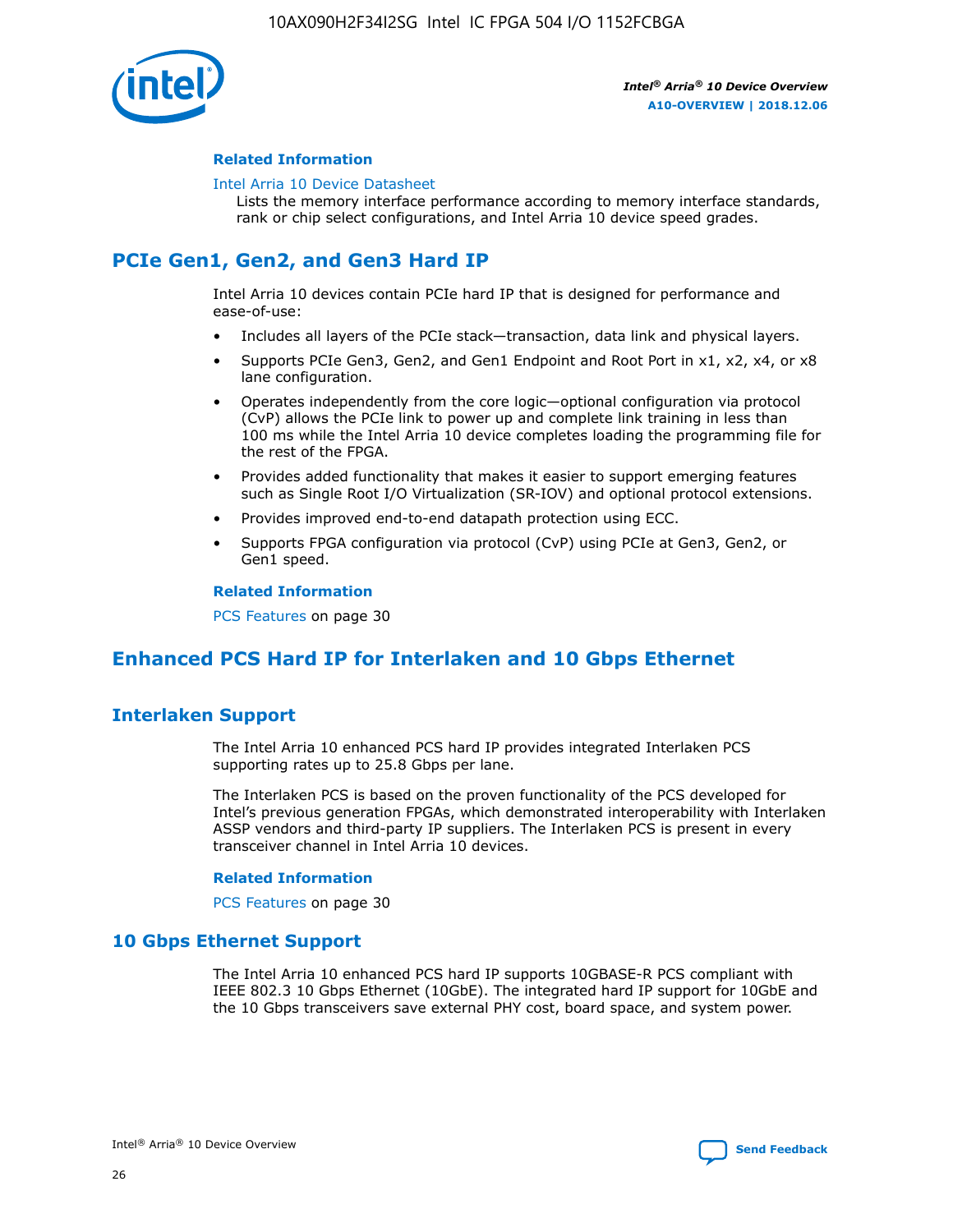

The scalable hard IP supports multiple independent 10GbE ports while using a single PLL for all the 10GBASE-R PCS instantiations, which saves on core logic resources and clock networks:

- Simplifies multiport 10GbE systems compared to XAUI interfaces that require an external XAUI-to-10G PHY.
- Incorporates Electronic Dispersion Compensation (EDC), which enables direct connection to standard 10 Gbps XFP and SFP+ pluggable optical modules.
- Supports backplane Ethernet applications and includes a hard 10GBASE-KR Forward Error Correction (FEC) circuit that you can use for 10 Gbps and 40 Gbps applications.

The 10 Gbps Ethernet PCS hard IP and 10GBASE-KR FEC are present in every transceiver channel.

#### **Related Information**

PCS Features on page 30

## **Low Power Serial Transceivers**

Intel Arria 10 FPGAs and SoCs include lowest power transceivers that deliver high bandwidth, throughput and low latency.

Intel Arria 10 devices deliver the industry's lowest power consumption per transceiver channel:

- 12.5 Gbps transceivers at as low as 242 mW
- 10 Gbps transceivers at as low as 168 mW
- 6 Gbps transceivers at as low as 117 mW

Intel Arria 10 transceivers support various data rates according to application:

- Chip-to-chip and chip-to-module applications—from 1 Gbps up to 25.8 Gbps
- Long reach and backplane applications—from 1 Gbps up to 12.5 with advanced adaptive equalization
- Critical power sensitive applications—from 1 Gbps up to 11.3 Gbps using lower power modes

The combination of 20 nm process technology and architectural advances provide the following benefits:

- Significant reduction in die area and power consumption
- Increase of up to two times in transceiver I/O density compared to previous generation devices while maintaining optimal signal integrity
- Up to 72 total transceiver channels—you can configure up to 6 of these channels to run as fast as 25.8 Gbps
- All channels feature continuous data rate support up to the maximum rated speed

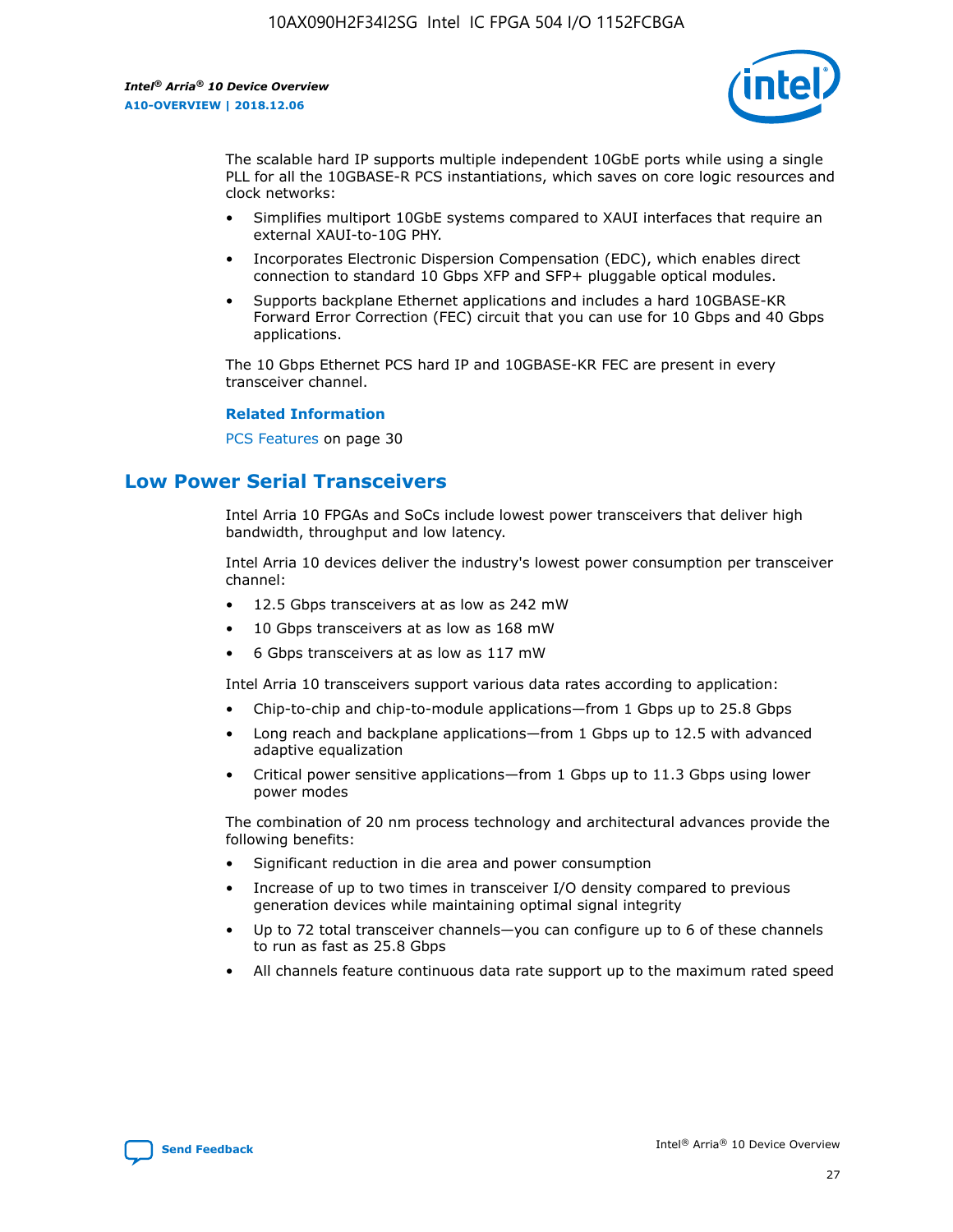



## **Figure 6. Intel Arria 10 Transceiver Block Architecture**

## **Transceiver Channels**

All transceiver channels feature a dedicated Physical Medium Attachment (PMA) and a hardened Physical Coding Sublayer (PCS).

- The PMA provides primary interfacing capabilities to physical channels.
- The PCS typically handles encoding/decoding, word alignment, and other preprocessing functions before transferring data to the FPGA core fabric.

A transceiver channel consists of a PMA and a PCS block. Most transceiver banks have 6 channels. There are some transceiver banks that contain only 3 channels.

A wide variety of bonded and non-bonded data rate configurations is possible using a highly configurable clock distribution network. Up to 80 independent transceiver data rates can be configured.

The following figures are graphical representations of top views of the silicon die, which correspond to reverse views for flip chip packages. Different Intel Arria 10 devices may have different floorplans than the ones shown in the figures.

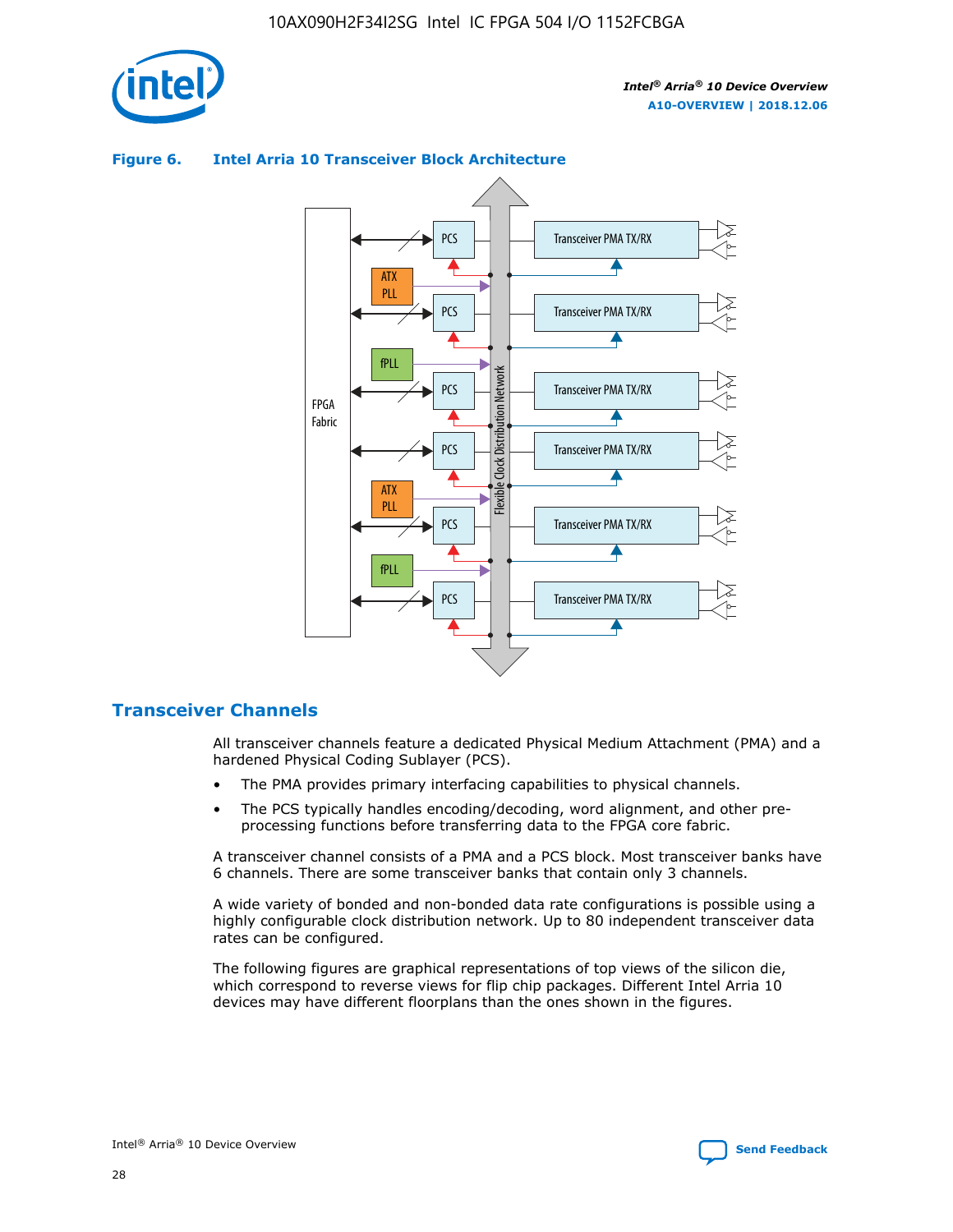

## **Figure 7. Device Chip Overview for Intel Arria 10 GX and GT Devices**



M20K Internal Memory Blocks Core Logic Fabric Transceiver Channels Hard IP Per Transceiver: Standard PCS and Enhanced PCS Hard IPs PCI Express Gen3 Hard IP Fractional PLLs M20K Internal Memory Blocks PCI Express Gen3 Hard IP Variable Precision DSP Blocks I/O PLLs Hard Memory Controllers, General-Purpose I/O Cells, LVDS Hard Processor Subsystem, Dual-Core ARM Cortex A9 M20K Internal Memory Blocks Variable Precision DSP Blocks M20K Internal Memory Blocks Core Logic Fabric I/O PLLs Hard Memory Controllers, General-Purpose I/O Cells, LVDS M20K Internal Memory Blocks Variable Precision DSP Blocks M20K Internal Memory Blocks Transceiver Channels Hard IP Per Transceiver: Standard PCS and Enhanced PCS Hard IPs PCI Express Gen3 Hard IP Fractional PLLs PCI Express Gen3 Hard IP  $\ddot{\cdot}$ Hard PCS Transceiver PMA fPLL ATX (LC) Hard PCS Transceiver PMA **Transmit** Hard PCS Transceiver PMA PLL fPLL Hard PCS Transceiver PMA Transceiver Clock Networks ATX (LC) Hard PCS Transceiver PMA Transmi Hard PCS Transceiver PMA PLL fPLL Hard PCS Transceiver PMA Transceiver PMA Hard PCS ATX (LC) **Transmit** Hard PCS Transceiver PMA PLL Unused transceiver chann can be used as additional transceiver transmit PLLs

## **PMA Features**

Intel Arria 10 transceivers provide exceptional signal integrity at data rates up to 25.8 Gbps. Clocking options include ultra-low jitter ATX PLLs (LC tank based), clock multiplier unit (CMU) PLLs, and fractional PLLs.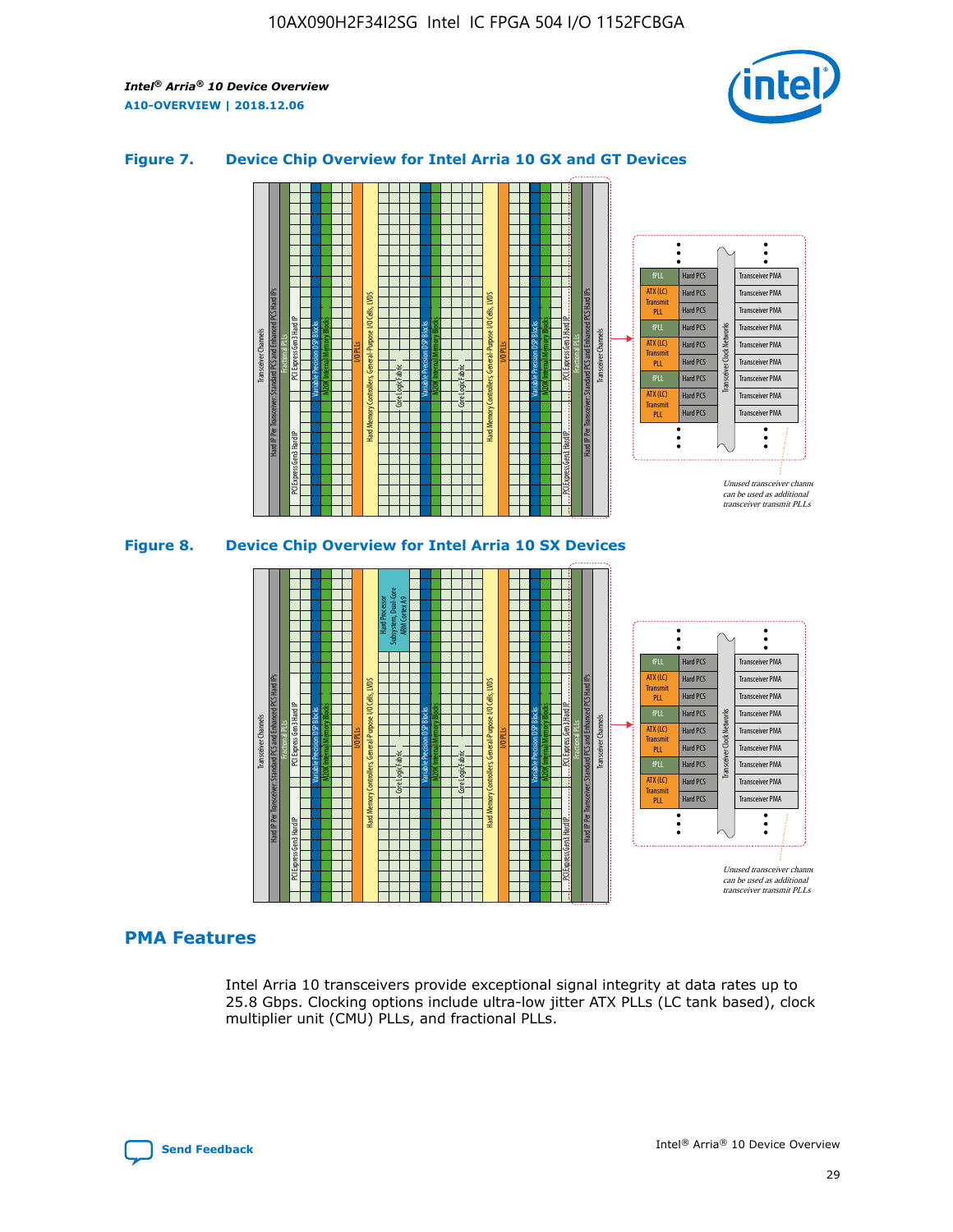

Each transceiver channel contains a channel PLL that can be used as the CMU PLL or clock data recovery (CDR) PLL. In CDR mode, the channel PLL recovers the receiver clock and data in the transceiver channel. Up to 80 independent data rates can be configured on a single Intel Arria 10 device.

## **Table 23. PMA Features of the Transceivers in Intel Arria 10 Devices**

| <b>Feature</b>                                             | <b>Capability</b>                                                                                                                                                                                                             |
|------------------------------------------------------------|-------------------------------------------------------------------------------------------------------------------------------------------------------------------------------------------------------------------------------|
| Chip-to-Chip Data Rates                                    | 1 Gbps to 17.4 Gbps (Intel Arria 10 GX devices)<br>1 Gbps to 25.8 Gbps (Intel Arria 10 GT devices)                                                                                                                            |
| Backplane Support                                          | Drive backplanes at data rates up to 12.5 Gbps                                                                                                                                                                                |
| <b>Optical Module Support</b>                              | SFP+/SFP, XFP, CXP, QSFP/QSFP28, CFP/CFP2/CFP4                                                                                                                                                                                |
| Cable Driving Support                                      | SFP+ Direct Attach, PCI Express over cable, eSATA                                                                                                                                                                             |
| Transmit Pre-Emphasis                                      | 4-tap transmit pre-emphasis and de-emphasis to compensate for system channel loss                                                                                                                                             |
| Continuous Time Linear<br>Equalizer (CTLE)                 | Dual mode, high-gain, and high-data rate, linear receive equalization to compensate for<br>system channel loss                                                                                                                |
| Decision Feedback Equalizer<br>(DFE)                       | 7-fixed and 4-floating tap DFE to equalize backplane channel loss in the presence of<br>crosstalk and noisy environments                                                                                                      |
| Variable Gain Amplifier                                    | Optimizes the signal amplitude prior to the CDR sampling and operates in fixed and<br>adaptive modes                                                                                                                          |
| Altera Digital Adaptive<br>Parametric Tuning (ADAPT)       | Fully digital adaptation engine to automatically adjust all link equalization parameters-<br>including CTLE, DFE, and variable gain amplifier blocks—that provide optimal link margin<br>without intervention from user logic |
| Precision Signal Integrity<br>Calibration Engine (PreSICE) | Hardened calibration controller to quickly calibrate all transceiver control parameters on<br>power-up, which provides the optimal signal integrity and jitter performance                                                    |
| Advanced Transmit (ATX)<br>PLL                             | Low jitter ATX (LC tank based) PLLs with continuous tuning range to cover a wide range of<br>standard and proprietary protocols                                                                                               |
| <b>Fractional PLLs</b>                                     | On-chip fractional frequency synthesizers to replace on-board crystal oscillators and reduce<br>system cost                                                                                                                   |
| Digitally Assisted Analog<br><b>CDR</b>                    | Superior jitter tolerance with fast lock time                                                                                                                                                                                 |
| <b>Dynamic Partial</b><br>Reconfiguration                  | Allows independent control of the Avalon memory-mapped interface of each transceiver<br>channel for the highest transceiver flexibility                                                                                       |
| Multiple PCS-PMA and PCS-<br>PLD interface widths          | 8-, 10-, 16-, 20-, 32-, 40-, or 64-bit interface widths for flexibility of deserialization width,<br>encoding, and reduced latency                                                                                            |

## **PCS Features**

This table summarizes the Intel Arria 10 transceiver PCS features. You can use the transceiver PCS to support a wide range of protocols ranging from 1 Gbps to 25.8 Gbps.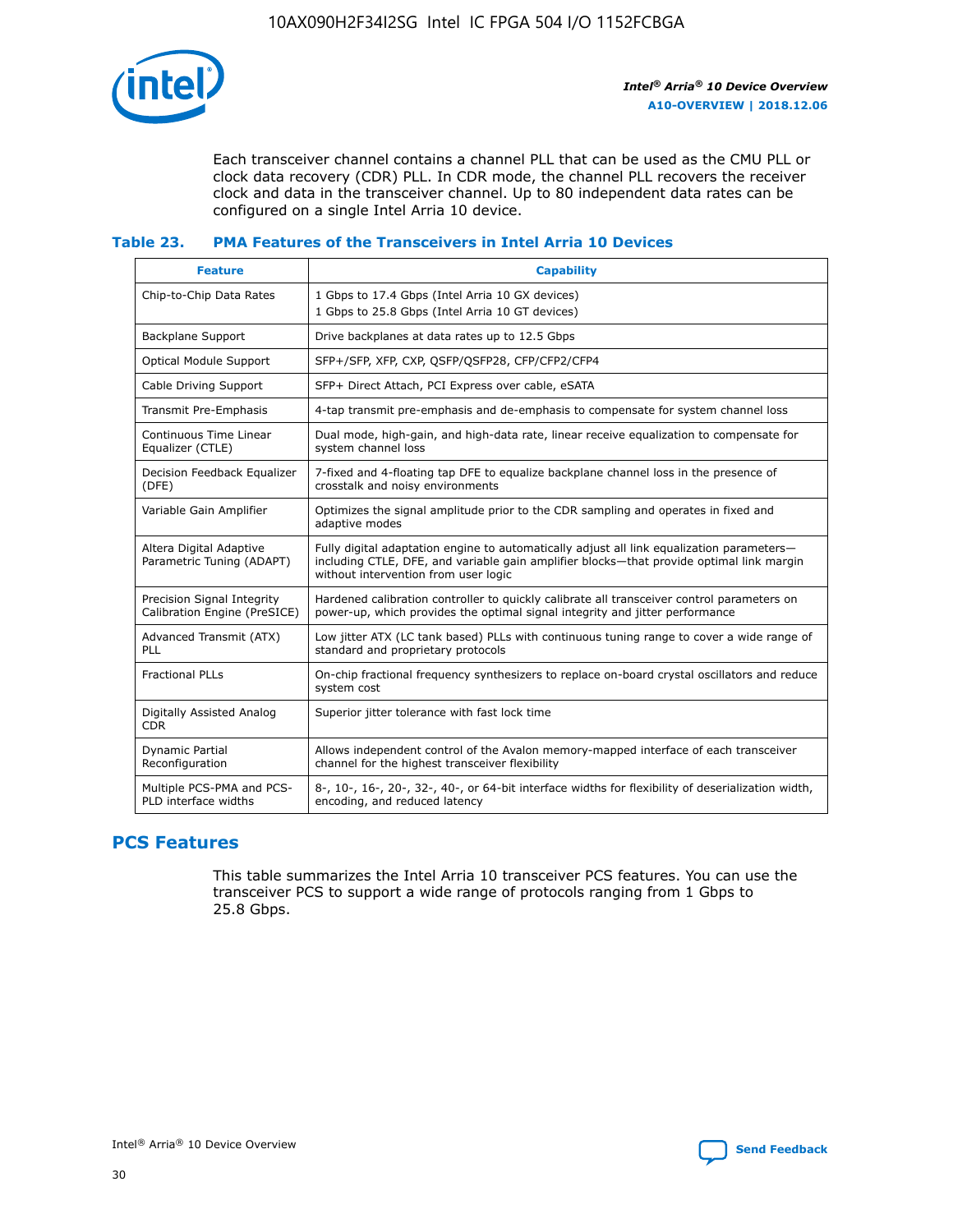

| <b>PCS</b>    | <b>Description</b>                                                                                                                                                                                                                                                                                                                                                                                             |
|---------------|----------------------------------------------------------------------------------------------------------------------------------------------------------------------------------------------------------------------------------------------------------------------------------------------------------------------------------------------------------------------------------------------------------------|
| Standard PCS  | Operates at a data rate up to 12 Gbps<br>Supports protocols such as PCI-Express, CPRI 4.2+, GigE, IEEE 1588 in Hard PCS<br>Implements other protocols using Basic/Custom (Standard PCS) transceiver<br>configuration rules.                                                                                                                                                                                    |
| Enhanced PCS  | Performs functions common to most serial data industry standards, such as word<br>alignment, encoding/decoding, and framing, before data is sent or received off-chip<br>through the PMA<br>• Handles data transfer to and from the FPGA fabric<br>Handles data transfer internally to and from the PMA<br>Provides frequency compensation<br>Performs channel bonding for multi-channel low skew applications |
| PCIe Gen3 PCS | Supports the seamless switching of Data and Clock between the Gen1, Gen2, and Gen3<br>data rates<br>Provides support for PIPE 3.0 features<br>Supports the PIPE interface with the Hard IP enabled, as well as with the Hard IP<br>bypassed                                                                                                                                                                    |

#### **Related Information**

- PCIe Gen1, Gen2, and Gen3 Hard IP on page 26
- Interlaken Support on page 26
- 10 Gbps Ethernet Support on page 26

## **PCS Protocol Support**

This table lists some of the protocols supported by the Intel Arria 10 transceiver PCS. For more information about the blocks in the transmitter and receiver data paths, refer to the related information.

| <b>Protocol</b>                                 | <b>Data Rate</b><br>(Gbps) | <b>Transceiver IP</b>       | <b>PCS Support</b>                      |
|-------------------------------------------------|----------------------------|-----------------------------|-----------------------------------------|
| PCIe Gen3 x1, x2, x4, x8                        | 8.0                        | Native PHY (PIPE)           | Standard PCS and PCIe<br>Gen3 PCS       |
| PCIe Gen2 x1, x2, x4, x8                        | 5.0                        | Native PHY (PIPE)           | <b>Standard PCS</b>                     |
| PCIe Gen1 x1, x2, x4, x8                        | 2.5                        | Native PHY (PIPE)           | Standard PCS                            |
| 1000BASE-X Gigabit Ethernet                     | 1.25                       | Native PHY                  | <b>Standard PCS</b>                     |
| 1000BASE-X Gigabit Ethernet with<br>IEEE 1588v2 | 1.25                       | Native PHY                  | Standard PCS                            |
| 10GBASE-R                                       | 10.3125                    | Native PHY                  | <b>Enhanced PCS</b>                     |
| 10GBASE-R with IEEE 1588v2                      | 10.3125                    | Native PHY                  | <b>Enhanced PCS</b>                     |
| 10GBASE-R with KR FEC                           | 10.3125                    | Native PHY                  | <b>Enhanced PCS</b>                     |
| 10GBASE-KR and 1000BASE-X                       | 10.3125                    | 1G/10GbE and 10GBASE-KR PHY | Standard PCS and<br><b>Enhanced PCS</b> |
| Interlaken (CEI-6G/11G)                         | 3.125 to 17.4              | Native PHY                  | <b>Enhanced PCS</b>                     |
| SFI-S/SFI-5.2                                   | 11.2                       | Native PHY                  | <b>Enhanced PCS</b>                     |
| $10G$ SDI                                       | 10.692                     | Native PHY                  | <b>Enhanced PCS</b>                     |
|                                                 |                            |                             | continued                               |

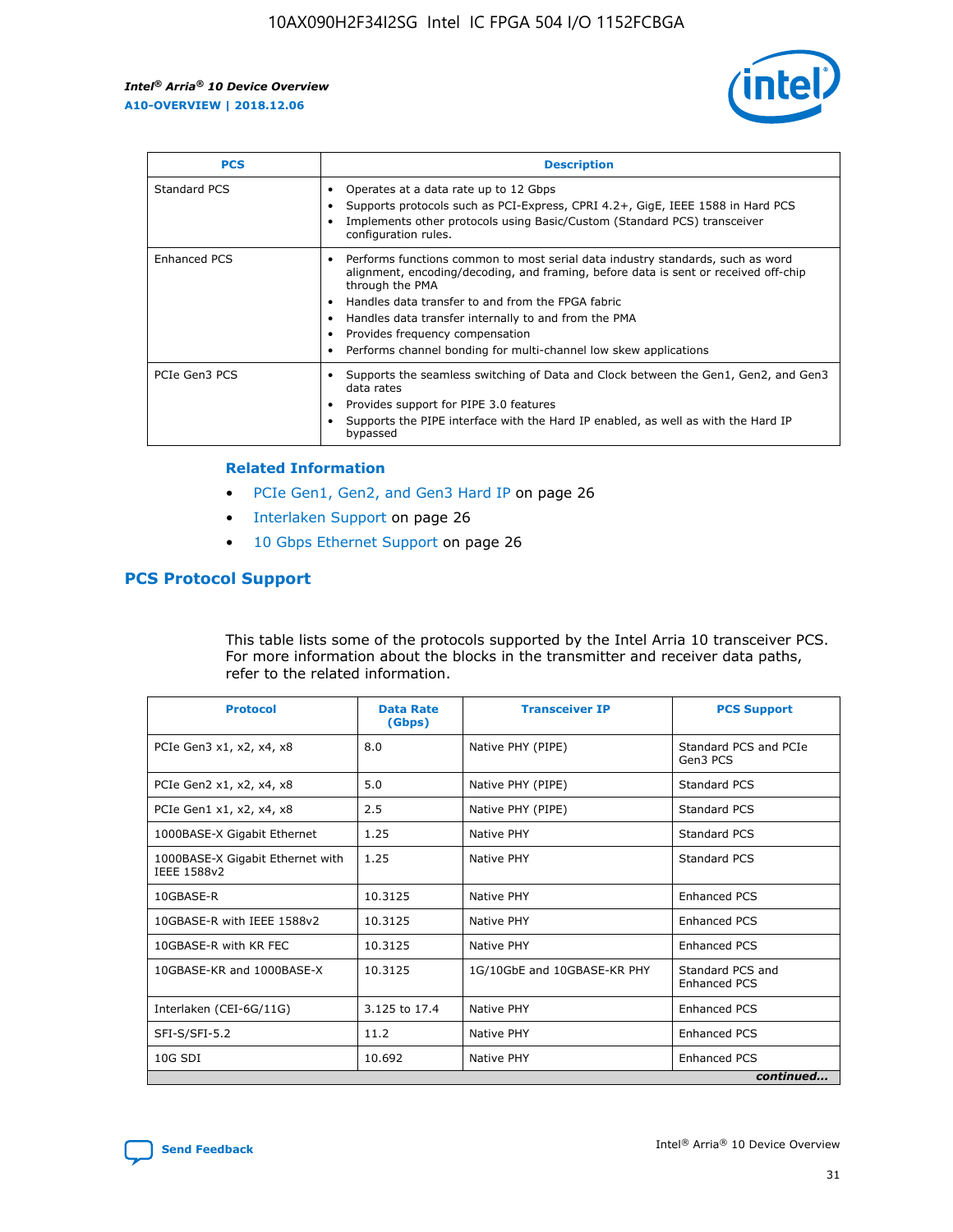

| <b>Protocol</b>      | <b>Data Rate</b><br>(Gbps) | <b>Transceiver IP</b> | <b>PCS Support</b> |
|----------------------|----------------------------|-----------------------|--------------------|
| CPRI 6.0 (64B/66B)   | 0.6144 to<br>10.1376       | Native PHY            | Enhanced PCS       |
| CPRI 4.2 (8B/10B)    | $0.6144$ to<br>9.8304      | Native PHY            | Standard PCS       |
| OBSAI RP3 v4.2       | 0.6144 to 6.144            | Native PHY            | Standard PCS       |
| SD-SDI/HD-SDI/3G-SDI | $0.143(12)$ to<br>2.97     | Native PHY            | Standard PCS       |

## **Related Information**

#### [Intel Arria 10 Transceiver PHY User Guide](https://www.intel.com/content/www/us/en/programmable/documentation/nik1398707230472.html#nik1398707091164)

Provides more information about the supported transceiver protocols and PHY IP, the PMA architecture, and the standard, enhanced, and PCIe Gen3 PCS architecture.

## **SoC with Hard Processor System**

Each SoC device combines an FPGA fabric and a hard processor system (HPS) in a single device. This combination delivers the flexibility of programmable logic with the power and cost savings of hard IP in these ways:

- Reduces board space, system power, and bill of materials cost by eliminating a discrete embedded processor
- Allows you to differentiate the end product in both hardware and software, and to support virtually any interface standard
- Extends the product life and revenue through in-field hardware and software updates

 $(12)$  The 0.143 Gbps data rate is supported using oversampling of user logic that you must implement in the FPGA fabric.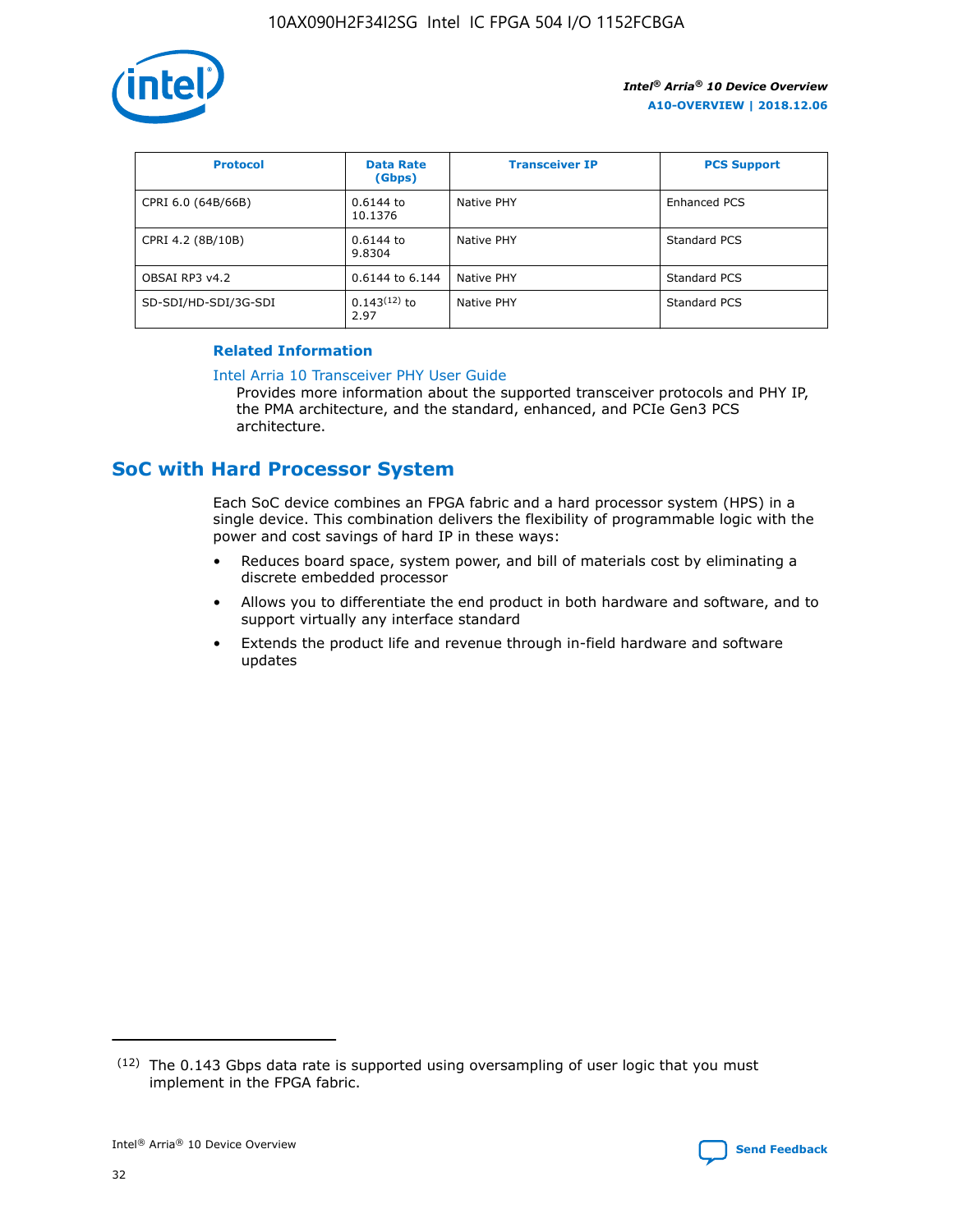

#### **Figure 9. HPS Block Diagram**

This figure shows a block diagram of the HPS with the dual ARM Cortex-A9 MPCore processor.



## **Key Advantages of 20-nm HPS**

The 20-nm HPS strikes a balance between enabling maximum software compatibility with 28-nm SoCs while still improving upon the 28-nm HPS architecture. These improvements address the requirements of the next generation target markets such as wireless and wireline communications, compute and storage equipment, broadcast and military in terms of performance, memory bandwidth, connectivity via backplane and security.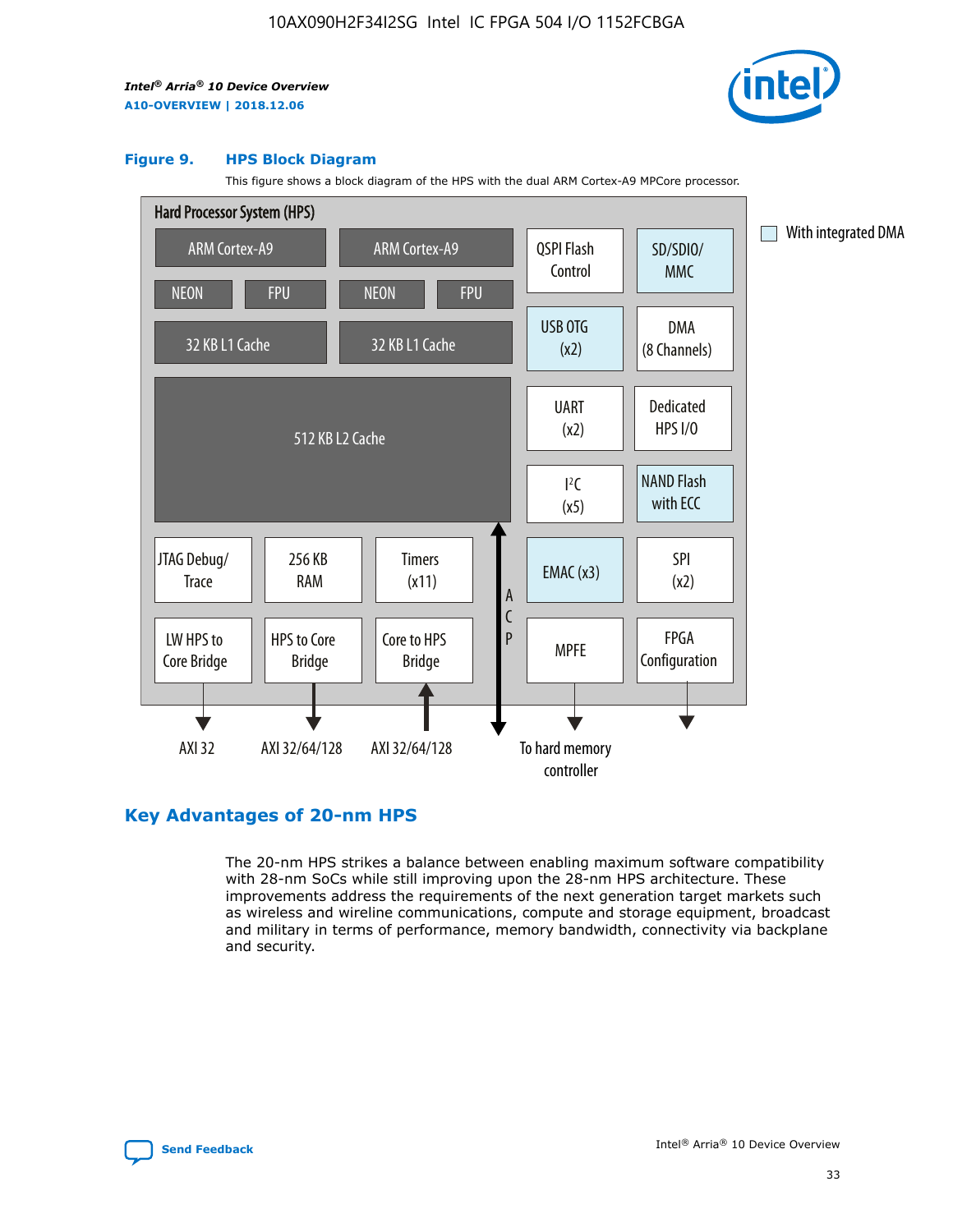

## **Table 24. Improvements in 20 nm HPS**

This table lists the key improvements of the 20 nm HPS compared to the 28 nm HPS.

| Advantages/<br><b>Improvements</b>                          | <b>Description</b>                                                                                                                                                                                                                                                                                                                                                                                                                                                                                                                                                                                                                                                                                                                                                                                                                                                                                                                                |
|-------------------------------------------------------------|---------------------------------------------------------------------------------------------------------------------------------------------------------------------------------------------------------------------------------------------------------------------------------------------------------------------------------------------------------------------------------------------------------------------------------------------------------------------------------------------------------------------------------------------------------------------------------------------------------------------------------------------------------------------------------------------------------------------------------------------------------------------------------------------------------------------------------------------------------------------------------------------------------------------------------------------------|
| Increased performance and<br>overdrive capability           | While the nominal processor frequency is 1.2 GHz, the 20 nm HPS offers an "overdrive"<br>feature which enables a higher processor operating frequency. This requires a higher supply<br>voltage value that is unique to the HPS and may require a separate regulator.                                                                                                                                                                                                                                                                                                                                                                                                                                                                                                                                                                                                                                                                             |
| Increased processor memory<br>bandwidth and DDR4<br>support | Up to 64-bit DDR4 memory at 2,400 Mbps support is available for the processor. The hard<br>memory controller for the HPS comprises a multi-port front end that manages connections<br>to a single port memory controller. The multi-port front end allows logic core and the HPS<br>to share ports and thereby the available bandwidth of the memory controller.                                                                                                                                                                                                                                                                                                                                                                                                                                                                                                                                                                                  |
| Flexible I/O sharing                                        | An advanced I/O pin muxing scheme allows improved sharing of I/O between the HPS and<br>the core logic. The following types of I/O are available for SoC:<br>17 dedicated I/Os-physically located inside the HPS block and are not accessible to<br>$\bullet$<br>logic within the core. The 17 dedicated I/Os are used for HPS clock, resets, and<br>interfacing with boot devices, QSPI, and SD/MMC.<br>48 direct shared I/O-located closest to the HPS block and are ideal for high speed HPS<br>$\bullet$<br>peripherals such as EMAC, USB, and others. There is one bank of 48 I/Os that supports<br>direct sharing where the 48 I/Os can be shared 12 I/Os at a time.<br>Standard (shared) I/O-all standard I/Os can be shared by the HPS peripherals and any<br>logic within the core. For designs where more than 48 I/Os are reguired to fully use all<br>the peripherals in the HPS, these I/Os can be connected through the core logic. |
| <b>EMAC</b> core                                            | Three EMAC cores are available in the HPS. The EMAC cores enable an application to<br>support two redundant Ethernet connections; for example, backplane, or two EMAC cores<br>for managing IEEE 1588 time stamp information while allowing a third EMAC core for debug<br>and configuration. All three EMACs can potentially share the same time stamps, simplifying<br>the 1588 time stamping implementation. A new serial time stamp interface allows core<br>logic to access and read the time stamp values. The integrated EMAC controllers can be<br>connected to external Ethernet PHY through the provided MDIO or I <sup>2</sup> C interface.                                                                                                                                                                                                                                                                                            |
| On-chip memory                                              | The on-chip memory is updated to 256 KB support and can support larger data sets and<br>real time algorithms.                                                                                                                                                                                                                                                                                                                                                                                                                                                                                                                                                                                                                                                                                                                                                                                                                                     |
| <b>ECC</b> enhancements                                     | Improvements in L2 Cache ECC management allow identification of errors down to the<br>address level. ECC enhancements also enable improved error injection and status reporting<br>via the introduction of new memory mapped access to syndrome and data signals.                                                                                                                                                                                                                                                                                                                                                                                                                                                                                                                                                                                                                                                                                 |
| HPS to FPGA Interconnect<br>Backbone                        | Although the HPS and the Logic Core can operate independently, they are tightly coupled<br>via a high-bandwidth system interconnect built from high-performance ARM AMBA AXI bus<br>bridges. IP bus masters in the FPGA fabric have access to HPS bus slaves via the FPGA-to-<br>HPS interconnect. Similarly, HPS bus masters have access to bus slaves in the core fabric<br>via the HPS-to-FPGA bridge. Both bridges are AMBA AXI-3 compliant and support<br>simultaneous read and write transactions. Up to three masters within the core fabric can<br>share the HPS SDRAM controller with the processor. Additionally, the processor can be used<br>to configure the core fabric under program control via a dedicated 32-bit configuration port.                                                                                                                                                                                            |
| FPGA configuration and HPS<br>booting                       | The FPGA fabric and HPS in the SoCs are powered independently. You can reduce the clock<br>frequencies or gate the clocks to reduce dynamic power.<br>You can configure the FPGA fabric and boot the HPS independently, in any order, providing<br>you with more design flexibility.                                                                                                                                                                                                                                                                                                                                                                                                                                                                                                                                                                                                                                                              |
| Security                                                    | New security features have been introduced for anti-tamper management, secure boot,<br>encryption (AES), and authentication (SHA).                                                                                                                                                                                                                                                                                                                                                                                                                                                                                                                                                                                                                                                                                                                                                                                                                |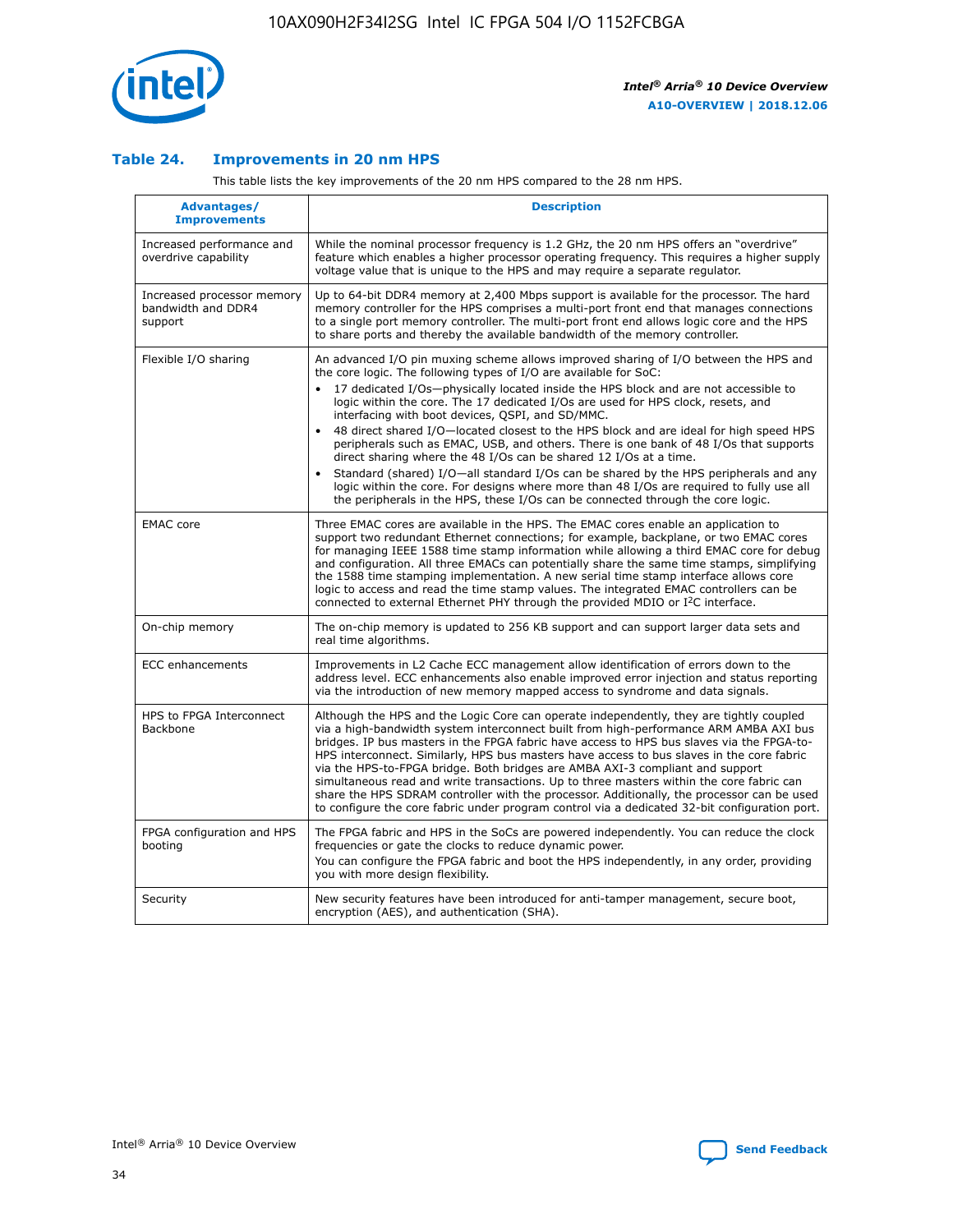

## **Features of the HPS**

The HPS has the following features:

- 1.2-GHz, dual-core ARM Cortex-A9 MPCore processor with up to 1.5-GHz via overdrive
	- ARMv7-A architecture that runs 32-bit ARM instructions, 16-bit and 32-bit Thumb instructions, and 8-bit Java byte codes in Jazelle style
	- Superscalar, variable length, out-of-order pipeline with dynamic branch prediction
	- Instruction Efficiency 2.5 MIPS/MHz, which provides total performance of 7500 MIPS at 1.5 GHz
- Each processor core includes:
	- 32 KB of L1 instruction cache, 32 KB of L1 data cache
	- Single- and double-precision floating-point unit and NEON media engine
	- CoreSight debug and trace technology
	- Snoop Control Unit (SCU) and Acceleration Coherency Port (ACP)
- 512 KB of shared L2 cache
- 256 KB of scratch RAM
- Hard memory controller with support for DDR3, DDR4 and optional error correction code (ECC) support
- Multiport Front End (MPFE) Scheduler interface to the hard memory controller
- 8-channel direct memory access (DMA) controller
- QSPI flash controller with SIO, DIO, QIO SPI Flash support
- NAND flash controller (ONFI 1.0 or later) with DMA and ECC support, updated to support 8 and 16-bit Flash devices and new command DMA to offload CPU for fast power down recovery
- Updated SD/SDIO/MMC controller to eMMC 4.5 with DMA with CE-ATA digital command support
- 3 10/100/1000 Ethernet media access control (MAC) with DMA
- 2 USB On-the-Go (OTG) controllers with DMA
- $\bullet$  5 I<sup>2</sup>C controllers (3 can be used by EMAC for MIO to external PHY)
- 2 UART 16550 Compatible controllers
- 4 serial peripheral interfaces (SPI) (2 Master, 2 Slaves)
- 62 programmable general-purpose I/Os, which includes 48 direct share I/Os that allows the HPS peripherals to connect directly to the FPGA I/Os
- 7 general-purpose timers
- 4 watchdog timers
- Anti-tamper, Secure Boot, Encryption (AES) and Authentication (SHA)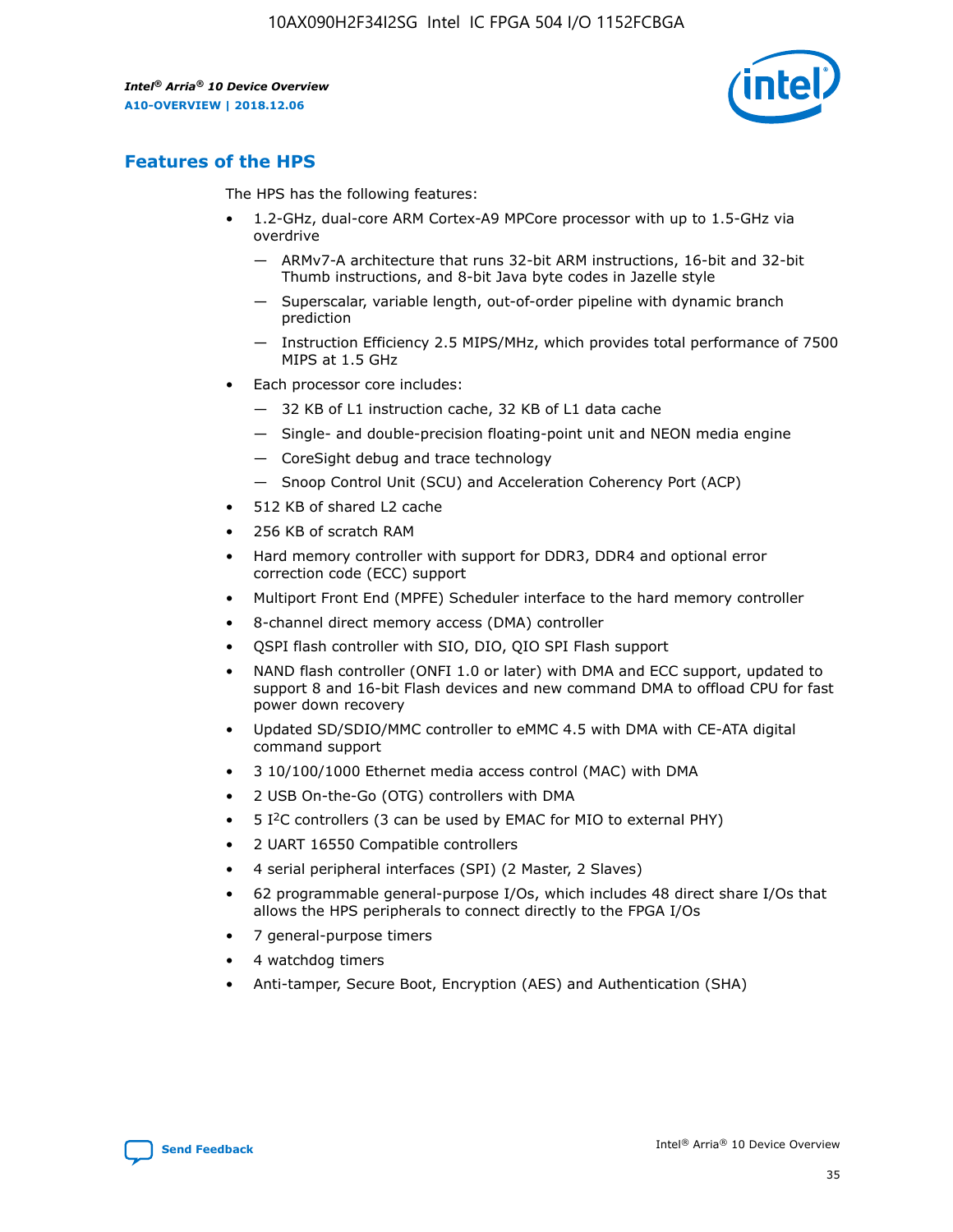

## **System Peripherals and Debug Access Port**

Each Ethernet MAC, USB OTG, NAND flash controller, and SD/MMC controller module has an integrated DMA controller. For modules without an integrated DMA controller, an additional DMA controller module provides up to eight channels of high-bandwidth data transfers. Peripherals that communicate off-chip are multiplexed with other peripherals at the HPS pin level. This allows you to choose which peripherals interface with other devices on your PCB.

The debug access port provides interfaces to industry standard JTAG debug probes and supports ARM CoreSight debug and core traces to facilitate software development.

## **HPS–FPGA AXI Bridges**

The HPS–FPGA bridges, which support the Advanced Microcontroller Bus Architecture (AMBA) Advanced eXtensible Interface (AXI™) specifications, consist of the following bridges:

- FPGA-to-HPS AMBA AXI bridge—a high-performance bus supporting 32, 64, and 128 bit data widths that allows the FPGA fabric to issue transactions to slaves in the HPS.
- HPS-to-FPGA Avalon/AMBA AXI bridge—a high-performance bus supporting 32, 64, and 128 bit data widths that allows the HPS to issue transactions to slaves in the FPGA fabric.
- Lightweight HPS-to-FPGA AXI bridge—a lower latency 32 bit width bus that allows the HPS to issue transactions to soft peripherals in the FPGA fabric. This bridge is primarily used for control and status register (CSR) accesses to peripherals in the FPGA fabric.

The HPS–FPGA AXI bridges allow masters in the FPGA fabric to communicate with slaves in the HPS logic, and vice versa. For example, the HPS-to-FPGA AXI bridge allows you to share memories instantiated in the FPGA fabric with one or both microprocessors in the HPS, while the FPGA-to-HPS AXI bridge allows logic in the FPGA fabric to access the memory and peripherals in the HPS.

Each HPS–FPGA bridge also provides asynchronous clock crossing for data transferred between the FPGA fabric and the HPS.

#### **HPS SDRAM Controller Subsystem**

The HPS SDRAM controller subsystem contains a multiport SDRAM controller and DDR PHY that are shared between the FPGA fabric (through the FPGA-to-HPS SDRAM interface), the level 2 (L2) cache, and the level 3 (L3) system interconnect. The FPGA-to-HPS SDRAM interface supports AMBA AXI and Avalon® Memory-Mapped (Avalon-MM) interface standards, and provides up to six individual ports for access by masters implemented in the FPGA fabric.

The HPS SDRAM controller supports up to 3 masters (command ports), 3x 64-bit read data ports and 3x 64-bit write data ports.

To maximize memory performance, the SDRAM controller subsystem supports command and data reordering, deficit round-robin arbitration with aging, and high-priority bypass features.

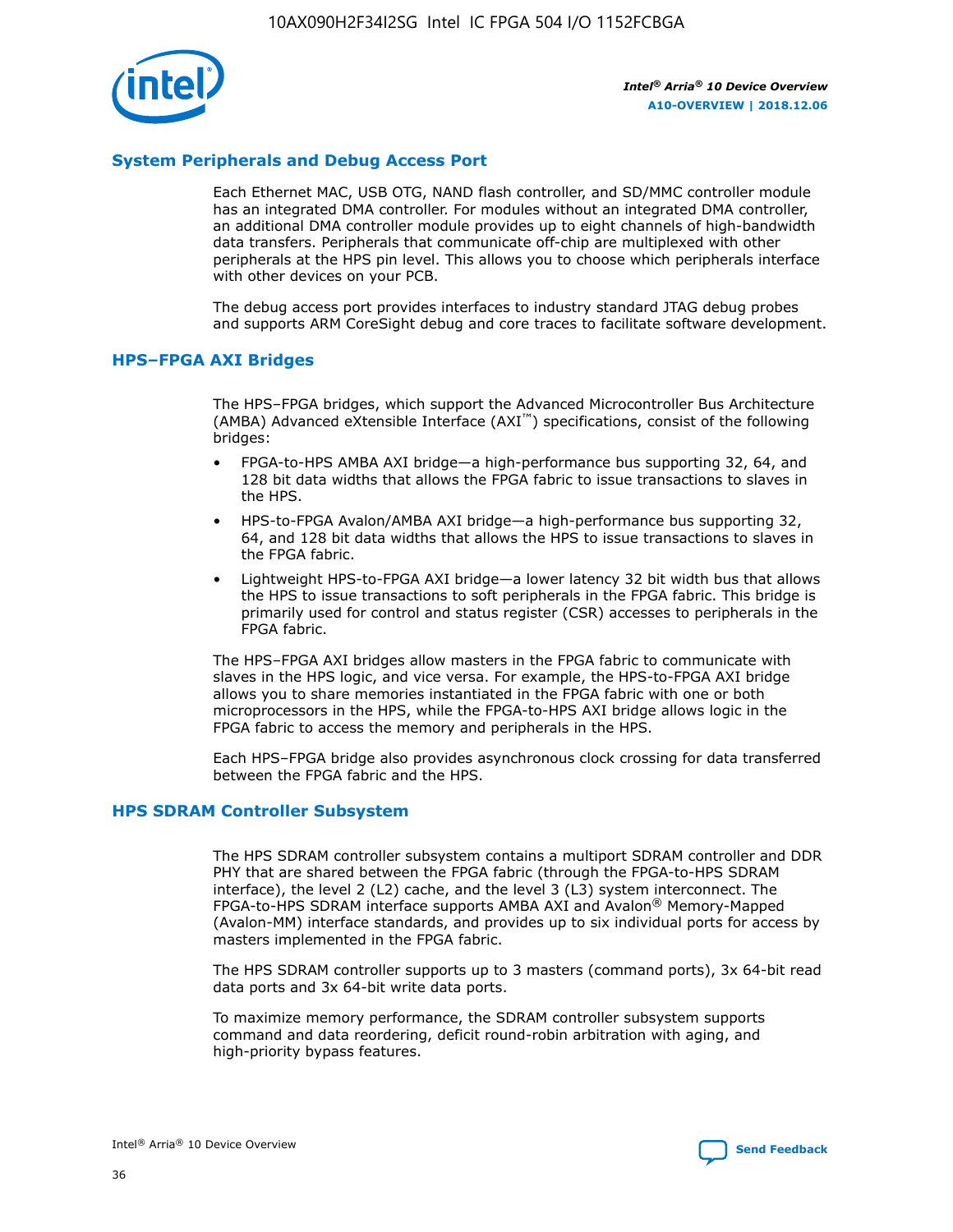

## **FPGA Configuration and HPS Booting**

The FPGA fabric and HPS in the SoC FPGA must be powered at the same time. You can reduce the clock frequencies or gate the clocks to reduce dynamic power.

Once powered, the FPGA fabric and HPS can be configured independently thus providing you with more design flexibility:

- You can boot the HPS independently. After the HPS is running, the HPS can fully or partially reconfigure the FPGA fabric at any time under software control. The HPS can also configure other FPGAs on the board through the FPGA configuration controller.
- Configure the FPGA fabric first, and then boot the HPS from memory accessible to the FPGA fabric.

## **Hardware and Software Development**

For hardware development, you can configure the HPS and connect your soft logic in the FPGA fabric to the HPS interfaces using the Platform Designer system integration tool in the Intel Quartus Prime software.

For software development, the ARM-based SoC FPGA devices inherit the rich software development ecosystem available for the ARM Cortex-A9 MPCore processor. The software development process for Intel SoC FPGAs follows the same steps as those for other SoC devices from other manufacturers. Support for Linux\*, VxWorks\*, and other operating systems are available for the SoC FPGAs. For more information on the operating systems support availability, contact the Intel FPGA sales team.

You can begin device-specific firmware and software development on the Intel SoC FPGA Virtual Target. The Virtual Target is a fast PC-based functional simulation of a target development system—a model of a complete development board. The Virtual Target enables the development of device-specific production software that can run unmodified on actual hardware.

## **Dynamic and Partial Reconfiguration**

The Intel Arria 10 devices support dynamic and partial reconfiguration. You can use dynamic and partial reconfiguration simultaneously to enable seamless reconfiguration of both the device core and transceivers.

## **Dynamic Reconfiguration**

You can reconfigure the PMA and PCS blocks while the device continues to operate. This feature allows you to change the data rates, protocol, and analog settings of a channel in a transceiver bank without affecting on-going data transfer in other transceiver banks. This feature is ideal for applications that require dynamic multiprotocol or multirate support.

## **Partial Reconfiguration**

Using partial reconfiguration, you can reconfigure some parts of the device while keeping the device in operation.

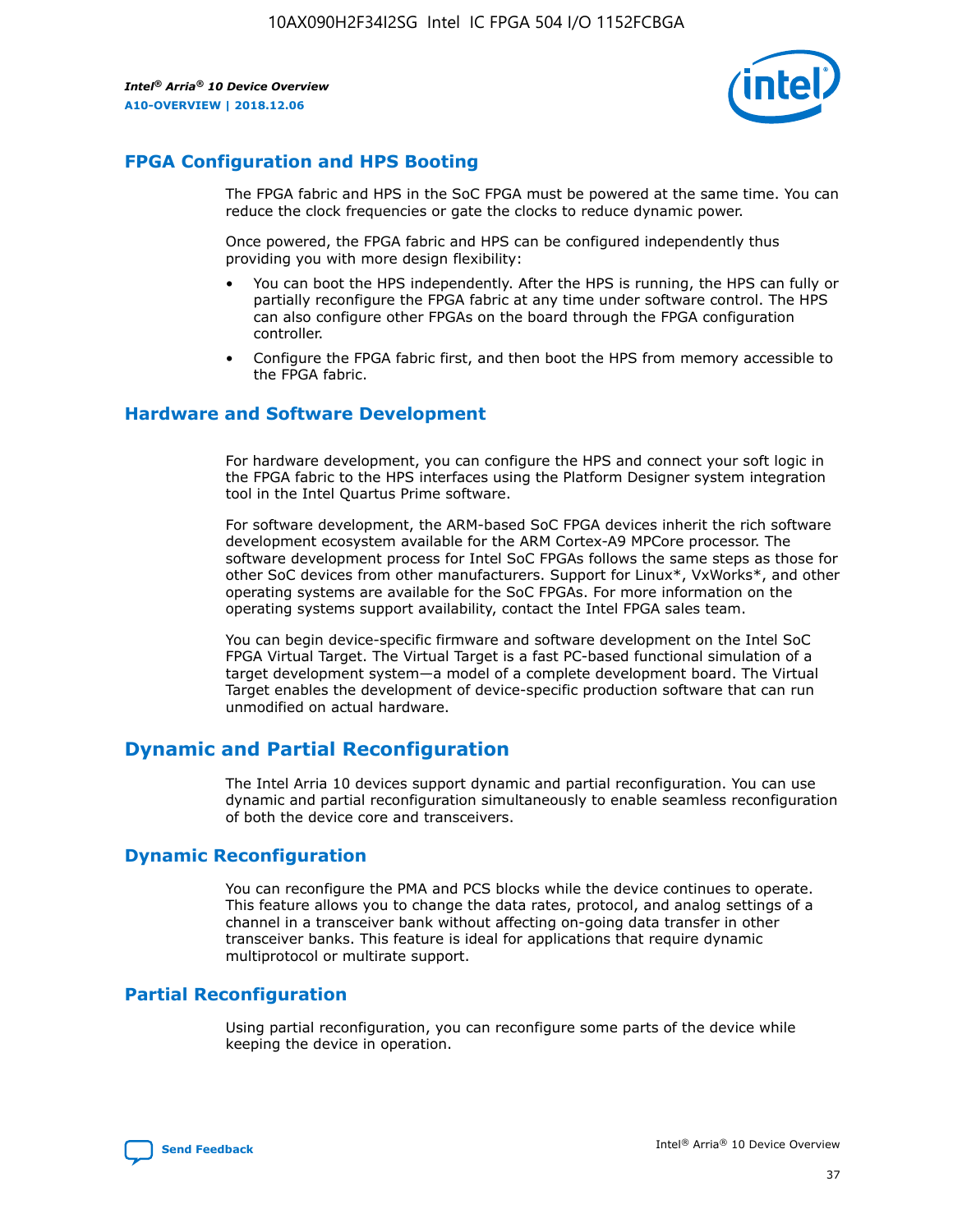

Instead of placing all device functions in the FPGA fabric, you can store some functions that do not run simultaneously in external memory and load them only when required. This capability increases the effective logic density of the device, and lowers cost and power consumption.

In the Intel solution, you do not have to worry about intricate device architecture to perform a partial reconfiguration. The partial reconfiguration capability is built into the Intel Quartus Prime design software, making such time-intensive task simple.

Intel Arria 10 devices support partial reconfiguration in the following configuration options:

- Using an internal host:
	- All supported configuration modes where the FPGA has access to external memory devices such as serial and parallel flash memory.
	- Configuration via Protocol [CvP (PCIe)]
- Using an external host—passive serial (PS), fast passive parallel (FPP) x8, FPP x16, and FPP x32 I/O interface.

# **Enhanced Configuration and Configuration via Protocol**

## **Table 25. Configuration Schemes and Features of Intel Arria 10 Devices**

Intel Arria 10 devices support 1.8 V programming voltage and several configuration schemes.

| <b>Scheme</b>                                                          | <b>Data</b><br><b>Width</b> | <b>Max Clock</b><br>Rate<br>(MHz) | <b>Max Data</b><br>Rate<br>(Mbps)<br>(13) | <b>Decompression</b> | <b>Design</b><br>Security <sup>(1</sup><br>4) | <b>Partial</b><br><b>Reconfiguration</b><br>(15) | <b>Remote</b><br><b>System</b><br><b>Update</b> |
|------------------------------------------------------------------------|-----------------------------|-----------------------------------|-------------------------------------------|----------------------|-----------------------------------------------|--------------------------------------------------|-------------------------------------------------|
| <b>JTAG</b>                                                            | 1 bit                       | 33                                | 33                                        |                      |                                               | Yes(16)                                          |                                                 |
| Active Serial (AS)<br>through the<br>EPCO-L<br>configuration<br>device | 1 bit,<br>4 bits            | 100                               | 400                                       | Yes                  | Yes                                           | $Y_{PS}(16)$                                     | Yes                                             |
| Passive serial (PS)<br>through CPLD or<br>external<br>microcontroller  | 1 bit                       | 100                               | 100                                       | Yes                  | Yes                                           | Yes(16)                                          | Parallel<br>Flash<br>Loader<br>(PFL) IP<br>core |
|                                                                        |                             |                                   |                                           |                      |                                               |                                                  | continued                                       |

<sup>(13)</sup> Enabling either compression or design security features affects the maximum data rate. Refer to the Intel Arria 10 Device Datasheet for more information.

<sup>(14)</sup> Encryption and compression cannot be used simultaneously.

 $<sup>(15)</sup>$  Partial reconfiguration is an advanced feature of the device family. If you are interested in</sup> using partial reconfiguration, contact Intel for support.

 $(16)$  Partial configuration can be performed only when it is configured as internal host.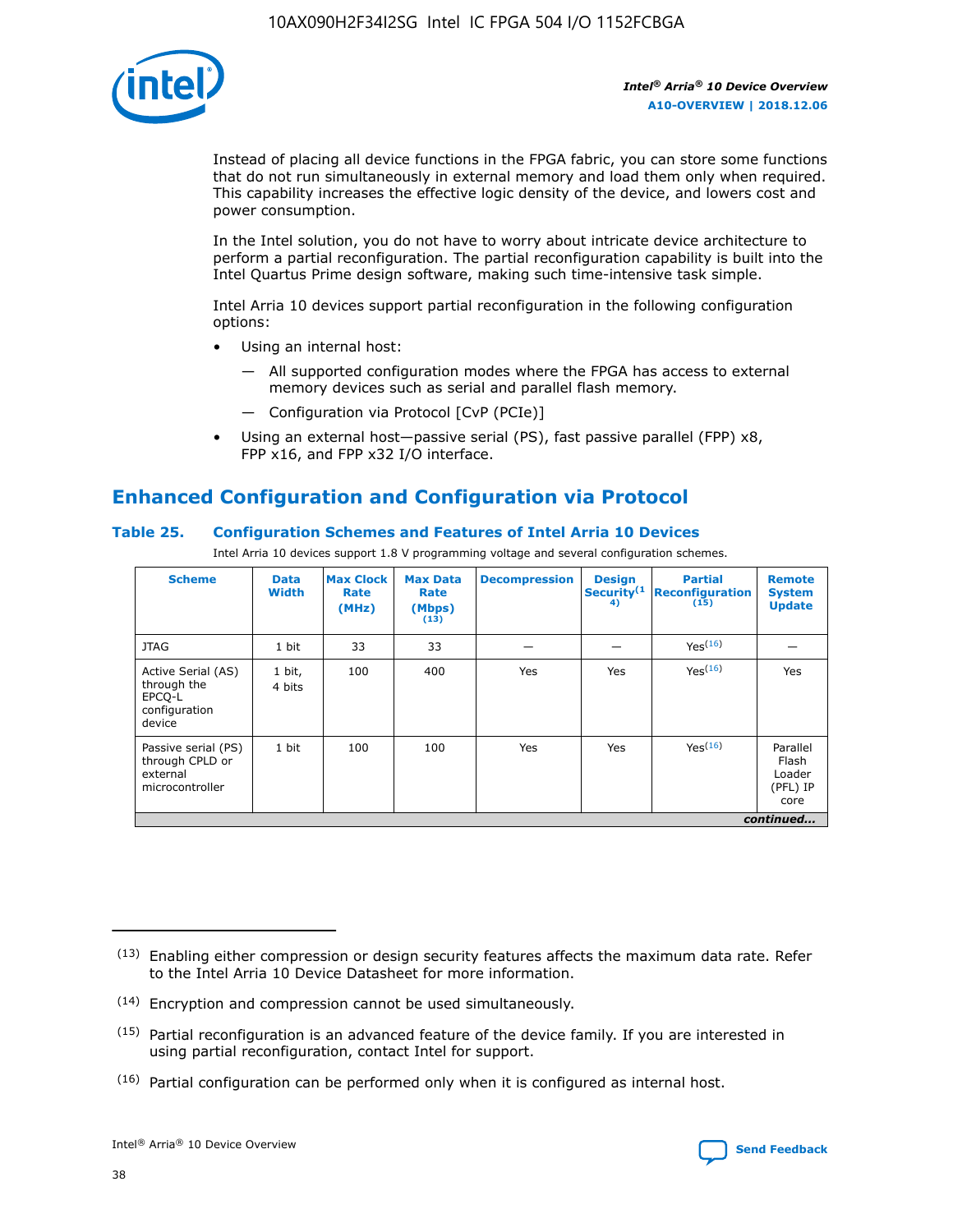

| <b>Scheme</b>                                   | <b>Data</b><br><b>Width</b> | <b>Max Clock</b><br>Rate<br>(MHz) | <b>Max Data</b><br>Rate<br>(Mbps)<br>(13) | <b>Decompression</b> | <b>Design</b><br>Security <sup>(1</sup><br>4) | <b>Partial</b><br><b>Reconfiguration</b><br>(15) | <b>Remote</b><br><b>System</b><br><b>Update</b> |
|-------------------------------------------------|-----------------------------|-----------------------------------|-------------------------------------------|----------------------|-----------------------------------------------|--------------------------------------------------|-------------------------------------------------|
| Fast passive                                    | 8 bits                      | 100                               | 3200                                      | Yes                  | Yes                                           | Yes <sup>(17)</sup>                              | PFL IP                                          |
| parallel (FPP)<br>through CPLD or               | 16 bits                     |                                   |                                           | Yes                  | Yes                                           |                                                  | core                                            |
| external<br>microcontroller                     | 32 bits                     |                                   |                                           | Yes                  | Yes                                           |                                                  |                                                 |
| Configuration via                               | 16 bits                     | 100                               | 3200                                      | Yes                  | Yes                                           | Yes <sup>(17)</sup>                              |                                                 |
| <b>HPS</b>                                      | 32 bits                     |                                   |                                           | Yes                  | Yes                                           |                                                  |                                                 |
| Configuration via<br>Protocol [CvP<br>$(PCIe*)$ | x1, x2,<br>x4, x8<br>lanes  |                                   | 8000                                      | Yes                  | Yes                                           | Yes <sup>(16)</sup>                              |                                                 |

You can configure Intel Arria 10 devices through PCIe using Configuration via Protocol (CvP). The Intel Arria 10 CvP implementation conforms to the PCIe 100 ms power-up-to-active time requirement.

#### **Related Information**

[Configuration via Protocol \(CvP\) Implementation in Intel FPGAs User Guide](https://www.intel.com/content/www/us/en/programmable/documentation/dsu1441819344145.html#dsu1442269728522) Provides more information about the CvP configuration scheme.

## **SEU Error Detection and Correction**

Intel Arria 10 devices offer robust and easy-to-use single-event upset (SEU) error detection and correction circuitry.

The detection and correction circuitry includes protection for Configuration RAM (CRAM) programming bits and user memories. The CRAM is protected by a continuously running CRC error detection circuit with integrated ECC that automatically corrects one or two errors and detects higher order multi-bit errors. When more than two errors occur, correction is available through reloading of the core programming file, providing a complete design refresh while the FPGA continues to operate.

The physical layout of the Intel Arria 10 CRAM array is optimized to make the majority of multi-bit upsets appear as independent single-bit or double-bit errors which are automatically corrected by the integrated CRAM ECC circuitry. In addition to the CRAM protection, the M20K memory blocks also include integrated ECC circuitry and are layout-optimized for error detection and correction. The MLAB does not have ECC.

<sup>(17)</sup> Supported at a maximum clock rate of 100 MHz.



 $(13)$  Enabling either compression or design security features affects the maximum data rate. Refer to the Intel Arria 10 Device Datasheet for more information.

<sup>(14)</sup> Encryption and compression cannot be used simultaneously.

 $(15)$  Partial reconfiguration is an advanced feature of the device family. If you are interested in using partial reconfiguration, contact Intel for support.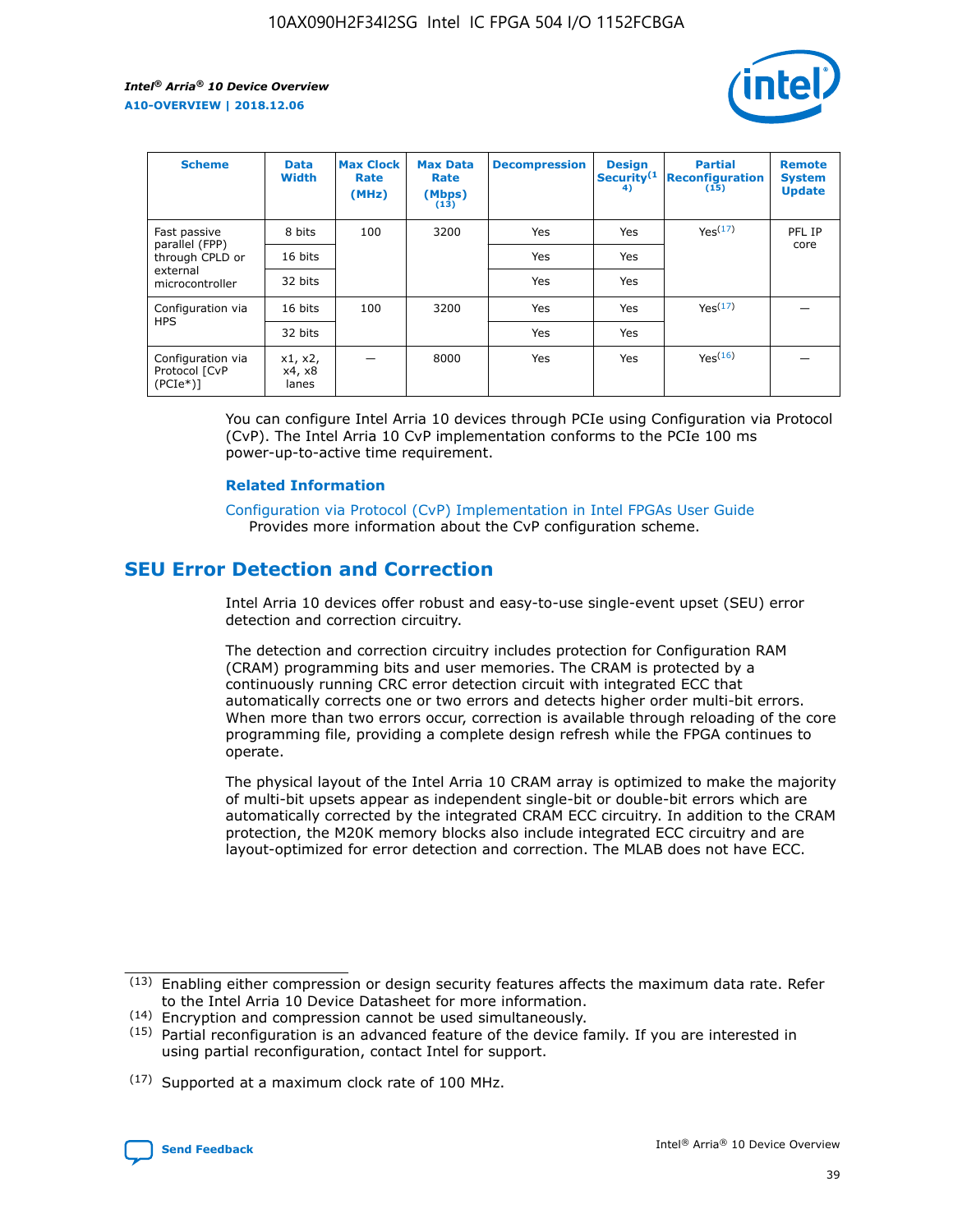

## **Power Management**

Intel Arria 10 devices leverage the advanced 20 nm process technology, a low 0.9 V core power supply, an enhanced core architecture, and several optional power reduction techniques to reduce total power consumption by as much as 40% compared to Arria V devices and as much as 60% compared to Stratix V devices.

The optional power reduction techniques in Intel Arria 10 devices include:

- **SmartVID**—a code is programmed into each device during manufacturing that allows a smart regulator to operate the device at lower core  $V_{CC}$  while maintaining performance
- **Programmable Power Technology**—non-critical timing paths are identified by the Intel Quartus Prime software and the logic in these paths is biased for low power instead of high performance
- **Low Static Power Options**—devices are available with either standard static power or low static power while maintaining performance

Furthermore, Intel Arria 10 devices feature Intel's industry-leading low power transceivers and include a number of hard IP blocks that not only reduce logic resources but also deliver substantial power savings compared to soft implementations. In general, hard IP blocks consume up to 90% less power than the equivalent soft logic implementations.

## **Incremental Compilation**

The Intel Quartus Prime software incremental compilation feature reduces compilation time and helps preserve performance to ease timing closure. The incremental compilation feature enables the partial reconfiguration flow for Intel Arria 10 devices.

Incremental compilation supports top-down, bottom-up, and team-based design flows. This feature facilitates modular, hierarchical, and team-based design flows where different designers compile their respective design sections in parallel. Furthermore, different designers or IP providers can develop and optimize different blocks of the design independently. These blocks can then be imported into the top level project.

# **Document Revision History for Intel Arria 10 Device Overview**

| <b>Document</b><br><b>Version</b> | <b>Changes</b>                                                                                                                                                                                                                                                              |
|-----------------------------------|-----------------------------------------------------------------------------------------------------------------------------------------------------------------------------------------------------------------------------------------------------------------------------|
| 2018.12.06                        | Added links to Intel Arria 10 device errata documents.<br>Removed automotive temperature option from the Intel Arria 10 GX devices.<br>Removed -3 fabric speed grade from the Intel Arria 10 GT devices.<br>Updated power options for the Intel Arria 10 GX and GT devices. |
| 2018.04.09                        | Updated the lowest $V_{CC}$ from 0.83 V to 0.82 V in the topic listing a summary of the device features.                                                                                                                                                                    |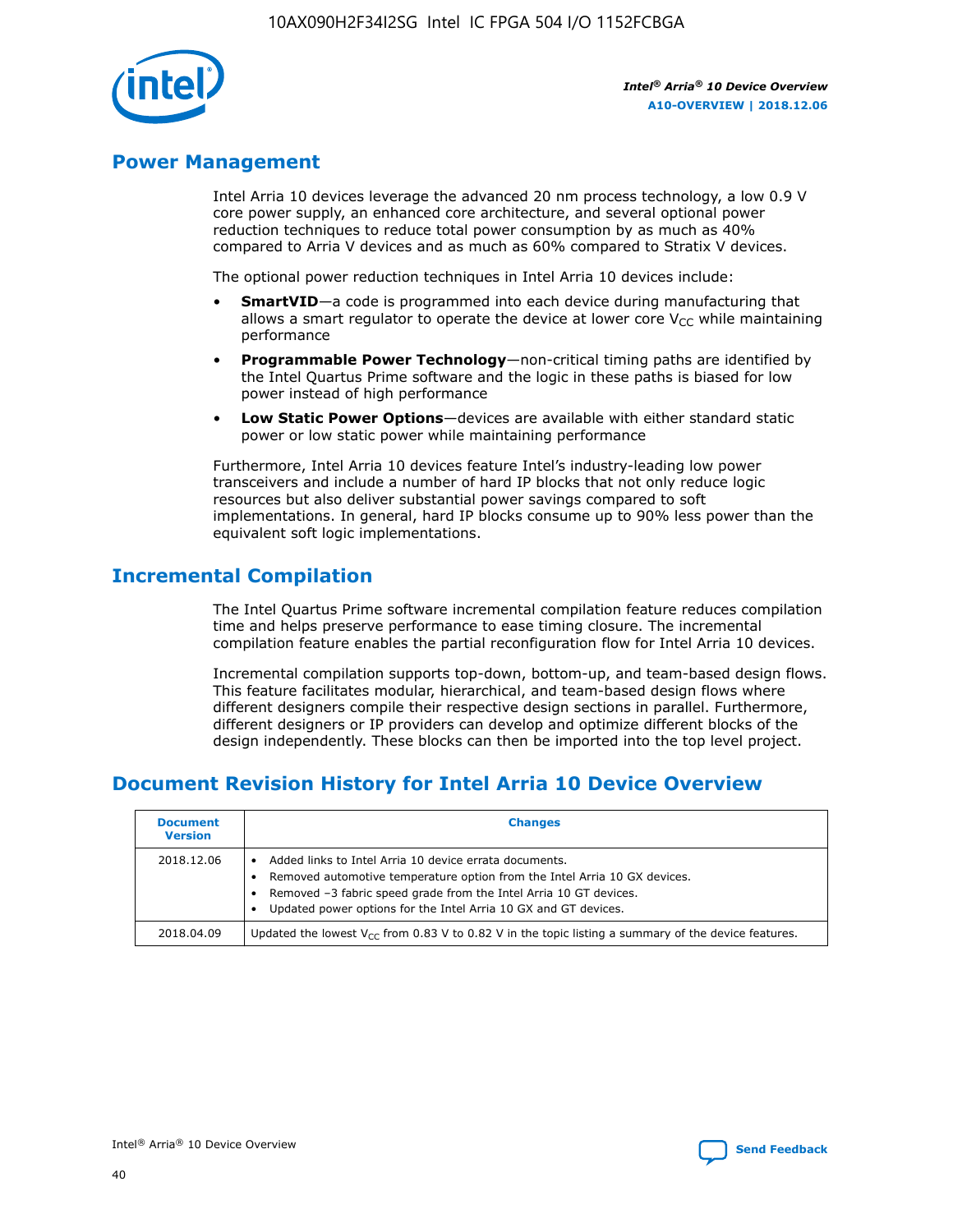*Intel® Arria® 10 Device Overview* **A10-OVERVIEW | 2018.12.06**



| <b>Date</b>    | <b>Version</b> | <b>Changes</b>                                                                                                                                                                                                                                                                                                                                                                                                                                                                                                                                                                                                                                                                                                                                                                                                                                                                                                                                                            |
|----------------|----------------|---------------------------------------------------------------------------------------------------------------------------------------------------------------------------------------------------------------------------------------------------------------------------------------------------------------------------------------------------------------------------------------------------------------------------------------------------------------------------------------------------------------------------------------------------------------------------------------------------------------------------------------------------------------------------------------------------------------------------------------------------------------------------------------------------------------------------------------------------------------------------------------------------------------------------------------------------------------------------|
| January 2018   | 2018.01.17     | Updated the maximum data rate for HPS (Intel Arria 10 SX devices<br>external memory interface DDR3 controller from 2,166 Mbps to 2,133<br>Mbps.<br>Updated maximum frequency supported for half rate QDRII and QDRII<br>+ SRAM to 633 MHz in Memory Standards Supported by the Soft<br>Memory Controller table.<br>Updated transceiver backplane capability to 12.5 Gbps.<br>$\bullet$<br>Removed transceiver speed grade 5 in Sample Ordering Core and<br>Available Options for Intel Arria 10 GX Devices figure.<br>Removed package code 40, low static power, SmartVID, industrial, and<br>military operating temperature support from Sample Ordering Core and<br>Available Options for Intel Arria 10 GT Devices figure.<br>Updated short reach transceiver rate for Intel Arria 10 GT devices to<br>25.8 Gbps.<br>Removed On-Die Instrumentation - EyeQ and Jitter Margin Tool<br>support from PMA Features of the Transceivers in Intel Arria 10 Devices<br>table. |
| September 2017 | 2017.09.20     | Updated the maximum speed of the DDR4 external memory interface from<br>1,333 MHz/2,666 Mbps to 1,200 MHz/2,400 Mbps.                                                                                                                                                                                                                                                                                                                                                                                                                                                                                                                                                                                                                                                                                                                                                                                                                                                     |
| July 2017      | 2017.07.13     | Corrected the automotive temperature range in the figure showing the<br>available options for the Intel Arria 10 GX devices from "-40°C to 100°C"<br>to "-40°C to 125°C".                                                                                                                                                                                                                                                                                                                                                                                                                                                                                                                                                                                                                                                                                                                                                                                                 |
| July 2017      | 2017.07.06     | Added automotive temperature option to Intel Arria 10 GX device family.                                                                                                                                                                                                                                                                                                                                                                                                                                                                                                                                                                                                                                                                                                                                                                                                                                                                                                   |
| May 2017       | 2017.05.08     | Corrected protocol names with "1588" to "IEEE 1588v2".<br>$\bullet$<br>Updated the vertical migration table to remove vertical migration<br>$\bullet$<br>between Intel Arria 10 GX and Intel Arria 10 SX device variants.<br>Removed all "Preliminary" marks.<br>$\bullet$                                                                                                                                                                                                                                                                                                                                                                                                                                                                                                                                                                                                                                                                                                |
| March 2017     | 2017.03.15     | Removed the topic about migration from Intel Arria 10 to Intel Stratix<br>10 devices.<br>Rebranded as Intel.<br>$\bullet$                                                                                                                                                                                                                                                                                                                                                                                                                                                                                                                                                                                                                                                                                                                                                                                                                                                 |
| October 2016   | 2016.10.31     | Removed package F36 from Intel Arria 10 GX devices.<br>Updated Intel Arria 10 GT sample ordering code and maximum GX<br>$\bullet$<br>transceiver count. Intel Arria 10 GT devices are available only in the<br>SF45 package option with a maximum of 72 transceivers.                                                                                                                                                                                                                                                                                                                                                                                                                                                                                                                                                                                                                                                                                                     |
| May 2016       | 2016.05.02     | Updated the FPGA Configuration and HPS Booting topic.<br>$\bullet$<br>Remove V <sub>CC</sub> PowerManager from the Summary of Features, Power<br>Management and Arria 10 Device Variants and packages topics. This<br>feature is no longer supported in Arria 10 devices.<br>Removed LPDDR3 from the Memory Standards Supported by the HPS<br>Hard Memory Controller table in the Memory Standards Supported by<br>Intel Arria 10 Devices topic. This standard is only supported by the<br>FPGA.<br>Removed transceiver speed grade 5 from the Device Variants and<br>Packages topic for Arria 10 GX and SX devices.                                                                                                                                                                                                                                                                                                                                                      |
| February 2016  | 2016.02.11     | Changed the maximum Arria 10 GT datarate to 25.8 Gbps and the<br>minimum datarate to 1 Gbps globally.<br>Revised the state for Core clock networks in the Summary of Features<br>$\bullet$<br>topic.<br>Changed the transceiver parameters in the "Summary of Features for<br>$\bullet$<br>Arria 10 Devices" table.<br>• Changed the transceiver parameters in the "Maximum Resource Counts<br>for Arria 10 GT Devices" table.<br>Changed the package availability for GT devices in the "Package Plan<br>for Arria 10 GT Devices" table.<br>Changed the package configurations for GT devices in the "Migration"<br>Capability Across Arria 10 Product Lines" figure.<br>continued                                                                                                                                                                                                                                                                                       |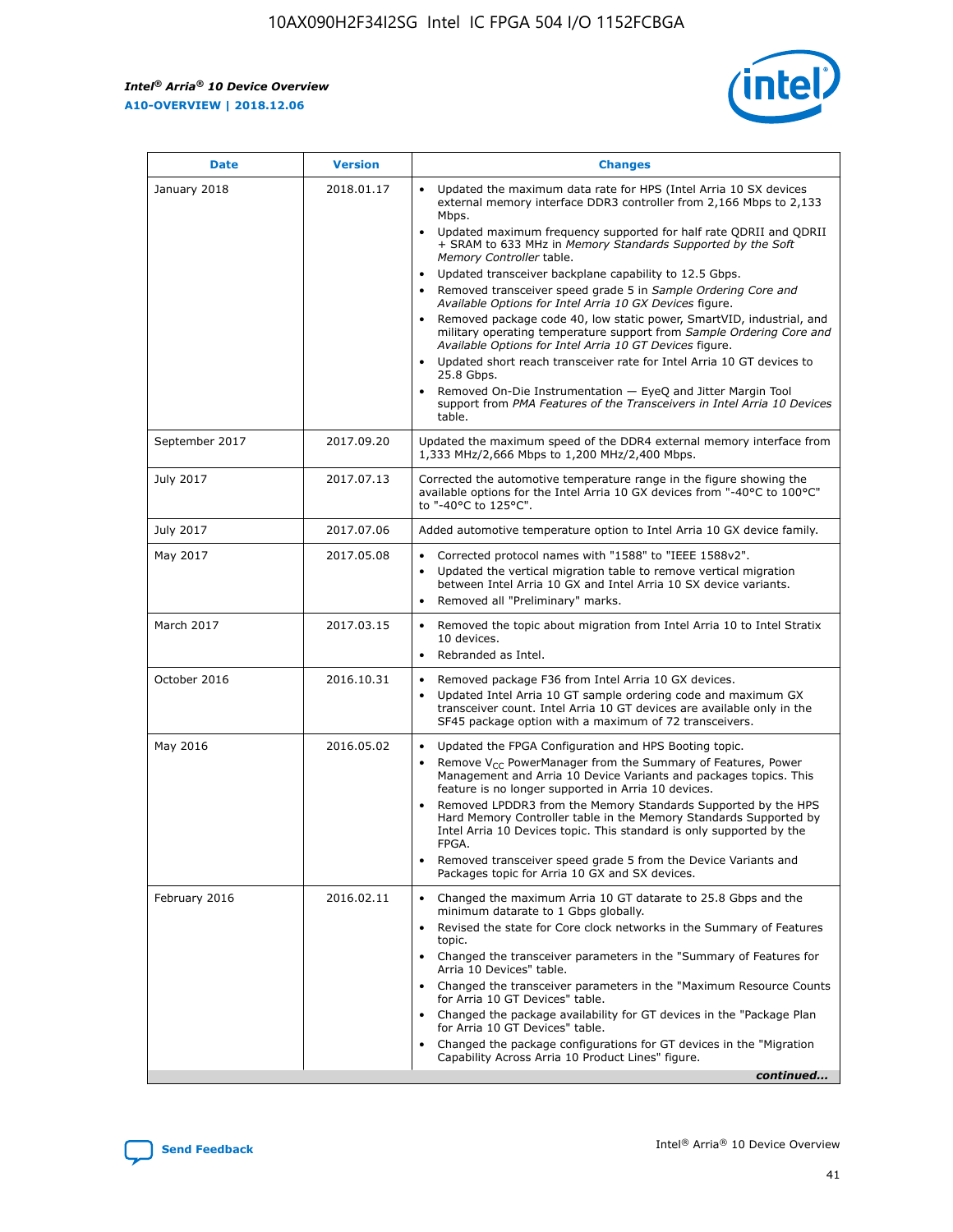

| <b>Date</b>   | <b>Version</b> | <b>Changes</b>                                                                                                                                                               |
|---------------|----------------|------------------------------------------------------------------------------------------------------------------------------------------------------------------------------|
|               |                | • Changed transceiver parameters in the "Low Power Serial Transceivers"<br>section.                                                                                          |
|               |                | • Changed the transceiver descriptions in the "Device Variants for the<br>Arria 10 Device Family" table.                                                                     |
|               |                | Changed the "Sample Ordering Code and Available Options for Arria 10<br>$\bullet$<br>GT Devices" figure.                                                                     |
|               |                | Changed the datarates for GT devices in the "PMA Features" section.                                                                                                          |
|               |                | Changed the datarates for GT devices in the "PCS Features" section.<br>$\bullet$                                                                                             |
| December 2015 | 2015.12.14     | Updated the number of M20K memory blocks for Arria 10 GX 660 from<br>2133 to 2131 and corrected the total RAM bit from 48,448 Kb to<br>48,408 Kb.                            |
|               |                | Corrected the number of DSP blocks for Arria 10 GX 660 from 1688 to<br>1687 in the table listing floating-point arithmetic resources.                                        |
| November 2015 | 2015.11.02     | Updated the maximum resources for Arria 10 GX 220, GX 320, GX 480,<br>$\bullet$<br>GX 660, SX 220, SX 320, SX 480, and SX 660.                                               |
|               |                | • Updated resource count for Arria 10 GX 320, GX 480, GX 660, SX 320,<br>SX 480, a SX 660 devices in Number of Multipliers in Intel Arria 10<br><b>Devices</b> table.        |
|               |                | Updated the available options for Arria 10 GX, GT, and SX.                                                                                                                   |
|               |                | Changed instances of Quartus II to Quartus Prime.<br>$\bullet$                                                                                                               |
| June 2015     | 2015.06.15     | Corrected label for Intel Arria 10 GT product lines in the vertical migration<br>figure.                                                                                     |
| May 2015      | 2015.05.15     | Corrected the DDR3 half rate and quarter rate maximum frequencies in the<br>table that lists the memory standards supported by the Intel Arria 10 hard<br>memory controller. |
| May 2015      | 2015.05.04     | • Added support for 13.5G JESD204b in the Summary of Features table.<br>• Added a link to Arria 10 GT Channel Usage in the Arria 10 GT Package<br>Plan topic.                |
|               |                | • Added a note to the table, Maximum Resource Counts for Arria 10 GT<br>devices.                                                                                             |
|               |                | • Updated the power requirements of the transceivers in the Low Power<br>Serial Transceivers topic.                                                                          |
| January 2015  | 2015.01.23     | • Added floating point arithmetic features in the Summary of Features<br>table.                                                                                              |
|               |                | • Updated the total embedded memory from 38.38 megabits (Mb) to<br>65.6 Mb.                                                                                                  |
|               |                | • Updated the table that lists the memory standards supported by Intel<br>Arria 10 devices.                                                                                  |
|               |                | Removed support for DDR3U, LPDDR3 SDRAM, RLDRAM 2, and DDR2.                                                                                                                 |
|               |                | Moved RLDRAM 3 support from hard memory controller to soft memory<br>controller. RLDRAM 3 support uses hard PHY with soft memory<br>controller.                              |
|               |                | Added soft memory controller support for QDR IV.<br>٠                                                                                                                        |
|               |                | Updated the maximum resource count table to include the number of<br>hard memory controllers available in each device variant.                                               |
|               |                | Updated the transceiver PCS data rate from 12.5 Gbps to 12 Gbps.<br>$\bullet$                                                                                                |
|               |                | Updated the max clock rate of PS, FPP x8, FPP x16, and Configuration<br>via HPS from 125 MHz to 100 MHz.                                                                     |
|               |                | Added a feature for fractional synthesis PLLs: PLL cascading.                                                                                                                |
|               |                | Updated the HPS programmable general-purpose I/Os from 54 to 62.<br>$\bullet$<br>continued                                                                                   |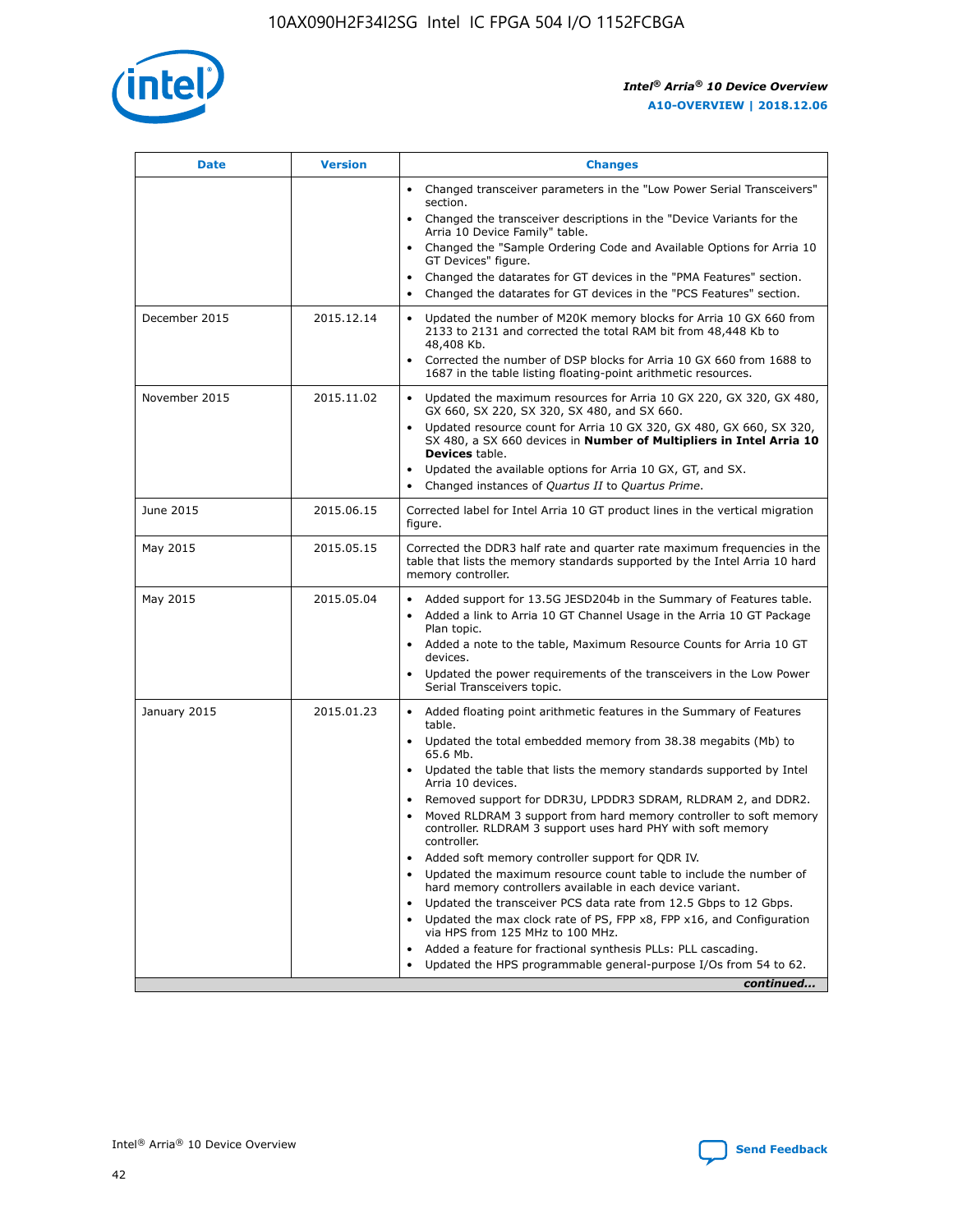r



| <b>Date</b>    | <b>Version</b> | <b>Changes</b>                                                                                                                                                                                                                                                                                                                                                                                                                                                                                                                                      |
|----------------|----------------|-----------------------------------------------------------------------------------------------------------------------------------------------------------------------------------------------------------------------------------------------------------------------------------------------------------------------------------------------------------------------------------------------------------------------------------------------------------------------------------------------------------------------------------------------------|
| September 2014 | 2014.09.30     | Corrected the 3 V I/O and LVDS I/O counts for F35 and F36 packages<br>$\bullet$<br>of Arria 10 GX.<br>Corrected the 3 V I/O, LVDS I/O, and transceiver counts for the NF40<br>$\bullet$<br>package of the Arria GX 570 and 660.<br>Removed 3 V I/O, LVDS I/O, and transceiver counts for the NF40<br>package of the Arria GX 900 and 1150. The NF40 package is not<br>available for Arria 10 GX 900 and 1150.                                                                                                                                       |
| August 2014    | 2014.08.18     | Updated Memory (Kb) M20K maximum resources for Arria 10 GX 660<br>devices from 42,660 to 42,620.<br>Added GPIO columns consisting of LVDS I/O Bank and 3V I/O Bank in<br>$\bullet$<br>the Package Plan table.<br>Added how to use memory interface clock frequency higher than 533<br>$\bullet$<br>MHz in the I/O vertical migration.<br>Added information to clarify that RLDRAM3 support uses hard PHY with<br>$\bullet$<br>soft memory controller.<br>Added variable precision DSP blocks support for floating-point<br>$\bullet$<br>arithmetic. |
| June 2014      | 2014.06.19     | Updated number of dedicated I/Os in the HPS block to 17.                                                                                                                                                                                                                                                                                                                                                                                                                                                                                            |
| February 2014  | 2014.02.21     | Updated transceiver speed grade options for GT devices in Figure 2.                                                                                                                                                                                                                                                                                                                                                                                                                                                                                 |
| February 2014  | 2014.02.06     | Updated data rate for Arria 10 GT devices from 28.1 Gbps to 28.3 Gbps.                                                                                                                                                                                                                                                                                                                                                                                                                                                                              |
| December 2013  | 2013.12.10     | Updated the HPS memory standards support from LPDDR2 to LPDDR3.<br>Updated HPS block diagram to include dedicated HPS I/O and FPGA<br>$\bullet$<br>Configuration blocks as well as repositioned SD/SDIO/MMC, DMA, SPI<br>and NAND Flash with ECC blocks.                                                                                                                                                                                                                                                                                            |
| December 2013  | 2013.12.02     | Initial release.                                                                                                                                                                                                                                                                                                                                                                                                                                                                                                                                    |